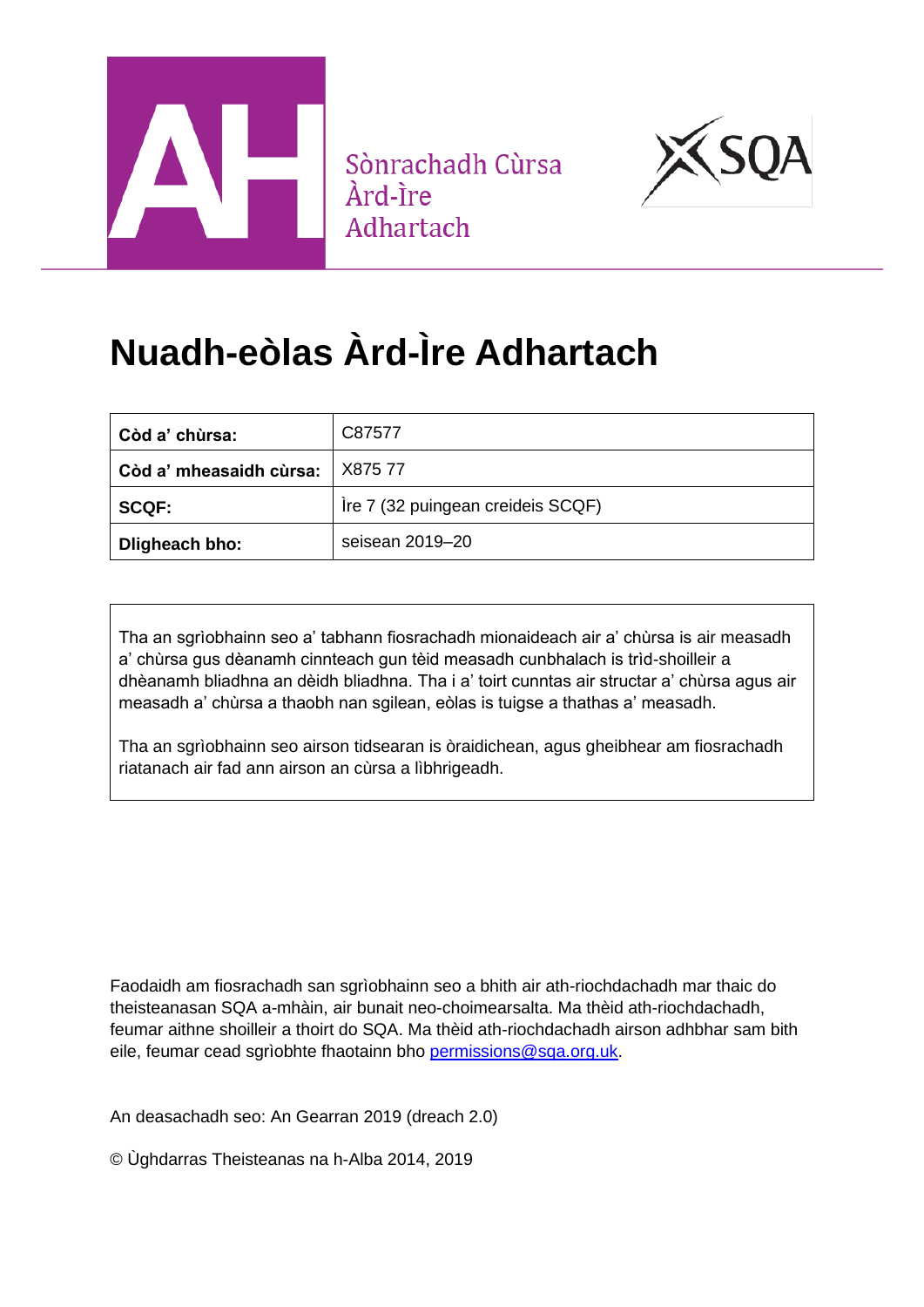# **Clàr-innse**

| Geàrr-iomradh a' chùrsa                                                  | 1              |
|--------------------------------------------------------------------------|----------------|
| Feallsanachd a' chùrsa                                                   | $\overline{2}$ |
| Adhbhar is amasan                                                        | $\overline{2}$ |
| Cò dha a tha an cùrsa seo?                                               | 3              |
| Susbaint a' chùrsa                                                       | 4              |
| Sgilean, eòlas is tuigse                                                 | 4              |
| Sgilean ionnsachaidh, sgilean beatha is sgilean cosnaidh                 | 10             |
| Measadh cùrsa                                                            | 12             |
| Structar measadh cùrsa: pàipear cheistean                                | 12             |
| Structar measadh cùrsa: pròiseact-tràchdas                               | 14             |
| Rangachadh                                                               | 16             |
| Co-ionannas agus in-ghabhaltas                                           | 17             |
| Fiosrachadh a bharrachd                                                  | 18             |
| Pàipear-taic: nòtaichean taic cùrsa                                      | 19             |
| Ro-ràdh                                                                  | 19             |
| A' leasachadh sgilean, eòlas is tuigse                                   | 19             |
| Dòighean-obrach a thaobh ionnsachadh is teagasg                          | 19             |
| Ag ullachadh airson measadh cùrsa                                        | 21             |
| A' leasachadh sgilean ionnsachaidh, sgilean beatha agus sgilean cosnaidh | 37             |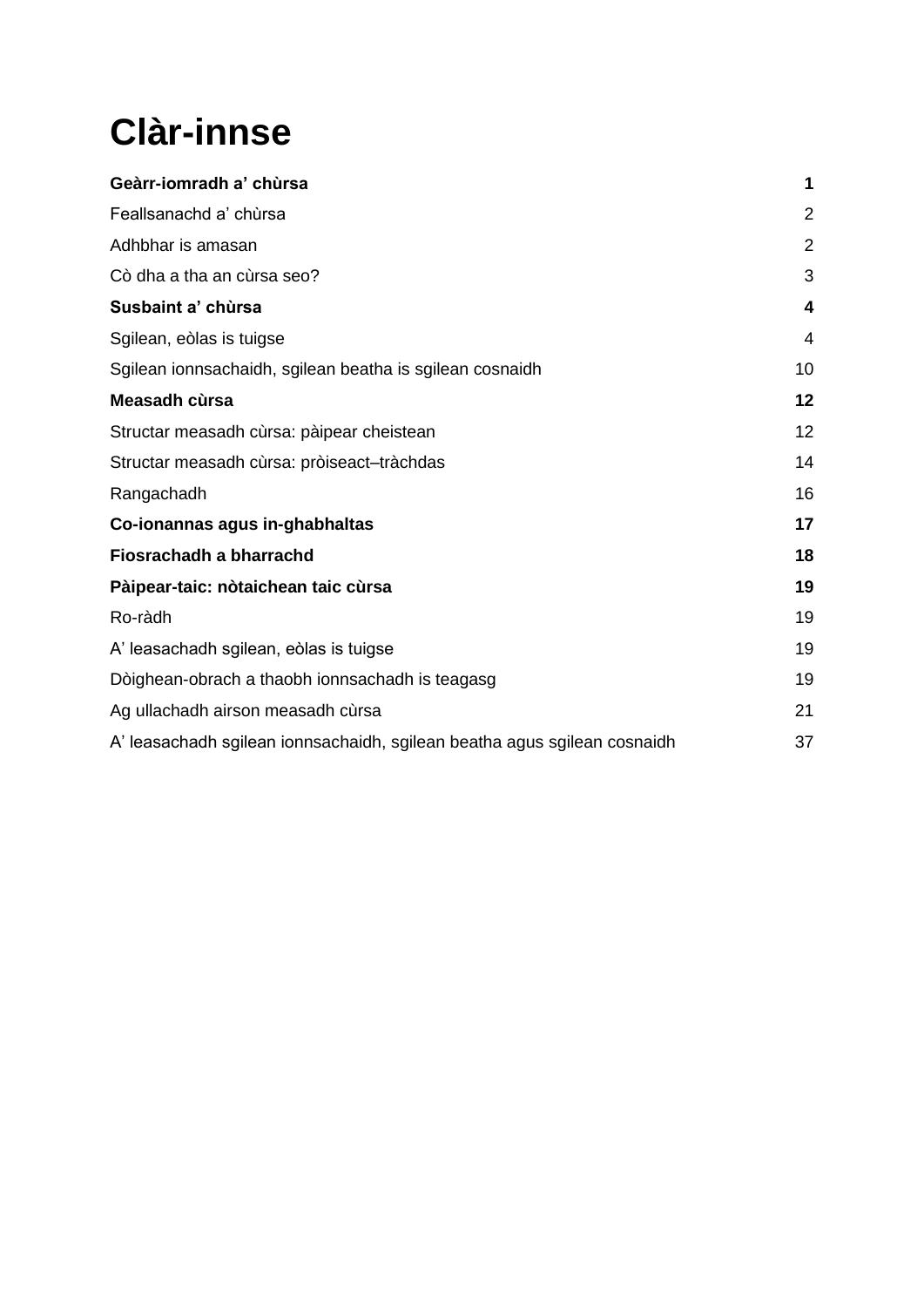# <span id="page-2-0"></span>**Geàrr-iomradh a' chùrsa**

Tha an cùrsa seo air a dhèanamh suas à 32 puingean creideis SCQF, a tha a' gabhail asteach ùine ullachaidh airson measadh a' chùrsa. 'S e 160 uair a thìde an ùine bheachdach do dh'oileanaich airson crìoch a chur air a' chùrsa.

Tha dà cho-phàirt ann am measadh a' chùrsa.

| Co-phàirt                       | <b>Comharran</b> | <b>Uine</b>                       |
|---------------------------------|------------------|-----------------------------------|
| Co-phàirt 1: pàipear cheistean  | 90               | 3 uairean a thìde                 |
| Co-phàirt 2: pròiseact-tràchdas | 50               | faic an earrann 'Measadh<br>cùrsa |

| Inntrigeadh a th' air a mholadh                                                                                                                       | <b>Adhartas</b>                                                                                                     |
|-------------------------------------------------------------------------------------------------------------------------------------------------------|---------------------------------------------------------------------------------------------------------------------|
| Tha inntrigeadh don chùrsa seo a rèir toil an<br>ionaid.                                                                                              | cùrsaichean ceuma ann an cuspairean<br>$\bullet$<br>sòisealta agus eòlasan sòisealta no<br>raointean co-cheangailte |
| Bu chòir do dh'oileanaich an cùrsa Nuadh-<br>eòlas Àrd-Ìre no teisteanasan agus/no eòlas<br>co-ionann a choileanadh mus tòisich iad air<br>a' chùrsa. | tuilleadh foghlaim, cosnadh agus/no<br>٠<br>trèanadh                                                                |

## **Cumhaichean duaise**

Bidh an ìre a thèid a bhuileachadh stèidhichte air na comharran iomlan a fhuaireadh tarsainn an dà co-phàirt de mheasadh a' chùrsa.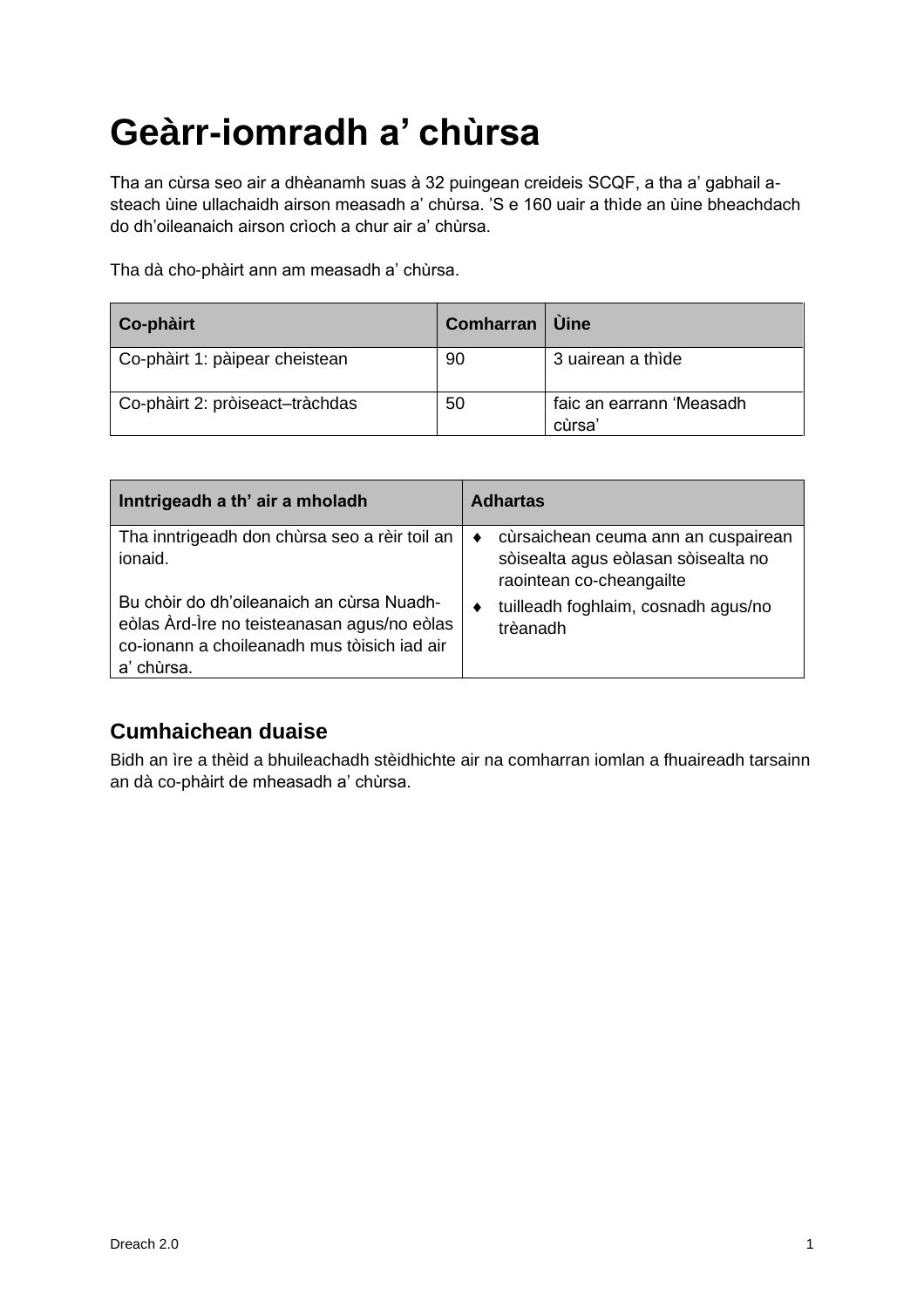## <span id="page-3-0"></span>**Feallsanachd a' chùrsa**

Tha Cùrsaichean Nàiseanta stèidhichte air luachan, adhbharan agus prionnsapalan a' Churraicealaim airson Sàr-mhathais. Bidh iad a' tabhann so-lùbachd, a' toirt seachad ùine airson ionnsachadh, a' cur fòcas air sgilean agus air ionnsachadh a chur an gnìomh, agus a' toirt seachad cothrom airson pearsanachadh is roghainn.

Bidh gach cùrsa a' toirt chothroman do dh'oileanaich farsaingeachd, dùbhlan agus gnìomhadh a leasachadh. Tha fòcas agus co-chothrom a' mheasaidh air an deilbh airson gach raon cuspaireil.

Bidh an cùrsa seo a' brosnachadh oileanaich gu tuigse nas motha a leasachadh air saoghal an latha an-diugh agus air an àite a tha aca ann. Bidh cothroman aca seasamhan cudromach a leasachadh, leithid spèis air luachan, creideasan agus cultaran a' chàich; fosgailteachd do smaoineachadh ùr agus beachdan ùra; agus faireachdainn de dhleastanas agus saoranachd chruinneil.

Bidh an cùrsa a' comasachadh oileanaich gus fèin-ùghdarras a thaisbeanadh nan cuid ionnsachaidh tro bhith a' rannsachadh agus ag anailiseachadh, tro sgrìobhadh leudaichte, tro sgilean sgrùdaidh neo-eismeilich, agus tro bhreithneachadh a chur an gnìomh.

# <span id="page-3-1"></span>**Adhbhar is amasan**

Bidh an cùrsa a' cleachdadh dòigh-obrach ioma-chuspaireil gus eòlas is tuigse nan oileanach a leasachadh air cùisean poilitigeach is sòisealta an latha an-diugh ann an cotheacsaichean ionadail, Albannach, na Rìoghachd Aonaichte agus eadar-nàiseanta. Bidh oileanaich a' leasachadh nan sgilean gus na pròiseasan poilitigeach is sòisealta, air am bi iad a' tachairt nam beathannan làitheil, a thuigsinn agus pàirt a ghabhail annta.

Tha an cùrsa ag amas air oileanaich a dhèanamh comasach a bhith:

- ag anailiseachadh nam pròiseasan iom-fhillte poilitigeach is sòisealta a bhios a' comasachadh tuigse air co-chomann an latha an-diugh
- a' tuigsinn is ag anailiseachadh chùisean iom-fhillte poilitigeach no sòisealta san Rìoghachd Aonaichte agus a' cleachdadh dòigh-obrach choimeasach eadar-nàiseanta
- ◆ a' leasachadh raon de sgilean practaigeach airson rannsachadh neo-eisimeileach a leigeas leotha rannsachadh a dhèanamh air cùis an latha an-diugh
- a' taisbeanadh bun-bheachdan iom-fhillte ann an raon de dhòighean
- a' dèanamh anailis, measadh agus sinteis air raon de stòran co-cheangailte ri cùisean iom-fhillte
- a' leasachadh eòlas agus tuigse air modhan rannsachaidh nan saidheansan sòisealta
- a' cur an gnìomh dòigh-obrach ioma-chuspaireil, a' tarraing air anailis bho raon de shaidheansan sòisealta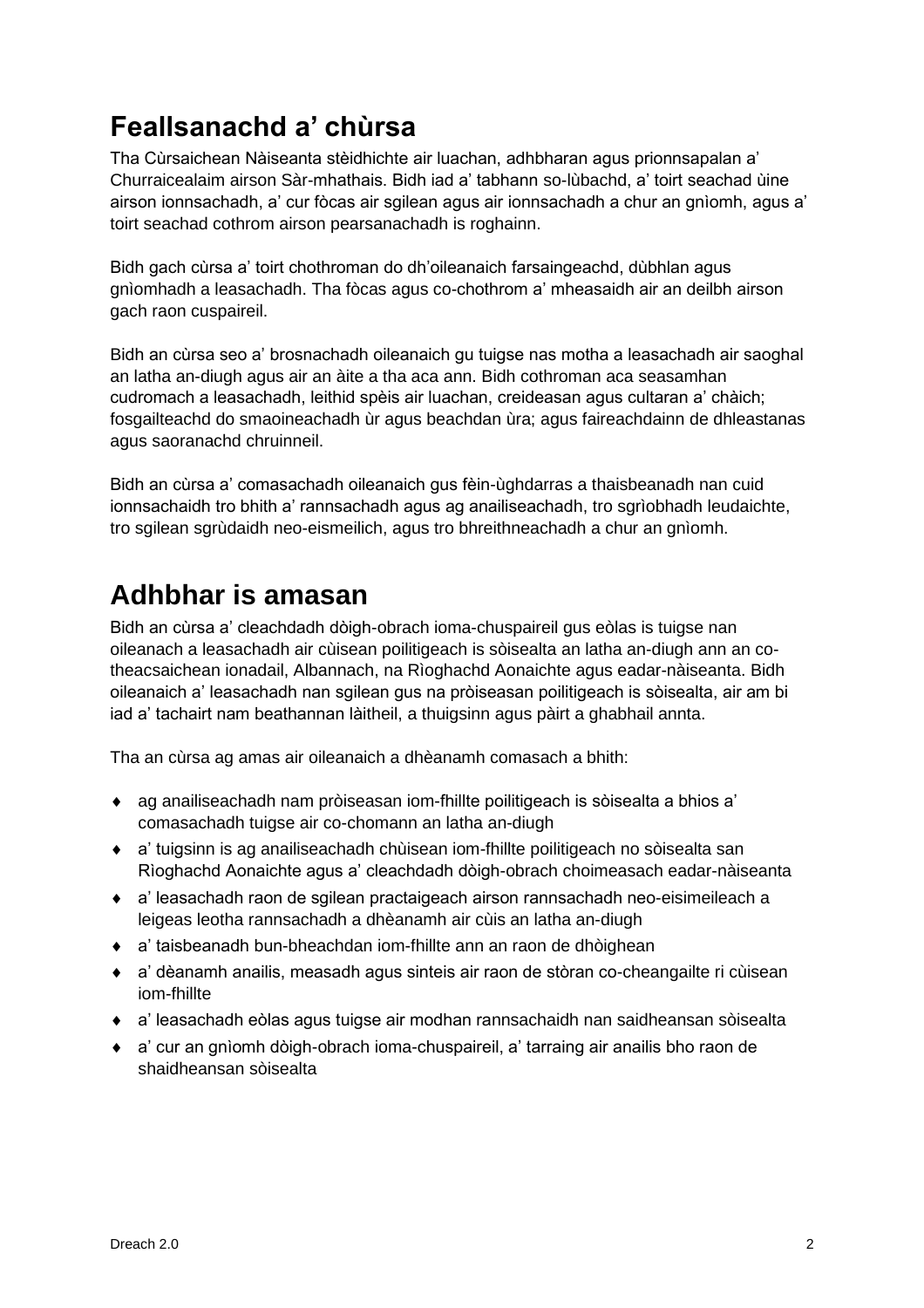# <span id="page-4-0"></span>**Cò dha a tha an cùrsa seo?**

Bidh an cùrsa iomchaidh do raon de dh'oileanaich, bhuapasan a tha airson tuigse nas motha air co-chomann an latha an-diugh fhaighinn agus air an àite aca fhèin ann, thucasan a tha ag iarraidh adhartachadh gu trèanadh nas speisealta, foghlam adhartach, no cosnadh.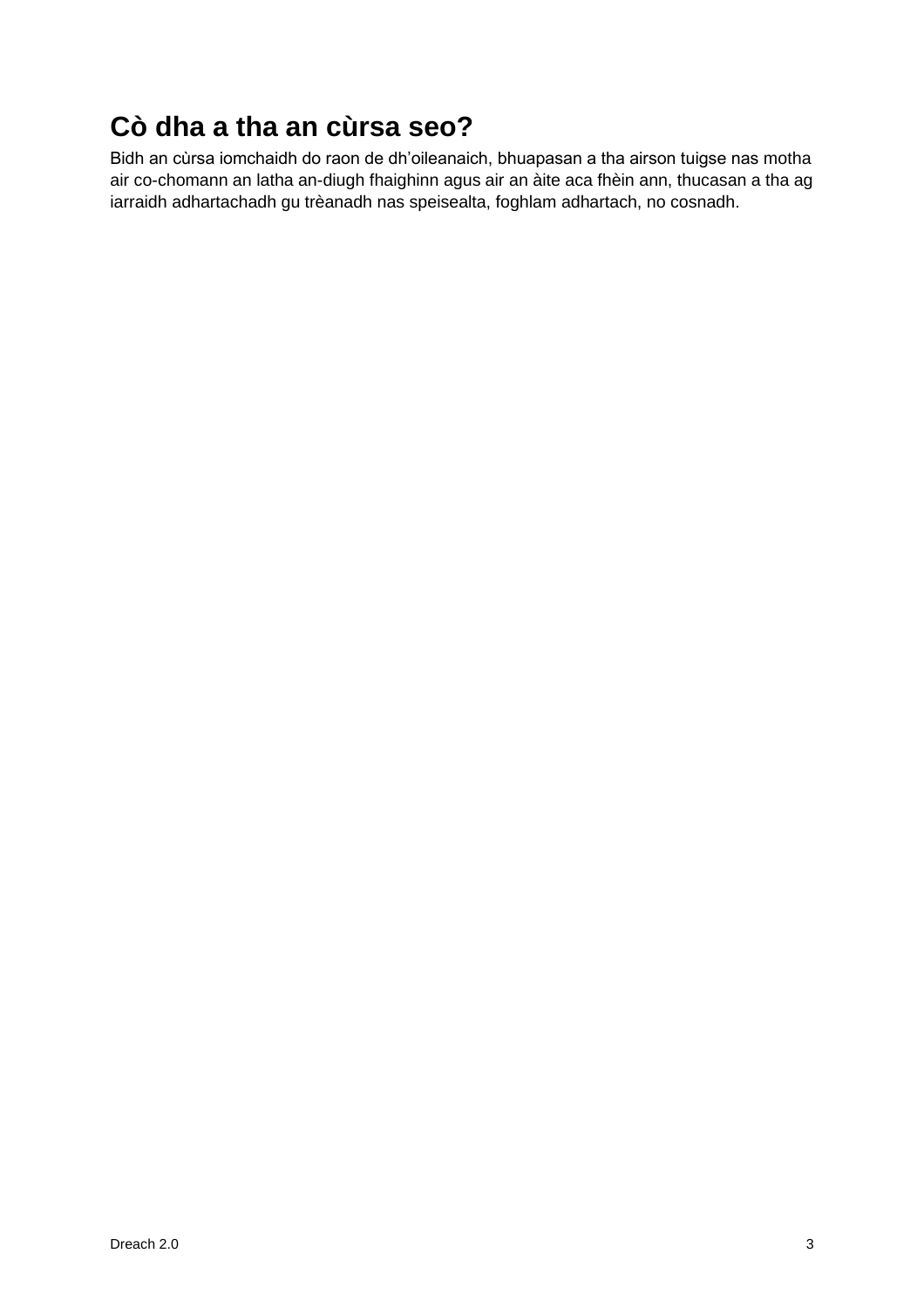# <span id="page-5-0"></span>**Susbaint a' chùrsa**

Tha trì raointean sgrùdaidh sa chùrsa: cùisean poilitigeach; lagh is rian; agus neoionannachd shòisealta. Bidh so-lùbachd nach beag ann a thaobh nan tèamaichean a dh'fhaodar sgrùdadh taobh a-staigh gach raon, agus bidh seo a' ceadachadh pearsanachadh agus roghainn.

## <span id="page-5-1"></span>**Sgilean, eòlas is tuigse**

## **Sgilean, eòlas is tuigse airson a' chùrsa**

Tha na leanas a' toirt foir-shealladh farsaing air na sgilean cuspaireil, eòlas agus tuigse a thathar a' leasachadh sa chùrsa:

- a' cur an gnìomh eòlas agus tuigse air cùisean iom-fhillte poilitigeach no sòisealta san Rìoghachd Aonaichte agus a' cleachdadh dòigh-obrach choimeasach eadar-nàiseanta
- a' fìreanachadh agus ag anailiseachadh chùisean iom-fhillte poilitigeach no sòisealta
- a' dèanamh anailis, measadh agus sinteis air raon farsaing de fhianais agus argamaidean
- a' dèanamh anailis agus measadh air bunan fiosrachaidh agus air modhan rannsachaidh nan saidheansan sòisealta
- a' planadh, a' rannsachadh, a' tional agus a' clàradh fiosrachadh
- a' mìneachadh dòighean sam faod toraidhean a bhith air an eagrachadh agus air an taisbeanadh agus sam faod iomraidhean a bhith air an dèanamh orra
- sinteis a dhèanamh air fiosrachadh gus loidhne argamaid sheasmhach agus chothàthach a leasachadh, a' treòrachadh a dh'ionnsaigh co-dhùnadh, le taic bho fhianais

## **Sgilean, eòlas is tuigse airson measadh a' chùrsa**

Tha na leanas a' toirt mion-fhiosrachadh air sgilean, eòlas agus tuigse a bhios air an samplachadh ann am measadh a' chùrsa.

## **Pàipear cheistean**

Bidh trì roinnean roghainneil sa phàipear cheistean agus bidh iad a' toirt shampallan bho na sgilean, eòlas is tuigse mar a leanas: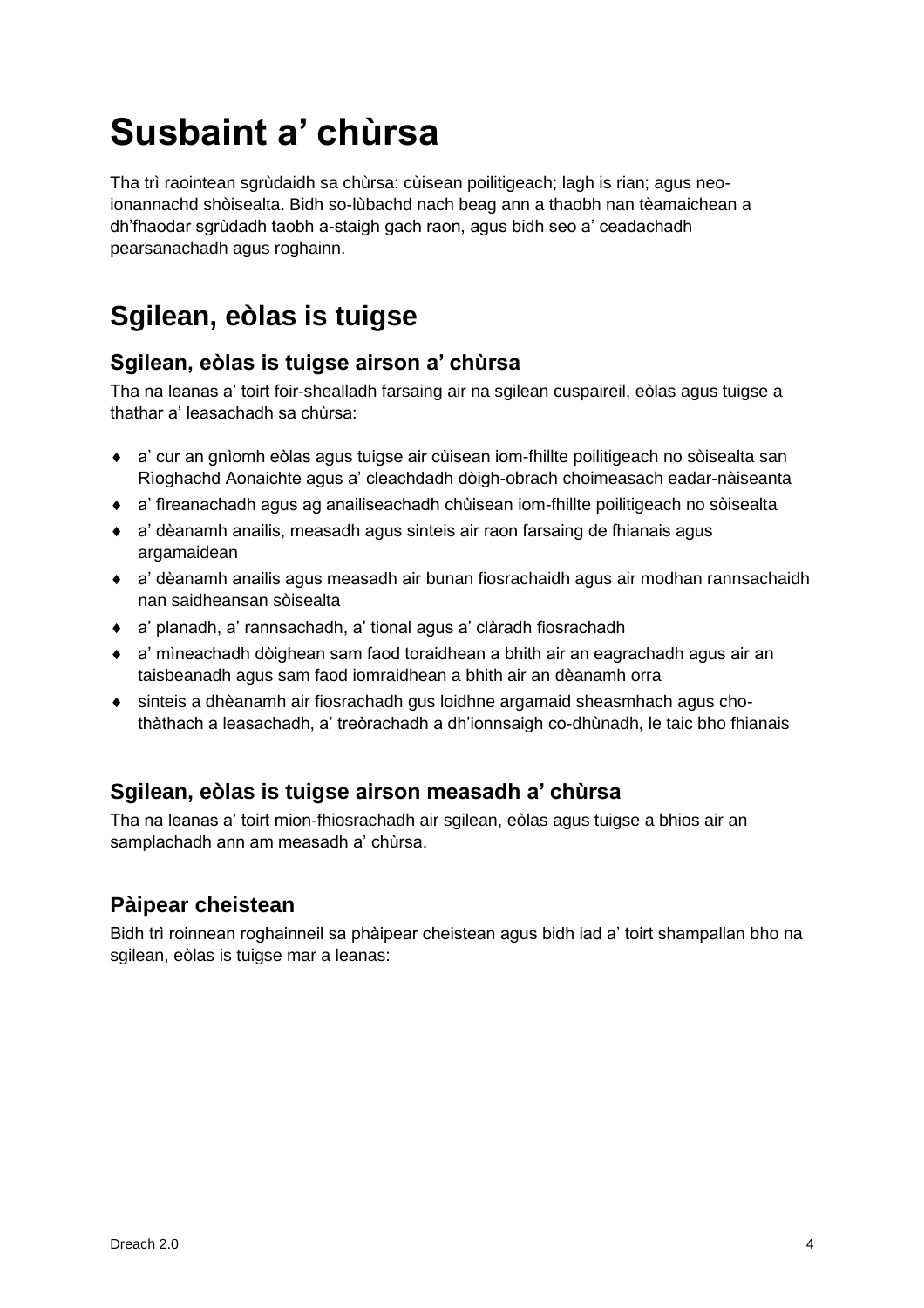## **Earrann 1: Cùisean poilitigeach agus modhan rannsachaidh**

Ann an cuspairean A gu C, bidh oileanaich a' cleachdadh dòigh-obrach choimeasach airson anailis agus measadh a dhèanamh air co-choltasan agus diofaran eadar an Rìoghachd Aonaichte (a' gabhail a-steach Alba) agus dùthchannan eadar-nàiseanta eile a thaobh chùisean iom-fhillte poilitigeach. Bidh so-lùbachd aig oileanaich a thaobh nan dùthchannan eadar-nàiseanta a thaghas iad airson coimeas a dhèanamh leis an Rìoghachd Aonaichte.

Ann an cuspair D, bidh oileanaich a' sgrùdadh modhan rannsachaidh is cùisean bho na saidheansan sòisealta. Bithear a' cleachdadh sgrùdaidhean cùise agus eisimpleirean buntainneach an dara cuid bho cho-theacsaichean an latha an-diugh no bho mhodhan rannsachaidh nan saidheansan sòisealta a chleachd an t-oileanach fhèin.

## **A: cumhachd agus buaidh**

- na buaidhean air a' phròiseas phoilitigeach, a' gabhail a-steach buidhnean-ùidhe agus na meadhanan
- a' chumhachd is a' bhuaidh a tha aig pàrtaidhean poilitigeach
- siostaman taghaidh agus teòiridhean air modh-giùlain luchd-bhòtaidh

## **B: ideòlas poilitigeach**

- ideòlasan poilitigeach, a' gabhail a-steach Libearalachd, Tòraidheachd, Sòisealachd agus Nàiseantachd
- mar a tha ideòlas buntainneach ri pàrtaidhean poilitigeach an latha an-diugh, a' gabhail a-steach Libearalachd, Tòraidheachd, Sòisealachd agus Nàiseantachd
- a' bhuaidh a tha aig ideòlas air cùisean poiliitgeach an latha an-diugh

### **C: structaran poilitigeach**

- bun-reachdan agus siostaman poilitigeach
- dàimhean eadar diofar mheuran de riaghaltas
- dàimhean eadar diofar ìrean de riaghaltas

### **D: modhan rannsachaidh is cùisean bho na saidheansan sòisealta**

### **Modh-obrach rannsachaidh**

- anailis, measadh agus coimeas air modhan rannsachaidh, a' gabhail a-steach:
	- staitistigs oifigeil
	- suirbhidhean tron phost, air an fòn agus air-loidhne
	- agallamhan structaraichte, leth-structaraichte agus neo-structaraichte
	- buidhnean breithneachaidh
	- sgrùdadh-sùla os ìseal agus follaiseach
	- sgrùdaidhean cùise
	- rannsachaidhean tar-aimsireil

### **Measadh stòran**

- measadh breithneachail air bunan fiosrachaidh, a' gabhail a-steach:
	- dàta luchd-rannsachaidh eile
	- staitistigs is aithisgean oifigeil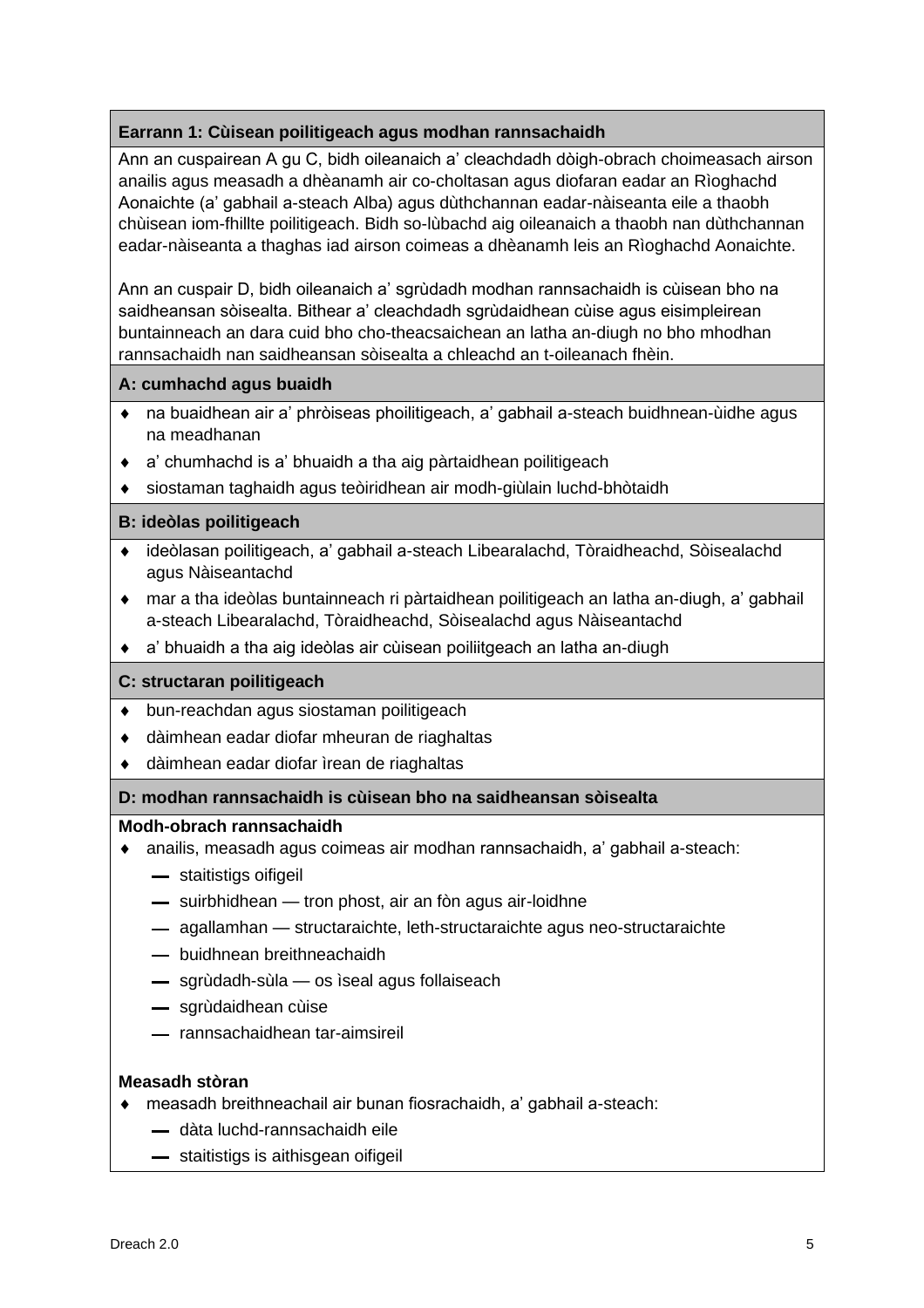- sgrìobhainnean prìobhaideach is pearsanta
- suirbhidhean
- agallamhan
- buidhnean breithneachaidh
- sgrùdadh-sùla orrasan a tha, agus orrasan nach eil, a' gabhail pàirt
- na tha na meadhanan a' cur a-mach
- na thathar a' cur a-mach air an eadar-lìon
- sgrùdaidhean cùise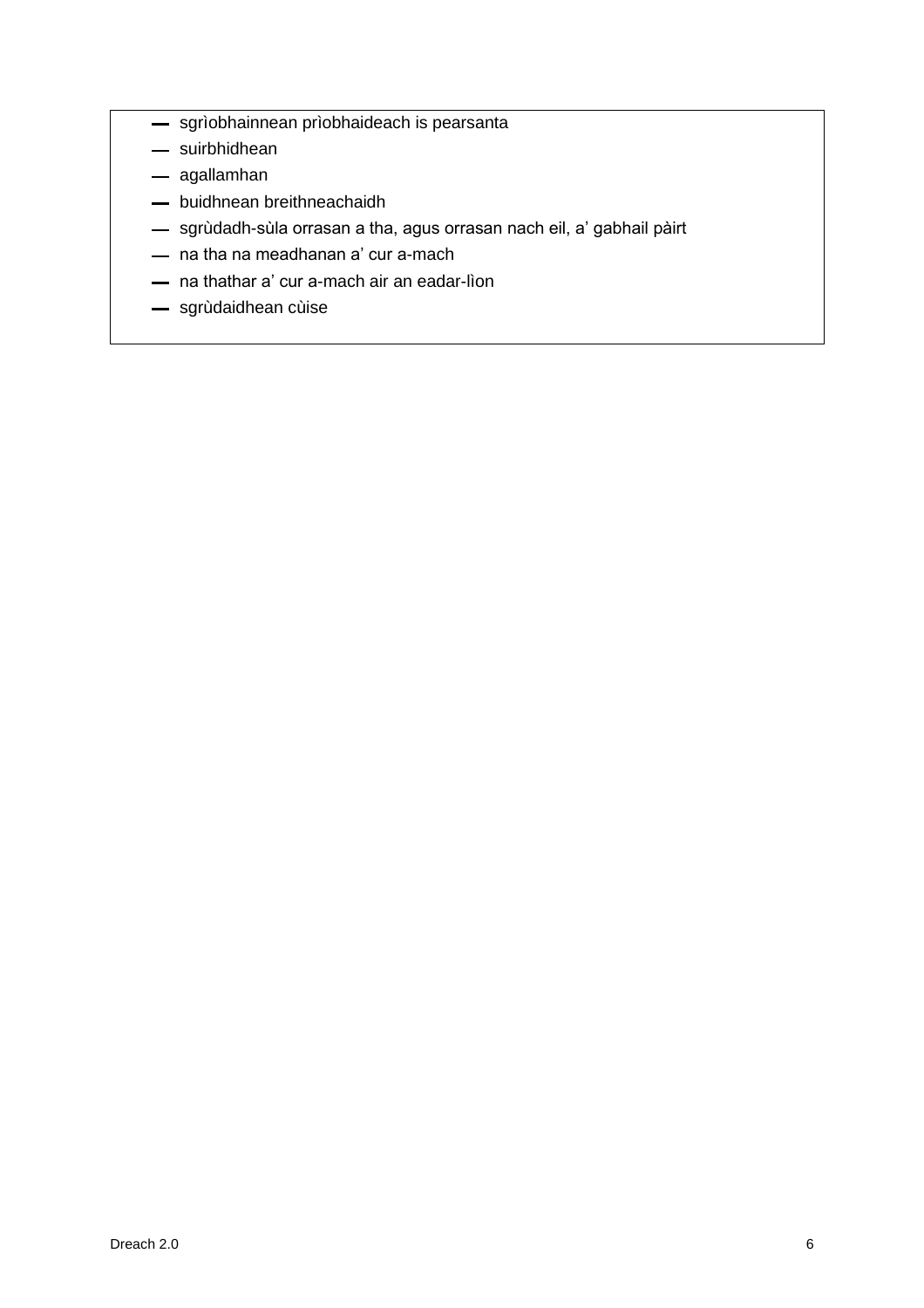## **Earrann 2: Lagh is rian agus modhan rannsachaidh**

Ann an cuspairean A gu C, bidh oileanaich a' cleachdadh dòigh-obrach choimeasach airson anailis agus measadh a dhèanamh air co-choltasan agus diofaran eadar an Rìoghachd Aonaichte (a' gabhail a-steach Alba) agus dùthchannan eadar-nàiseanta eile a thaobh chùisean iom-fhillte lagh is rian. Bidh so-lùbachd aig oileanaich a thaobh nan dùthchannan eadar-nàiseanta a thaghas iad airson coimeas a dhèanamh leis an Rìoghachd Aonaichte.

Ann an cuspair D, bidh oileanaich a' sgrùdadh modhan rannsachaidh is cùisean bho na saidheansan sòisealta. Bithear a' cleachdadh sgrùdaidhean cùise agus eisimpleirean buntainneach an dara cuid bho cho-theacsaichean an latha an-diugh no bho mhodhan rannsachaidh nan saidheansan sòisealta a chleachd an t-oileanach fhèin.

### **A: a' tuigsinn an t-siostaim ceartas eucoirean**

- ◆ frèaman-obrach breitheach
- còraichean daonna, saorsainnean catharra agus an siostam ceartas eucoirean
- cùisean ceartas eucoirean

## **B: a' tuigsinn modh-giùlain eucoireach**

- mìneachaidhean, tomhasan agus aithneanas eucoir
- mar a tha teòiridhean air modh-giùlain eucoireach buntainneach ris an latha an-diugh, a' gabhail a-steach teòiridhean beò-eòlach, saidhceòlach agus soiseòlach
- a' bhuaidh shòisealta is eaconamach a tha aig eucoir air fulangaichean, ciontaichean, teaghlaichean agus co-chomann nas fharsainge

### **C: freagairtean a' cho-chomainn ri eucoir**

- mar a tha teòiridhean air peanasachadh buntainneach ris an latha an-diugh, a' gabhail a-steach peanas mar chulaidh-bhacaidh, ath-ghnàthachaidh an eucoirich, neochomasachadh, breitheanasachd agus càineadh
- freagairtean ro-chasgach ri eucoir, a' gabhail a-steach ro-innleachdan poileis, dòigheanobrach ioma-bhuidheann agus eadar-theachdan tràtha
- freagairtean ceartas eucoireach ri eucoir, a' gabhail a-steach binnean prìosain agus neo-phrìosain

### **D: modhan rannsachaidh is cùisean bho na saidheansan sòisealta**

### **Modh-obrach rannsachaidh**

- anailis, measadh agus coimeas air modhan rannsachaidh, a' gabhail a-steach:
	- staitistigs oifigeil
	- suirbhidhean tron phost, air an fòn agus air-loidhne
	- agallamhan structaraichte, leth-structaraichte agus neo-structaraichte
	- buidhnean breithneachaidh
	- sgrùdadh-sùla os ìseal agus follaiseach
	- sgrùdaidhean cùise
	- rannsachaidhean tar-aimsireil

### **Measadh stòran**

measadh breithneachail air bunan fiosrachaidh, a' gabhail a-steach: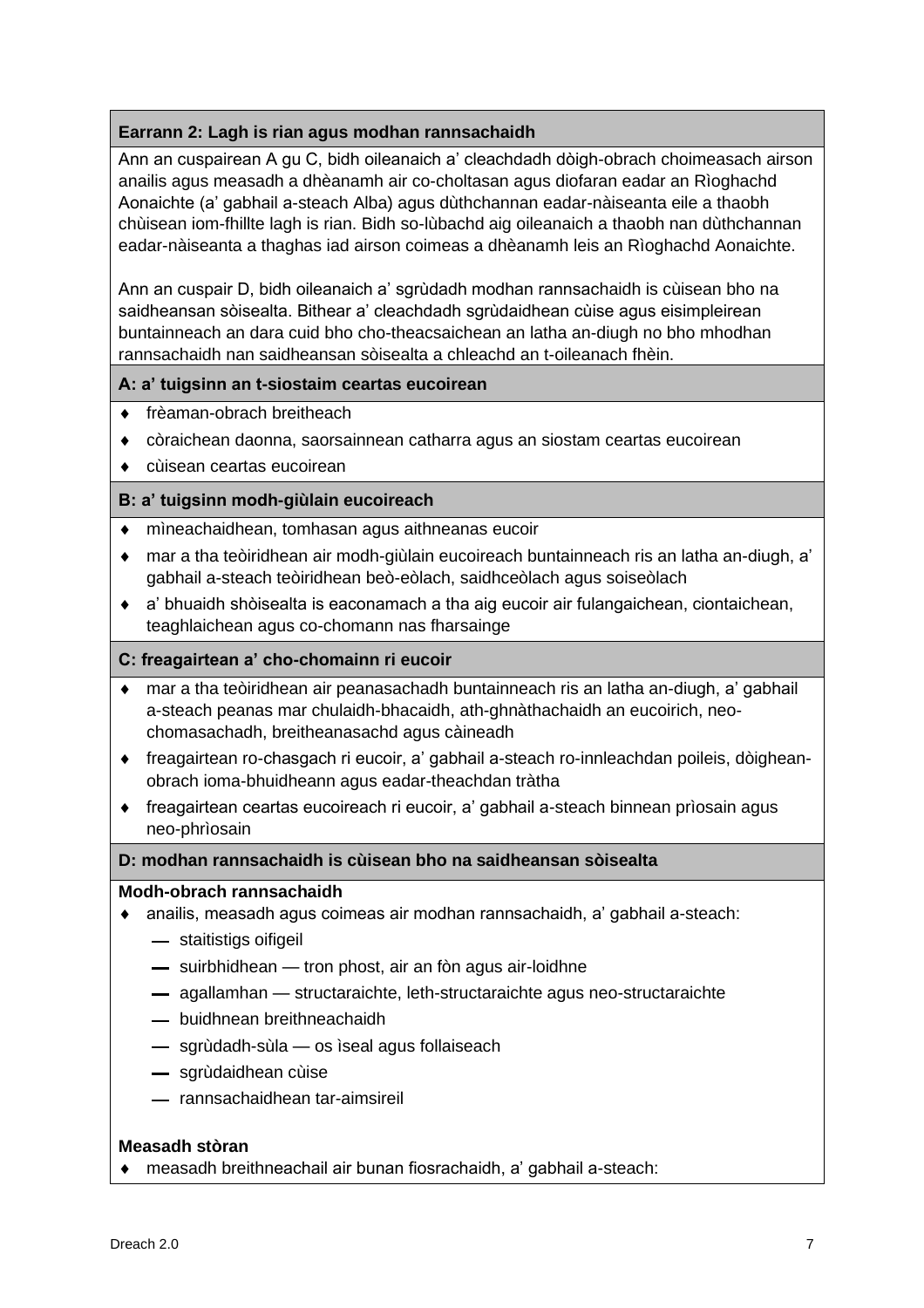- dàta luchd-rannsachaidh eile
- staitistigs is aithisgean oifigeil
- sgrìobhainnean prìobhaideach is pearsanta
- suirbhidhean
- agallamhan
- buidhnean breithneachaidh
- sgrùdadh-sùla orrasan a tha, agus orrasan nach eil, a' gabhail pàirt
- na tha na meadhanan a' cur a-mach
- na thathar a' cur a-mach air an eadar-lìon
- sgrùdaidhean cùise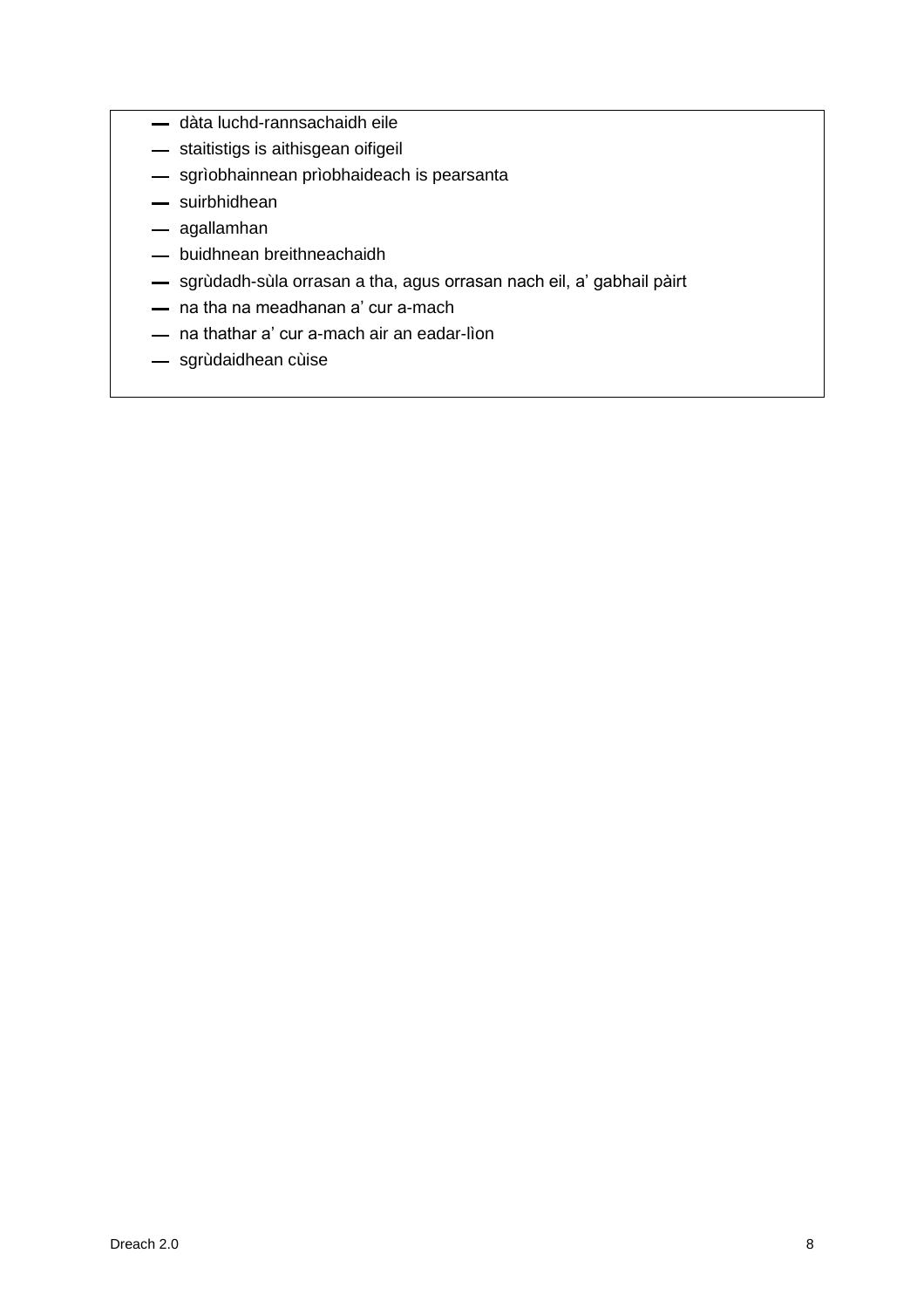## **Earrann 3: Neo-ionannachd shòisealta agus modhan rannsachaidh**

Ann an cuspairean A gu C, bidh oileanaich a' cleachdadh dòigh-obrach choimeasach airson anailis agus measadh a dhèanamh air co-choltasan agus diofaran eadar an Rìoghachd Aonaichte (a' gabhail a-steach Alba) agus dùthchannan eadar-nàiseanta eile a thaobh chùisean iom-fhillte neo-ionannachd shòisealta. Bidh so-lùbachd aig oileanaich a thaobh nan dùthchannan eadar-nàiseanta a thaghas iad airson coimeas a dhèanamh leis an Rìoghachd Aonaichte.

Ann an cuspair D, bidh oileanaich a' sgrùdadh modhan rannsachaidh is cùisean bho na saidheansan sòisealta. Bithear a' cleachdadh sgrùdaidhean cùise agus eisimpleirean buntainneach an dara cuid bho cho-theacsaichean an latha an-diugh no bho mhodhan rannsachaidh nan saidheansan sòisealta a chleachd an t-oileanach fhèin.

**A: a' tuigsinn neo-ionannachd shòisealta**

- mìneachaidhean, tomhasan agus aithneanas neo-ionannachd
- filleadaireachd shòisealta
- mar a tha teòiridhean an latha an-diugh air neo-ionannachd buntainneach, a' gabhail asteach air-letheachas, foincseanachd, structaireachd agus teòiridh còmhstrithe

## **B: a' bhuaidh a tha aig neo-ionannachd shòisealta**

- a' bhuaidh a tha aig neo-ionannachd aig ìre a' phearsa fa leth, a' gabhail a-steach foghlam, cosnadh, slàinte inntinn agus caitheamh beatha
- a' bhuaidh a tha aig neo-ionannachd aig ìre ionadail, a' gabhail a-steach tàthadh sòisealta, cliù, seirbheisean agus gnothachais
- a' bhuaidh a tha aig neo-ionannachd aig ìre nàiseanta, a' gabhail a-steach cùram slàinte, taigheadas, sochairean sòisealta agus cion-cosnaidh

### **C: freagairtean ri neo-ionannachd shòisealta**

- teòiridhean air freagairtean ri neo-ionannachd, a' gabhail a-steach air-letheachas agus co-shealbhachd
- freagairtean riaghaltais ri neo-ionannachd
- freagairtean bhuidhnean neo-riaghaltais ri neo-ionannachd

### **D: modhan rannsachaidh is cùisean bho na saidheansan sòisealta**

### **Modh-obrach rannsachaidh**

- anailis, measadh agus coimeas air modhan rannsachaidh, a' gabhail a-steach:
	- staitistigs oifigeil
	- $-$  suirbhidhean  $-$  tron phost, air an fòn agus air-loidhne
	- agallamhan structaraichte, leth-structaraichte agus neo-structaraichte
	- buidhnean breithneachaidh
	- sgrùdadh-sùla os ìseal agus follaiseach
	- sgrùdaidhean cùise
	- rannsachaidhean tar-aimsireil

### **Measadh stòran**

measadh breithneachail air bunan fiosrachaidh, a' gabhail a-steach: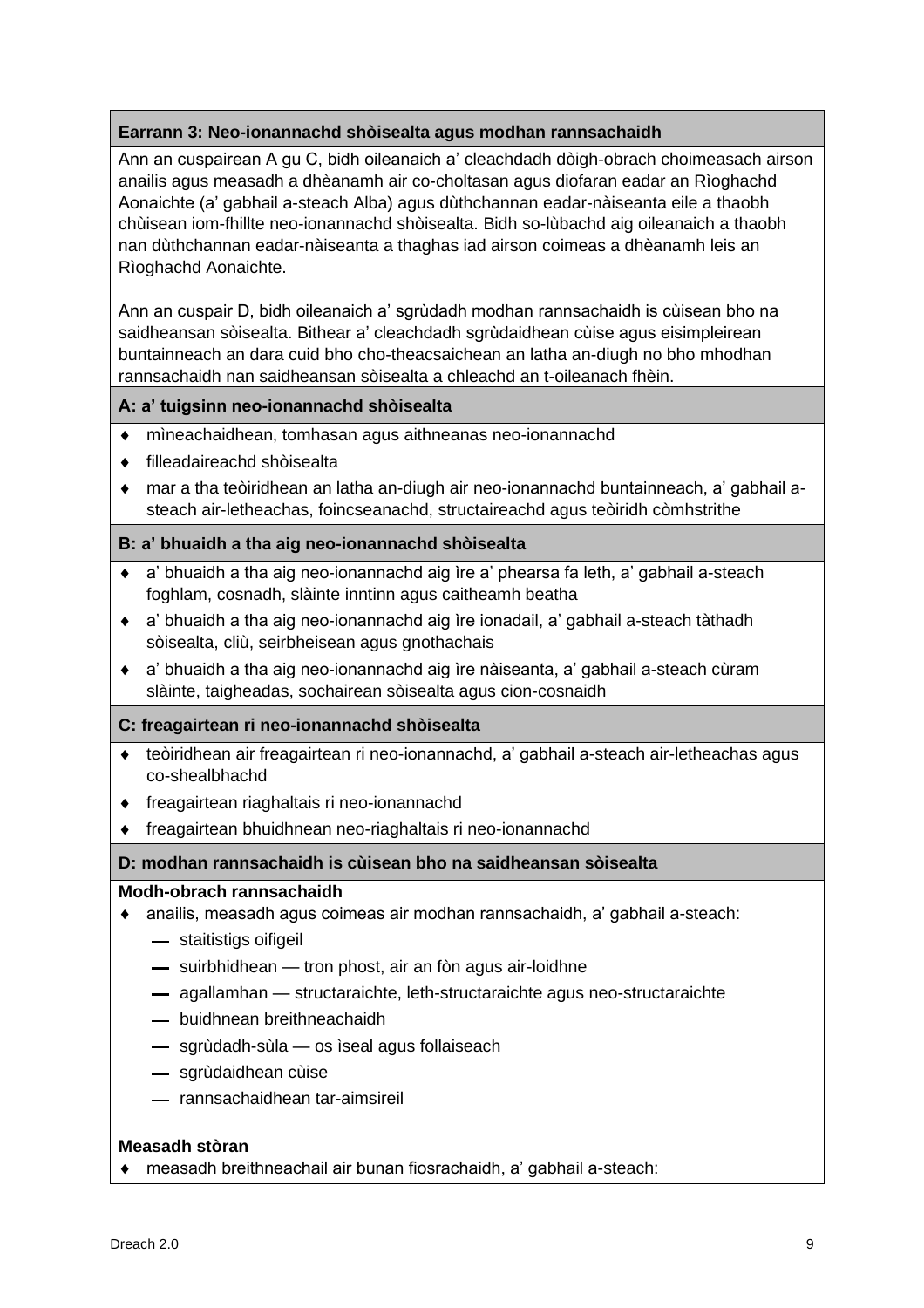- dàta luchd-rannsachaidh eile
- staitistigs is aithisgean oifigeil
- sgrìobhainnean prìobhaideach is pearsanta
- suirbhidhean
- agallamhan
- buidhnean breithneachaidh
- sgrùdadh-sùla orrasan a tha, agus orrasan nach eil, a' gabhail pàirt
- na tha na meadhanan a' cur a-mach
- na thathar a' cur a-mach air an eadar-lìon
- sgrùdaidhean cùise

## **Pròiseact–tràchdas**

Bidh oileanaich a' taghadh cuspair no cùis nuadh-eòlais sam bith a tha a' dèiligeadh ri cùis iom-fhillte phoilitigeach no shòisealta an latha an-diugh. Chan eil an roghainn aca air a cuibhreachadh le susbaint a' phàipeir cheistean.

Bidh na sgilean, eòlas is tuigse a gheibhear sa chùrsa iomchaidh don ìre SCQF a tha aig a' chùrsa. Bidh na tuairisgeulaichean ìre SCQF a' toirt tuilleadh fiosrachadh air na feartan agus air an dèanadas a thathar a' sùileachadh aig gach ìre SCQF, agus tha iad rim faotainn air làrach-lìn SCQF.

## <span id="page-11-0"></span>**Sgilean ionnsachaidh, sgilean beatha is sgilean cosnaidh**

Bidh an cùrsa seo a' cuideachadh oileanaich gus sgilean farsaing coitcheann a leasachadh. Bidh na sgilean sin stèidhichte air Frèam-obrach Sgilean SQA: Sgilean Ionnsachaidh, [Sgilean Beatha agus Sgilean Cosnaidh](http://www.sqa.org.uk/sqa/63101.html) agus bidh iad a' tarraing bho na prìomh raointean sgilean a leanas:

## **1 Litearrachd**

- 1.1 Leughadh
- 1.2 Sgrìobhadh

## **2 Àireamhachd**

2.3 Làimhseachadh fiosrachaidh

## **4 Comas-obrach, iomairt agus saoranachd**

- 4.6 Saoranachd
- **5 Sgilean smaoineachaidh**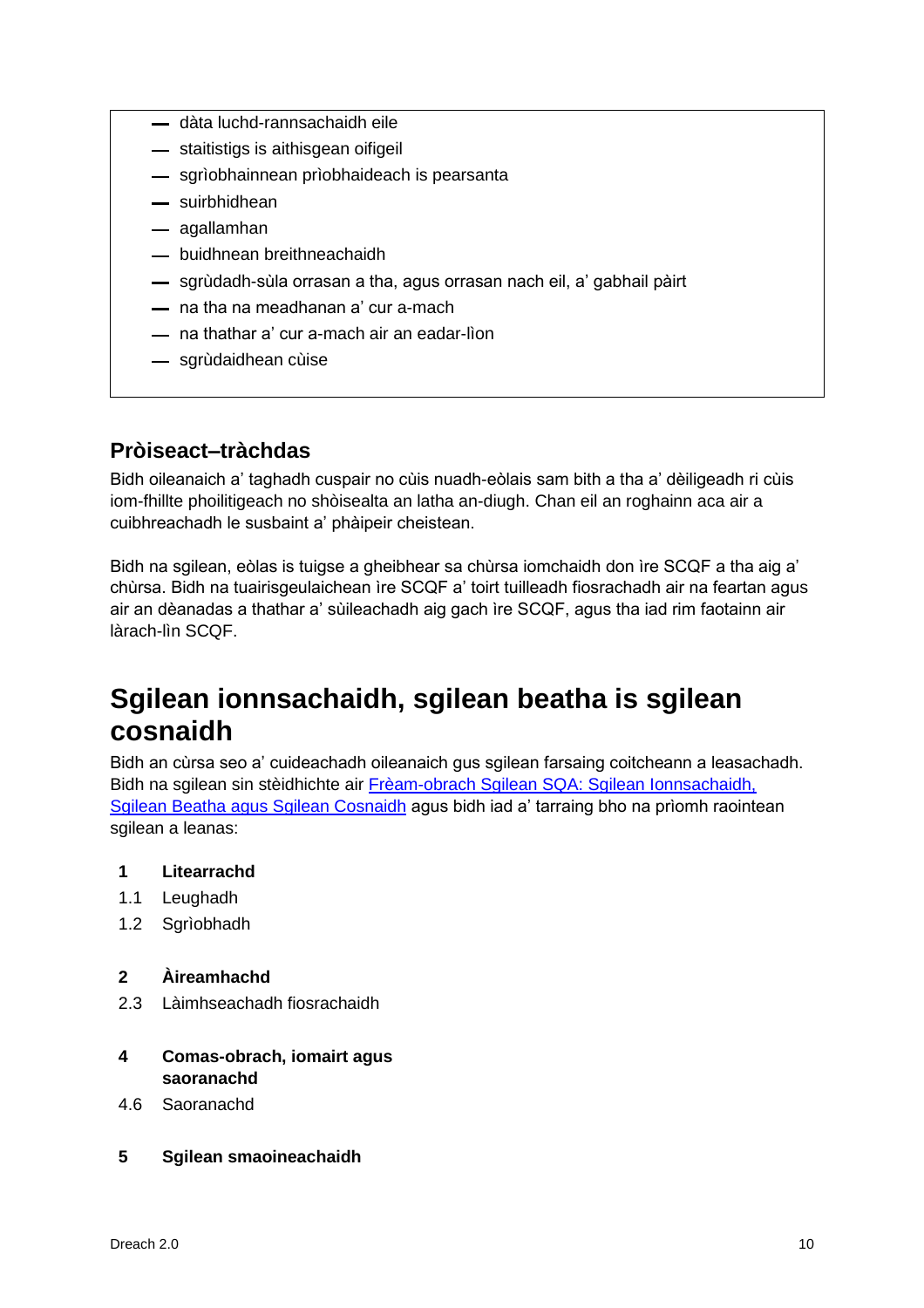- 5.3 A' cur an gnìomh
- 5.4 Ag anailiseachadh agus a' measadh

Feumaidh tidsearan agus òraidichean na sgilean sin fhighe a-steach don chùrsa aig ìre iomchaidh, far a bheil cothroman freagarrach ann.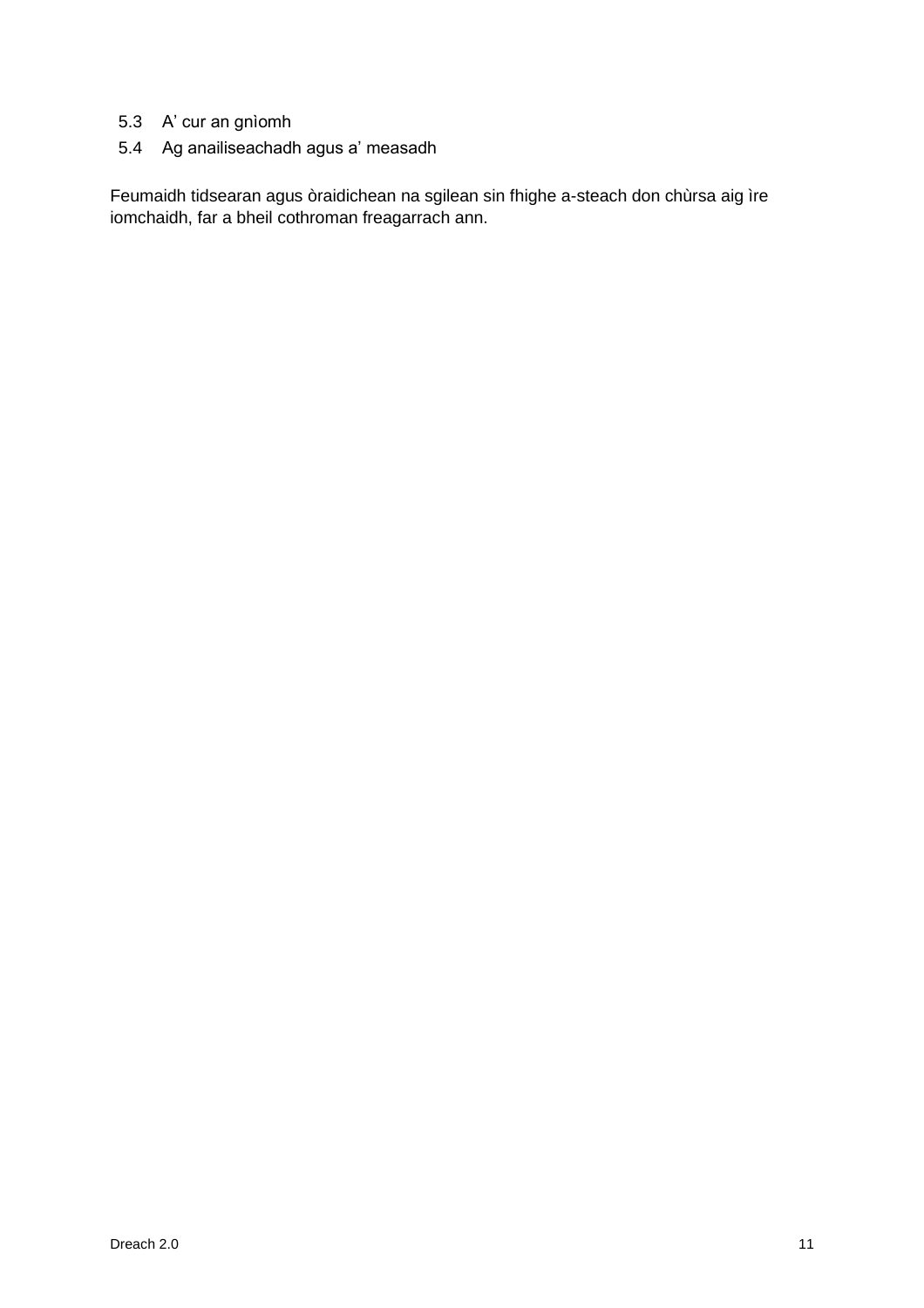# <span id="page-13-0"></span>**Measadh cùrsa**

Bidh measadh cùrsa stèidhichte air an fhiosrachadh a gheibhear san t-sònrachadh cùrsa seo.

Bidh measadh a' chùrsa a' coileanadh adhbharan is amasan a' chùrsa le bhith a' dèiligeadh ri:

- farsaingeachd a' tarraing air eòlas agus sgilean bho air feadh a' chùrsa
- dùbhlan ag iarraidh barrachd doimhneachd no leudachaidh air eòlas agus/no sgilean
- gnìomhadh ag iarraidh air oileanaich eòlas agus/no sgilean a chur an gnìomh ann an co-theacsaichean practaigeach no teòiridheach mar a bhios iomchaidh.

Bidh seo a' comasachadh oileanaich a bhith:

- a' tarraing air, a' leudachadh agus a' cur an gnìomh na sgilean, eòlas agus tuigse a fhuaireadh tron chùrsa
- a' taisbeanadh doimhneachd de dh'eòlas agus tuigse, a bharrachd air sgilean a chur an gnìomh
- a' taisbeanadh dùbhlan agus gnìomhadh tro rannsachadh neo-eisimeileach a thaobh cùis iomchaidh an latha an-diugh

## <span id="page-13-1"></span>**Structar measadh cùrsa: pàipear cheistean**

## **Pàipear cheistean 90 comharra**

Bidh riarachadh iomlan de 90 comharra aig a' phàipear cheistean. Is e seo 64% de na comharran iomlan airson measadh a' chùrsa.

Bidh am pàipear cheistean a' tarraing air na sgilean, eòlais is tuigse a fhuaireadh bho air feadh a' chùrsa.

Bidh e a' leigeil le oileanaich a bhith:

- a' cur an gnìomh eòlas agus tuigse air cùisean iom-fhillte poilitigeach no sòisealta san Rìoghachd Aonaichte agus a' cleachdadh dòigh-obrach choimeasach eadar-nàiseanta
- a' fìreanachadh agus ag anailiseachadh chùisean iom-fhillte poilitigeach no sòisealta
- a' dèanamh anailis, measadh agus sinteis air raon farsaing de fhianais agus argamaidean
- a' dèanamh anailis agus measadh air bunan fiosrachaidh agus air modhan rannsachaidh nan saidheansan sòisealta

Bidh trì roinnean roghainneil sa phàipear cheistean, a bhios uile luach 90 comharra. Bidh oileanaich a' taghadh aon roinn agus a' freagairt cheistean san roinn sin a-mhàin:

Earrann 1: Cùisean poilitigeach agus modhan rannsachaidh. Is iad na cuspairean: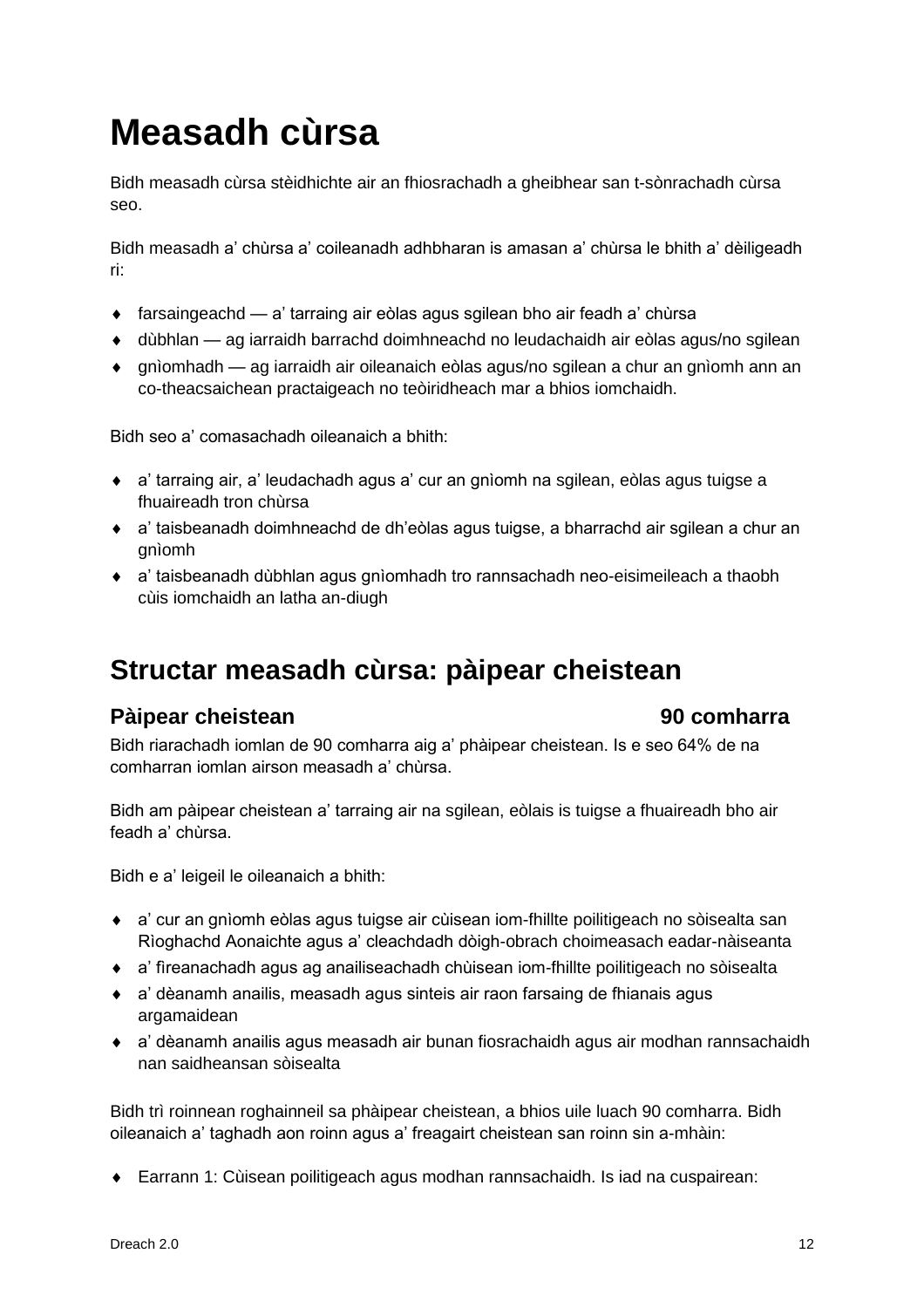- A: cumhachd agus buaidh
- B: ideòlas poilitigeach
- C: structaran poilitigeach
- D: modhan rannsachaidh is cùisean bho na saidheansan sòisealta
- Earrann 2: Lagh is rian agus modhan rannsachaidh. Is iad na cuspairean:
	- A: a' tuigsinn an t-siostaim ceartas eucoirean
	- B: a' tuigsinn modh-giùlain eucoireach
	- C: freagairtean a' cho-chomainn ri eucoir
	- D: modhan rannsachaidh is cùisean bho na saidheansan sòisealta
- Earrann 3: Neo-ionannachd shòisealta agus modhan rannsachaidh. Is iad na cuspairean:
	- A: a' tuigsinn neo-ionannachd shòisealta
	- B: a' bhuaidh a tha aig neo-ionannachd shòisealta
	- C: freagairtean ri neo-ionannachd shòisealta
	- D: modhan rannsachaidh is cùisean bho na saidheansan sòisealta

Bidh dà phàirt anns gach roinn den phàipear cheistean:

- Bidh Pàirt A air a dèanamh suas à ceist bho gach cuspair (A gu C). Bidh oileanaich a' dèanamh oidhirp air:
	- $-$  dà cheist a tha a' sireadh freagairt leudaichte, luach 30 comharra mu seach, bho roghainn de thrì
- Bidh Pàirt B air a dèanamh suas à ceistean bho chuspair D. Bidh oileanaich a' dèanamh oidhirp air an dà cheist:
	- aon cheist, luach 15 comharra, air modhan rannsachaidh
	- aon cheist, luach 15 comharra, air urrasachd stòir

## **Suidheachadh, stiùireadh agus comharrachadh a' phàipeir cheistean**

Bidh SQA a' suidheachadh agus a' comharrachadh a' phàipeir cheistean. Thèid a stiùireadh ann an ionadan fo chumhaichean air an sònrachadh le SQA airson dheuchainnean taobh amuigh.

Bidh 3 uairean a thìde aig oileanaich airson crìoch a chur air a' phàipear cheistean.

Bidh SQA a' dèanamh dearbhadh càileachd air a' chomharrachadh uile.

Tha pàipearan eisimpleir airson chùrsaichean Àrd-ìre Adhartach air am foillseachadh air làrach-lìn SQA. Tha iad a' sealltainn ìre, structar agus riatanasan nam pàipearan cheistean. Tha na pàipearan eisimpleir cuideachd a' gabhail a-steach stiùireadh air comharrachadh.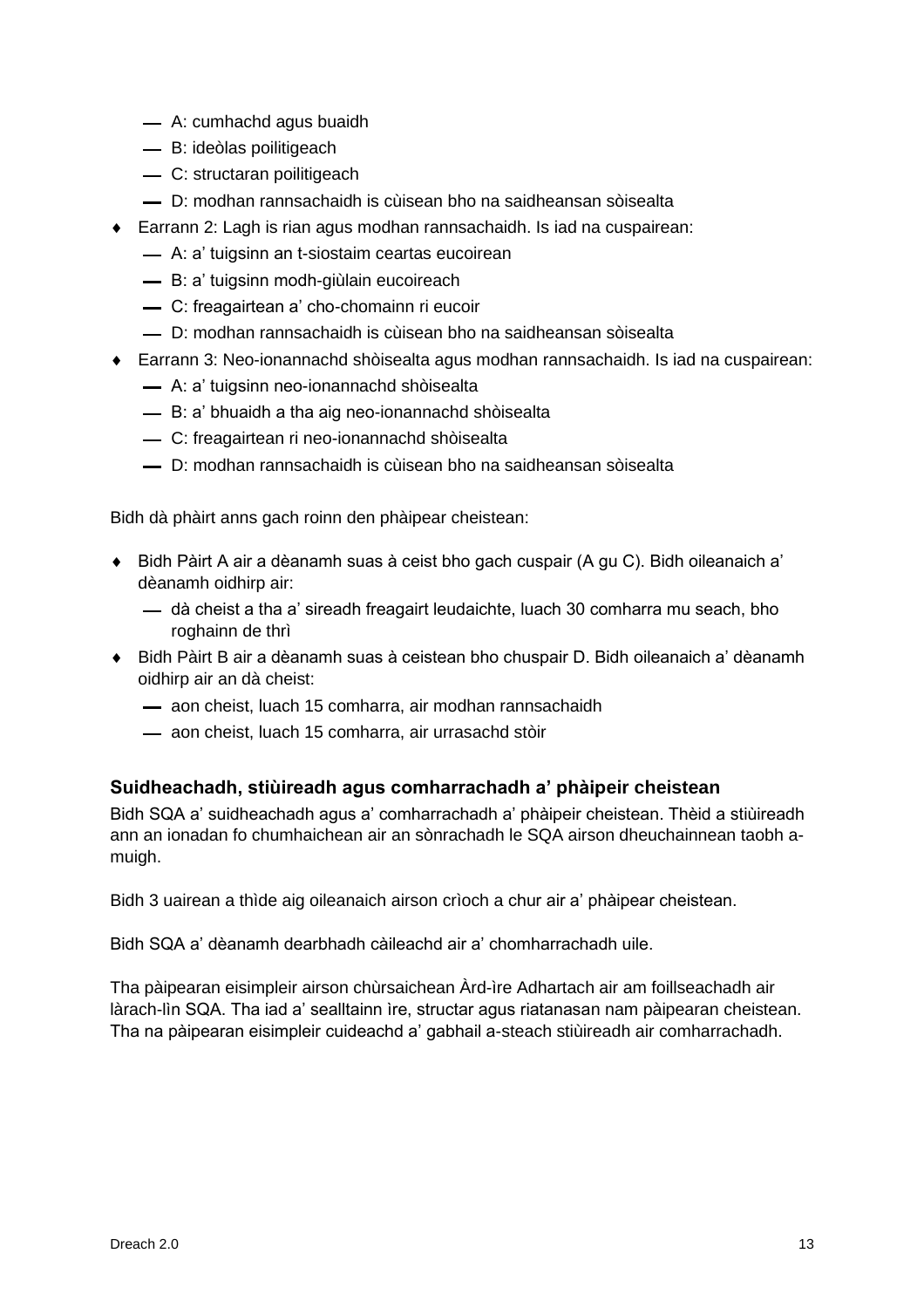## <span id="page-15-0"></span>**Structar measadh cùrsa: pròiseact–tràchdas**

## **Pròiseact–tràchdas 50 comharra**

Bidh riarachadh iomlan de 50 comharra aig a' phròiseact–tràchdas. Is e seo 36% de na comharran iomlan airson measadh a' chùrsa.

Bidh am pròiseact–tràchdas a' comasachadh oileanaich a bhith a' taisbeanadh nan sgilean, eòlas agus tuigse a tha aca tro sgrùdadh neo-eisimeileach a ghabhail os làimh air cùis iomfhillte phoilitigeach no shòisealta an latha an-diugh.

## **Foir-shealladh air pròiseact–tràchdas**

Bidh am pròiseact–tràchdas a' leigeil le oileanaich na sgilean, eòlais is tuigse a leanas a thaisbeanadh:

- a' fìreanachadh cùis iom-fhillte phoilitigeach no shòisealta an latha an-diugh a tha freagarrach airson rannsachadh
- a' dèanamh measadh air modh-obrach rannsachaidh
- a' cleachdadh raon farsaing de bhunan fiosrachaidh
- ag anailiseachadh na cùise
- a' dèanamh measadh air argamaidean is fianais
- a' dèanamh sinteis air fiosrachadh gus loidhne argamaid sheasmach is cho-thàthach a leasachadh, a tha a' treòrachadh a dh'ionnsaigh co-dhùnadh, le taic bho fhianais
- ag eachrachadh is a' taisbeanadh toraidhean, agus a' dèanamh iomraidhean orra, a' cleachdadh ghnàthsan freagarrach

## **Suidheachadh, stiùireadh agus comharrachadh a' phròiseict–tràchdas**

Bu chòir do thidsearan is òraidichean stiùireadh reusanta a thoirt air an t-seòrsa de chùis a leigeas le oileanaich riatanasan a' phròiseict–tràchdas a choileanadh. Faodaidh tidsearan is òraidichean oileanaich a stiùireadh air dè cho coltach 's a bhios e gun gabh stòrasan fhaotainn, agus cothrom a ghabhail orra, airson nan cùisean a thagh iad.

Feumaidh oileanaich a bhith ag obair air a' phròiseact–tràchdas aca leis an taic as lugha bhon tidsear no òraidiche.

Bidh am pròiseact–tràchdas air a rianachadh le ionadan a rèir stiùireadh bhon SQA agus air a stiùireadh fo bheagan aireachais agus smachd. Feumaidh oileanaich an fhianais airson a' mheasaidh a sholarachadh gu neo-eisimeileach, ann an àm airson an ceann-latha airson fianais a chur a-steach a tha air òrdachadh le SQA.

Bidh fianais ga cur a-steach gu SQA airson comharrachadh bhon taobh a-muigh.

Bidh SQA a' dèanamh dearbhadh càileachd air a' chomharrachadh uile.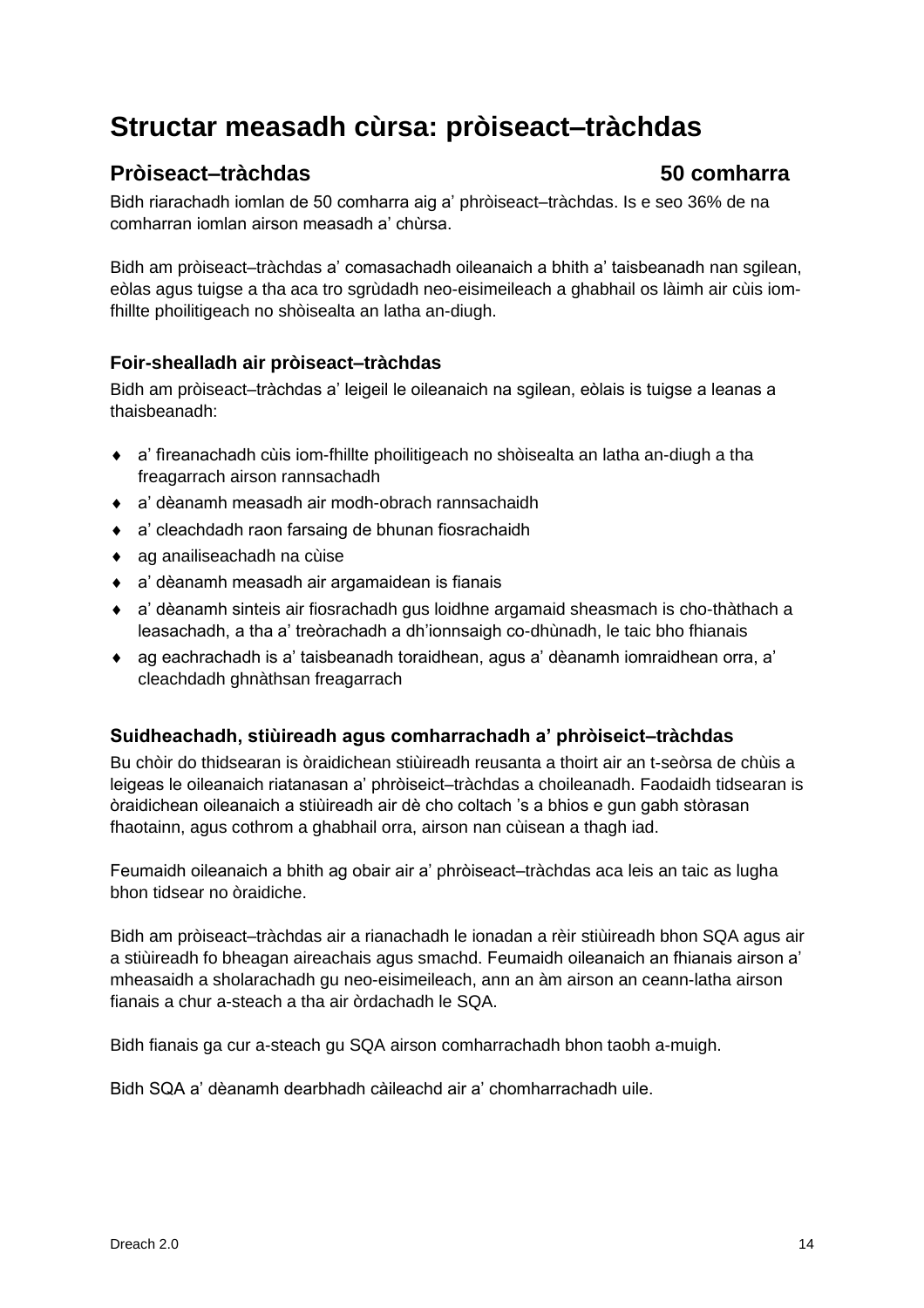## **Suidheachaidhean measaidh**

### **Ùine**

Bidh am measadh seo air a choileanadh thairis air ùine shuidhichte. Bu chòir do dh'oileanaich tòiseachadh aig àm freagarrach sa chùrsa, a' leigeil ùine gu leòr airson an rannsachadh a ghabhail os làimh.

## **Aireachas, smachd agus dearbhadh**

Feumaidh tidsearan is òraidichean an dleastanas proifeiseanta aca a choileanadh gus dèanamh cinnteach gur e obair an oileanaich fhèin a tha san fhianais a tha air a cur asteach.

Bidh am pròiseact–tràchdas air a stiùireadh fo bheagan aireachais agus smachd. Tha seo a' ciallachadh, ged a dh'fhaodas oileanaich pàirt den obair a choileanadh taobh a-muigh an tsuidheachaidh ionnsachaidh is teagaisg, bu chòir do thidsearan is òraidichean pròiseasan a chur an gnìomh airson sùil a chumail air adhartas agus airson dèanamh cinnteach gur e an obair saothair an oileanaich fhèin, agus nach robh mèirle-sgrìobhaidh na lùib. Mar eisimpleir:

- coinneamhan cunbhalach le oileanaich airson sgrùdadh agus/no sùil a chumail air adhartas
- agallamhan goirid, pearsanta gus sùil a chumail air gnothaichean
- liostaichean-sgrùdaidh a tha a' clàradh ghnìomhachdan agus/no adhartas

Bidh beachdan bhon tidsear no òraidiche air roghnachadh cuspair freagarrach mus tòisich an t-oileanach air an obair. Aon uair 's gu bheilear air obair air a' mheasadh a thòiseachadh, feumaidh an obair uile a bhith na h-obair a rinneadh leis an oileanach.

Bithear a' gabhail ri dòighean obair-bhuidhne rè ìre an rannsachaidh airson a' phròiseict– tràchdas. Ach feumaidh gur e obair an oileanaich fhèin a tha sa phròiseact–tràchdas choileanta.

Faodaidh oileanaich soilleireachadh a shireadh air an stiùireadh airson obair an tràchdais. Sa chàs seo, bu chòir an soilleireachadh a thoirt don chlas iomlan.

### **Stòrasan**

Chan eil cuibhreachaidhean sam bith ann air na stòrasan air am faod cothrom a bhith aig oileanaich.

### **Cuideachadh reusanta**

Feumaidh ionadan dèanamh cinnteach gur e obair an oileanaich fhèin a tha san fhianais airson a' phròiseict–tràchdas aca. Ach faodar cuideachadh reusanta a thoirt seachad. Tha an teirm 'cuideachadh reusanta' air a cleachdadh gus feuchainn ris an fheum air cuideachadh a chothromachadh leis an fheum air cus cuideachaidh a sheachnadh. Ma tha feum aig oileanaich air barrachd na thathar a' meas mar 'cuideachadh reusanta', dh'fhaodadh nach eil iad deiseil airson measadh no dh'fhaodadh gun deach an inntrigeadh don ìre cheàrr de theisteanas.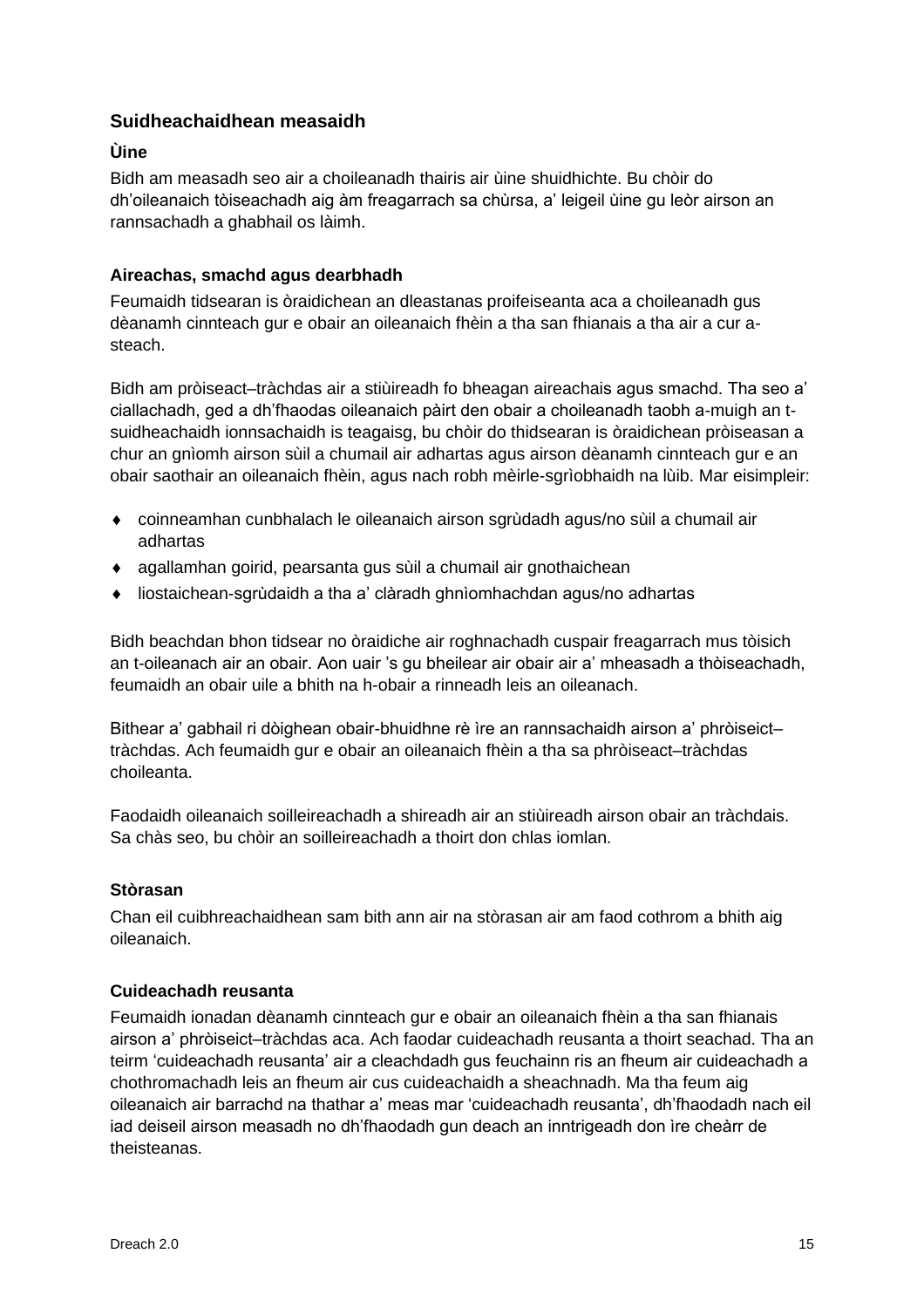Faodaidh tidsearan is òraidichean cuideachadh reusanta a thoirt seachad air bunait choitcheann do chlas no do bhuidheann oileanaich (mar eisimpleir, comhairle air na cinnlatha airson fianais a chur a-steach). Faodaidh tidsearan is òraidichean cuideachadh reusanta a thoirt do dh'oileanaich air bunait fa leth cuideachd.

Nuair a tha cuideachadh reusanta ga thoirt air bunait aon-ri-aon ann an co-theacsa nì a tha an t-oileanach air a dhèanamh no air a thaisbeanadh mar-thà, tha cunnart ann gun tig e gu bhith na thaic do mheasadh. Feumaidh tidsearan is òraidichean a bhith mothachail nach faodadh seo a bhith a' dol seachad air cuideachadh reusanta.

## **Fianais ri thional**

Bidh an fhianais a leanas riatanach airson a' mheasaidh seo:

◆ pròiseact–tràchdas coileanta an oileanaich

## **Meud**

'S e àireamh fhaclan airson a' phròiseict–tràchdas 5,000 facal. Bidh seo a' gabhail a-steach bodhaig an tràchdais agus am measadh air dòighean rannsachaidh, ach bhi e a' gabhail asteach an clàr-innse, leabhar-chlàr, bonn-nòtaichean no pàipearan-taice. Feumaidh oileanaich an àireamh fhaclan a chur a-steach còmhla ris a' phròiseact–tràchdas choileanta.

Ma tha an àireamh fhaclan a' dol thairis air an uas-mheud barrachd is 10 sa cheud, bithear a' cur peanas an gnìomh.

## <span id="page-17-0"></span>**Rangachadh**

Bidh rangachadh iomlan nan oileanach air a dhearbhadh tron choileanadh aca air feadh measadh a' chùrsa. Bidh measadh a' chùrsa air a rangachadh A gu D air bun-stèidh nan comharran iomlan airson an dà cho-phàirt de mheasadh a' chùrsa.

## **Tuairisgeul airson ìre C**

Airson buileachadh ìre C, bidh oileanaich gu h-àbhaisteach air coileanadh soirbheachail a thaisbeanadh a thaobh sgilean, eòlas agus tuigse airson a' chùrsa.

## **Tuairisgeul airson ìre A**

Airson buileachadh ìre A, bidh oileanaich gu h-àbhaisteach air ìre àrd coileanaidh a thaisbeanadh gu cunbhalach a thaobh sgilean, eòlas agus tuigse airson a' chùrsa.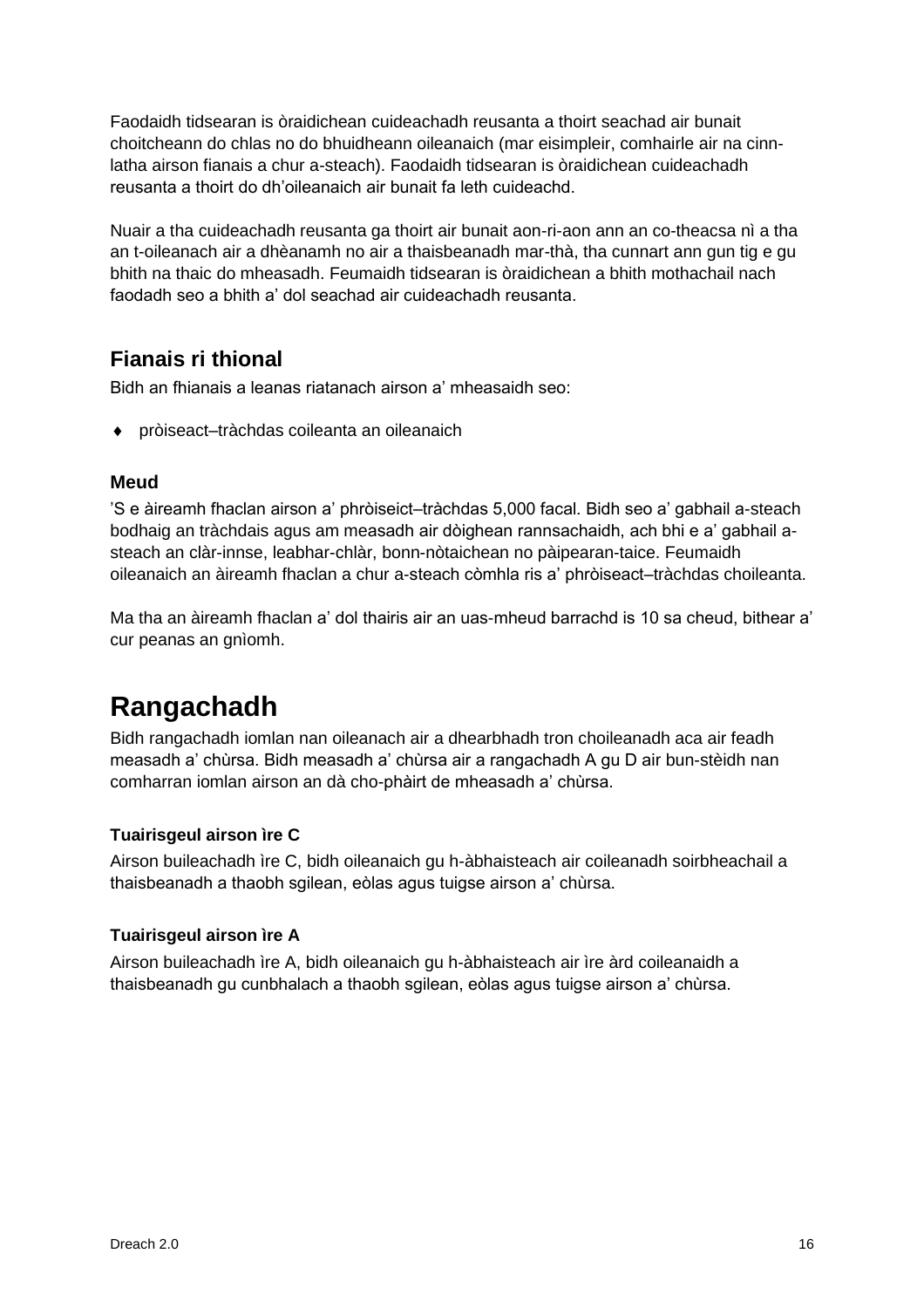# <span id="page-18-0"></span>**Co-ionannas agus in-ghabhaltas**

Tha an cùrsa seo air a dheilbh gu bhith cho cothromach agus cho ruigsinneach 's a ghabhas, gun bhacaidhean neo-riatanach sam bith gu ionnsachadh no measadh.

Tha stiùireadh air rèiteachaidhean measaidh do dh'oileanaich chiorramach agus/no dhaibhsan aig a bheil feumalachdan taic a bharrachd ri fhaotainn air duilleag-lìn nan rèiteachaidhean measaidh: [http://www.sqa.org.uk/assessmentarrangements.](http://www.sqa.org.uk/assessmentarrangements)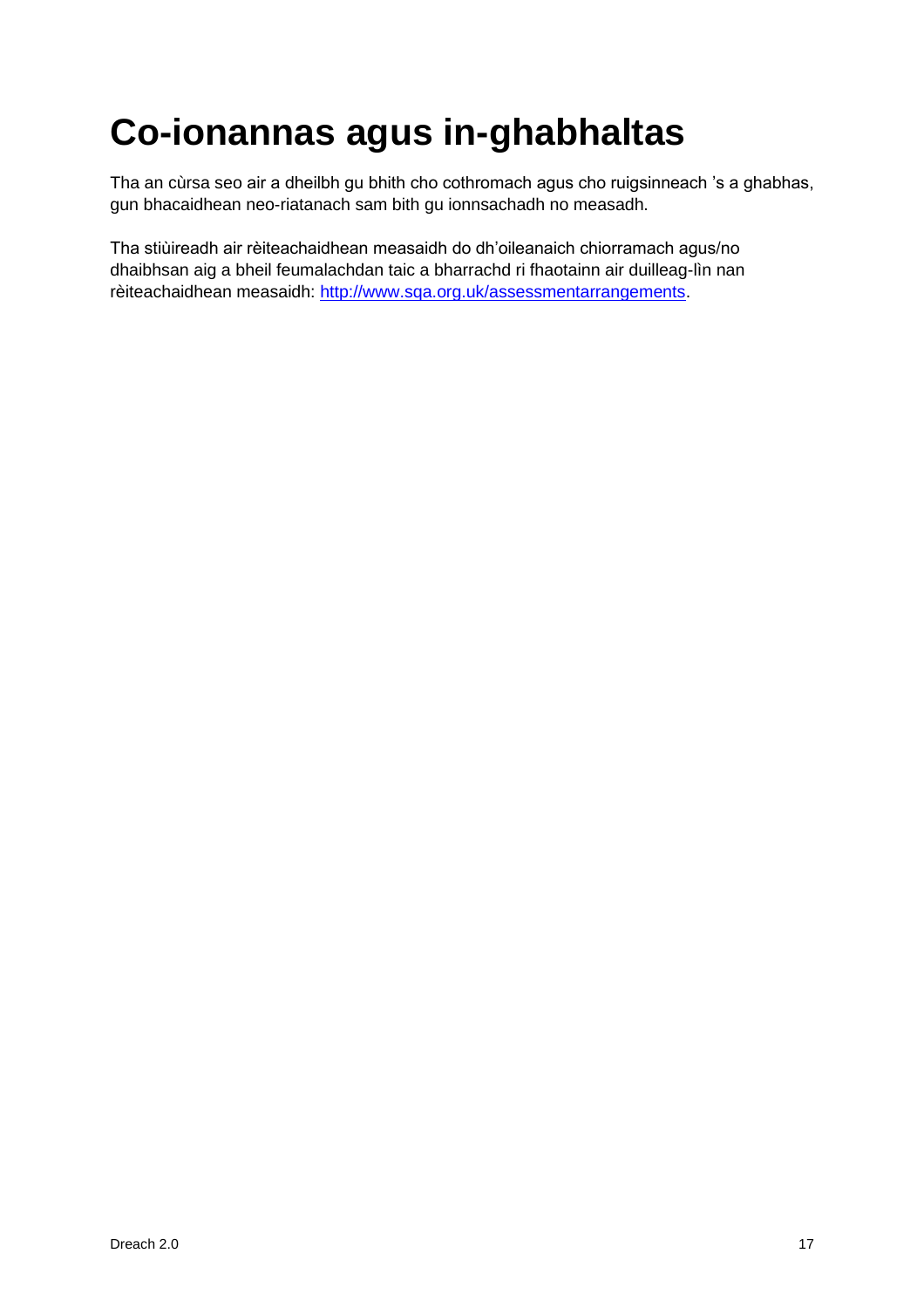# <span id="page-19-0"></span>**Fiosrachadh a bharrachd**

- [Duilleag cuspair Nuadh-eòlas Àrd-Ìre Adhartach](https://www.sqa.org.uk/sqa/48467.html)
- [Duilleag-lìn rèiteachaidhean measaidh](http://www.sqa.org.uk/assessmentarrangements)
- ◆ Togail a' Churraicealaim 3-5
- [Stiùireadh air Measadh](http://www.sqa.org.uk/sqa/2424.html)
- [Stiùireadh air suidheachaidhean measaidh airson obair-chùrsa](http://www.sqa.org.uk/sqa/files_ccc/Guidance_on_conditions_of_assessment_for_coursework.pdf)
- [Frèam-obrach Sgilean SQA: Sgilean Ionnsachaidh, Sgilean Beatha agus Sgilean](http://www.sqa.org.uk/sqa/63101.html)  [Cosnaidh](http://www.sqa.org.uk/sqa/63101.html)
- [Dearbhachd Obair-cùrsa: Stiùir do Thidsearan is Òraidichean](http://www.sqa.org.uk/sqa/1418.html)
- [Aithisgean Rannsachadh Foghlaim](http://www.sqa.org.uk/sqa/35847.958.html)
- [Stiùireadh SQA air e-measadh do Sgoiltean](http://www.sqa.org.uk/sqa/2424.html)
- [Duilleag-lìn e-measadh SQA](http://www.sqa.org.uk/sqa/68750.html)
- [Làrach-lìn SCQF: frèam-obrach, tuairisgeulaichean ìre agus leabhar-làimhe SCQF](https://scqf.org.uk/)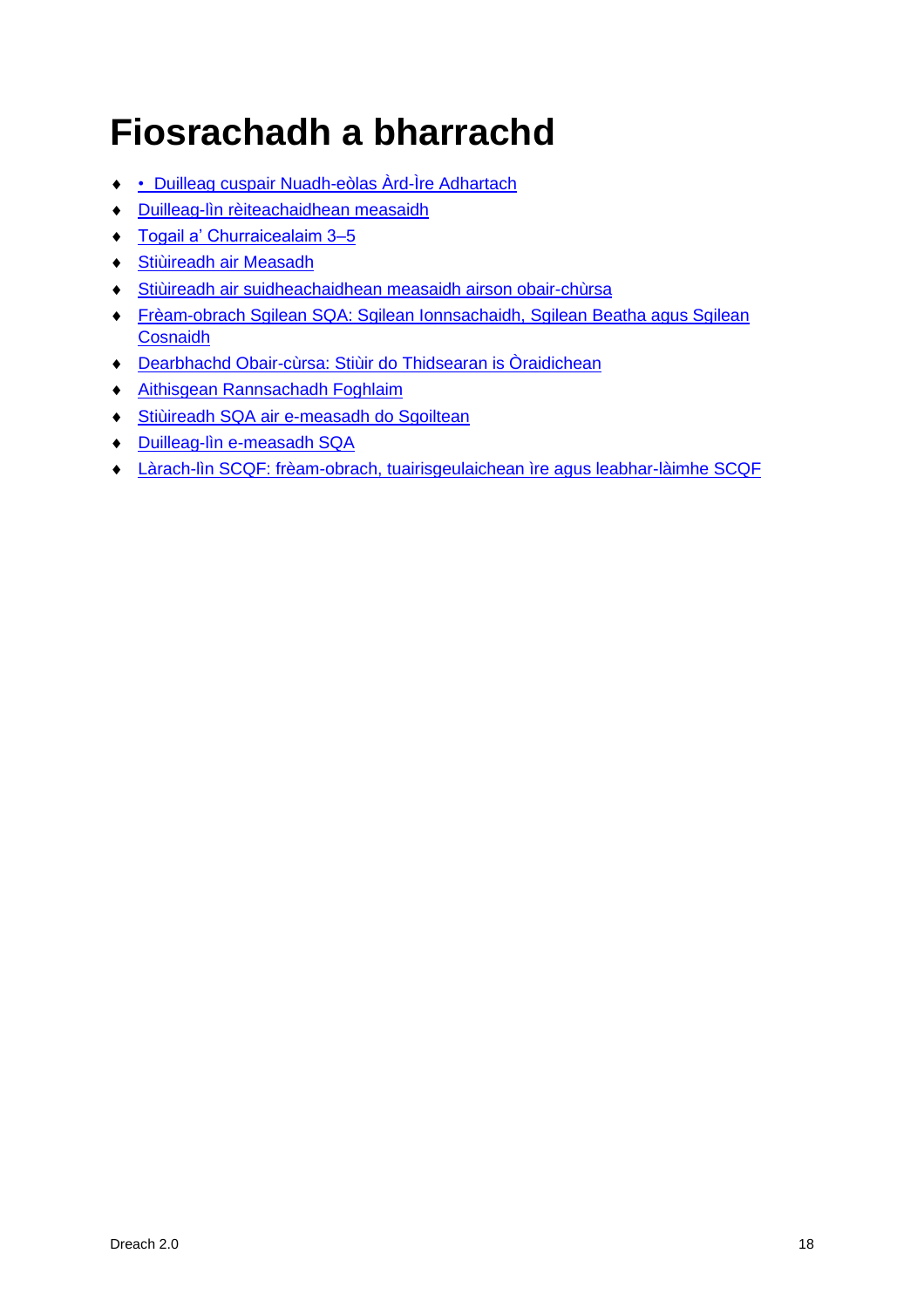# <span id="page-20-0"></span>**Pàipear-taic: nòtaichean taic cùrsa**

# <span id="page-20-1"></span>**Ro-ràdh**

Chan eil na nòtaichean taic seo àithnteil. Tha iad a' toirt comhairle agus stiùireadh do thidsearan is òraidichean mu dhòighean airson an cùrsa a lìbhrigeadh. Bu chòir do thidsearan is òraidichean na nòtaichean taic seo a leughadh còmhla ris an t-sònrachadh cùrsa agus còmhla ris a' phàipear eisimpleir agus/no obair-cùrsa.

# <span id="page-20-2"></span>**A' leasachadh sgilean, eòlas is tuigse**

Tha an earrann seo a' toirt stiùireadh is comhairle air sgilean, eòlas agus tuigse a dh'fhaodadh tidsearan is òraidichean a ghabhail a-steach don chùrsa. Tha tomhas de solùbachd aig tidsearan is òraidichean gus co-theacsaichean a thaghadh a bhrosnaicheas oileanaich agus a bheir dùbhlan dhaibh, a' tabhann an dà chuid farsaingeachd agus doimhneachd.

Bu chòir do thidsearan is òraidichean coimhead ris na h-earrannan 'Susbaint a' chùrsa' agus 'Structar measadh cùrsa' den t-sònrachadh cùrsa airson nan sgilean, eòlas agus tuigse airson a' chùrsa agus airson measadh a' chùrsa.

Tha leasachadh sgilean, gach cuid sgilean a tha sònraichte don chuspair agus sgilean coitcheann, fìor chudromach don chùrsa. Bu chòir do thidsearan is òraidichean oileanaich a dhèanamh mothachail air na sgilean a bhios iad a' leasachadh agus air mar a ghabhas an cleachdadh ann an diofar shuidheachaidhean. Bidh sgilean a ghabhas cleachdadh ann an diofar shuidheachaidhean a' cuideachadh oileanaich le foghlam a bharrachd agus airson èifeachdas pearsanta a mheudachadh.

Bidh feum aig oileanaich air taic agus stiùireadh airson sgilean sgrùdaidh agus roinnleachdan ionnsachaidh a leasachadh. Bu chòir do thidsearan is òraidichean am brosnachadh gu bhith a' com-pàirteachadh san ionnsachadh aca fhèin le bhith a' lorg fiosrachadh agus san fharsaingeachd a bhith a' sealltainn tionnsgnadh, far a bheil sin iomchaidh. Faodaidh na buannachdan à ionnsachadh co-obrachail, taic cho-aoisean agus ais-fhiosrachadh cho-aoisean a bhith susbainteach, agus bu chòir am brosnachadh.

Tha an earrann 'Dòighean-obrach a thaobh ionnsachadh agus teagasg' a' toirt dòigheanobrach a tha air am moladh, a dh'fhaodas tidsearan is òraidichean a chleachdadh gus sgilean, eòlas agus tuigse a leasachadh.

## <span id="page-20-3"></span>**Dòighean-obrach a thaobh ionnsachadh is teagasg**

Aig ìre Àrd-Ìre Adhartach, bidh oileanaich a' leasachadh a' chomais aca barrachd a bhith ag obair gu neo-eisimeileach. Bu chòir do thidsearan is òraidichean oileanaich a bhrosnachadh gu bhith a' cleachdadh, nan cuid ionnsachaidh, dòigh-obrach a tha feòrachail, breithneachail agus a' fuasgladh cheistean, agus bu chòir dhaibh taic a thoirt riutha le bhith a' moladh sgèilean-ama. Bu chòir an cothrom a bhith aig oileanaich cuideachd gus sgilean rannsachaidh a chleachdadh agus a leasachadh, a bharrachd air sgilean luachaidh agus anailiseachaidh. Dh'fhaodadh cuid de na dòighean-obrach a thaobh ionnsachadh agus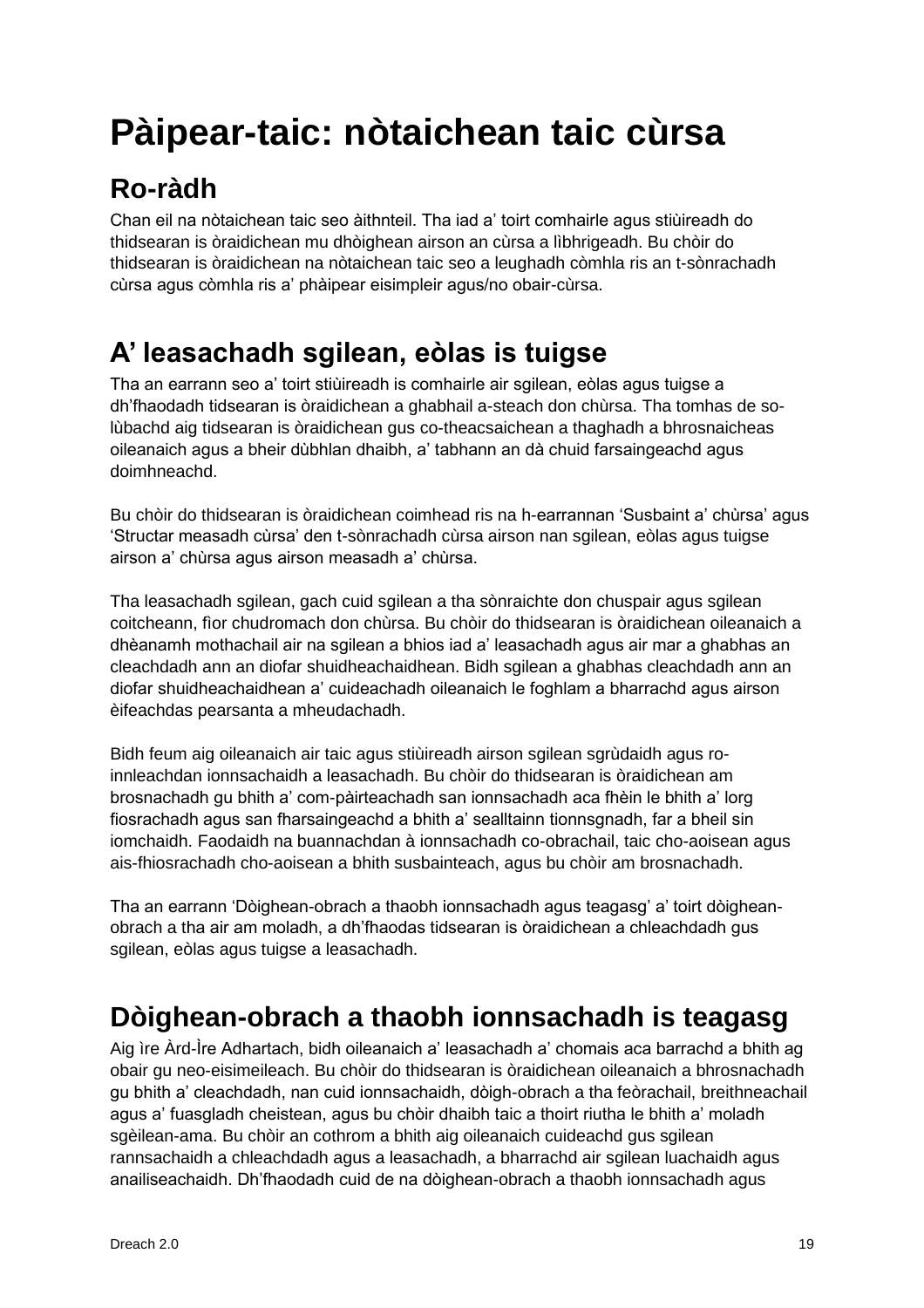teagasg a thathar a' moladh airson ìrean eile (gu h-àraid Àrd-Ìre) a bhith a' buntainn ri Àrd-Ìre Adhartach cuideachd.

Dh'fhaodadh oileanaich a dhol an sàs ann an caochladh ghnìomhachdan ionnsachaidh a tha freagarrach don chuspair, a' gabhail a-steach:

- a' rannsachadh fiosrachadh airson a' chuspair aca, a' roghnachadh stòran urrasach, an àite a bhith a' faighinn fiosrachadh bhon tidsear no òraidiche aca
- a' cleachdadh ghnìomhachdan ionnsachaidh a tha gnìomhail agus neo-chuibhrichte, leithid rannsachadh, sgrùdaidhean cùise agus gnìomhan taisbeanaidh
- a' gabhail os làimh leughadh farsaing agus neo-eisimeileach, mar a b' fheàrr air a tharraing à teacsaichean acadaimigeach
- a' clàradh, ann an dòigh shiostamataigeach, toraidhean bho rannsachadh agus sgrùdadh neo-eisimeileach à diofar stòran
- a' taisbeanadh toraidhean agus co-dhùnaidhean bho ghnìomhan rannsachaidh is sgrùdaidh gu buidheann
- a' gabhail pàirt ann an obair-bhuidhne còmhla ri co-aoisean agus a' cleachdadh chothroman ionnsachaidh co-obrachail gus sgilean obair-sgioba a leasachadh
- a' gabhail pàirt ann an còmhradh is deasbad fiosraichte, còmhla ri co-aoisean, far an urrainn do dh'oileanaich an cuid sgilean a thaisbeanadh a thaobh loidhnichean argamaid a cho-dhealbhadh agus a chumail
- a' rannsachadh choimeasaidhean eadar-nàiseanta air feadh a' chùrsa agus ag amalachadh an fhiosrachaidh seo far a ghabhas dèanamh
- a' tarraing cho-dhùnaidhean bho fhiosrachadh iom-fhillte, air a thional à coimeasgadh de stòran mheadhanan, leithid telebhisean, rèidio, craolaidhean eadar-lìn, artagailean phàipearan-naidheachd, leabhraichean, co-labhairtean agus òraidean
- a' cleachdadh ghoireasan teicneòlach iomchaidh
- a' gabhail pàirt ann an sgrìoban-blàir agus cuairtean

Bu chòir do thidsearan is òraidichean taic a thoirt do dh'oileanaich tro chòmhraidhean cunbhalach agus ath-fhiosrachadh bitheanta. Dh'fhaodar dèanamh cuid de na gnìomhan ionnsachaidh is teagaisg ann am buidhnean agus, far a bheil seo freagarrach, dh'fhaodadh oileanaich ath-fhiosrachadh fhaighinn bho an co-aoisean.

Bu chòir do thidsearan is òraidichean, far an gabh seo dèanamh, cothroman a thoirt gus ionnsachadh a phearsanachadh, agus oileanaich a chomasachadh gus roghainnean a bhith aca air dòighean-obrach ionnsachaidh is teagaisg. Bidh seo comasach mar thoradh air an ìre de so-lùbachd ann an cùrsaichean Àrd-Ìre Adhartach agus an neo-eisimeileachd leis am faod oileanaich an obair aca a choileanadh. Bu chòir do thidsearan is òraidichean cothroman a chruthachadh, agus a chleachdadh, airson dòighean-obrach a thaobh ionnsachadh is teagasg a tha in-ghabhaltach. Faodaidh iad seo a dhèanamh le bhith a' cleachdadh caochladh de ro-innleachdan ionnsachaidh is teagaisg a tha a' co-fhreagairt ri feumalachdan nan oileanach uile.

Chan eil òrdugh teagaisg sam bith air a mholadh airson a' chùrsa seo. Ach bu chòir an cothrom a bhith aig oileanaich raon de chuspairean a sgrùdadh mus tagh iad cuspair no cùis airson a' phròiseict–tràchdas aca. Bu chòir leasachadh sgilean a bhith mar phàirt den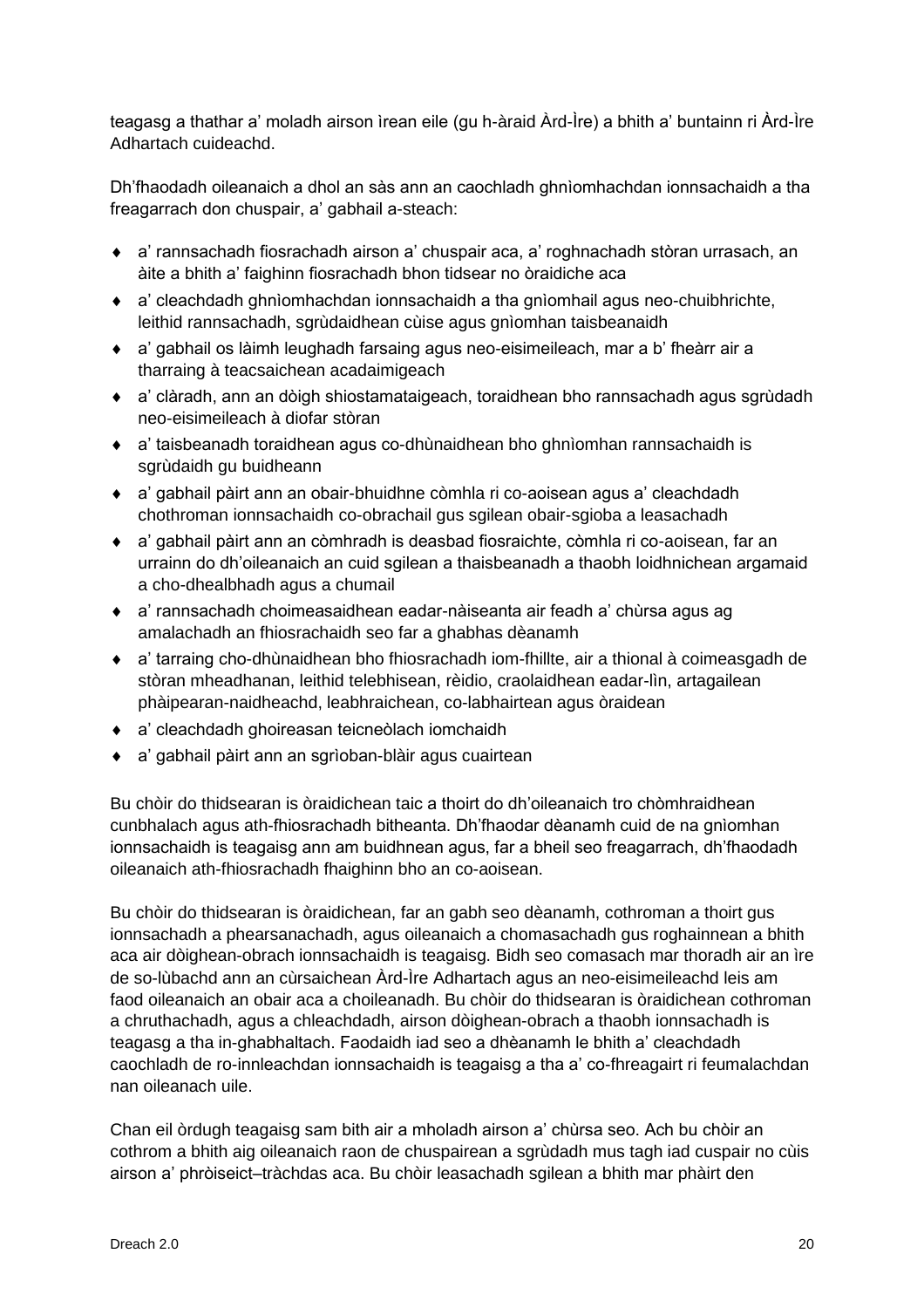ionnsachadh is teagasg bhon toiseach gus cuideachadh a thoirt do dh'oileanaich na sgilean aca a leasachadh air feadh a' chùrsa.

## <span id="page-22-0"></span>**Ag ullachadh airson measadh cùrsa**

Tha an clàr a leanas a' sealltainn nan sgilean, eòlas agus tuigse airson measadh a' chùrsa (colbh clì) agus eisimpleirean de dhòighean sam faodadh an susbaint seo a bhith air a còmhdachadh (colbh deas). Tha na h-eisimpleirean mìneachail seo neo-àithnteil, airson comhairle a-mhàin, agus agus chan e liosta iomlan a tha seo.

Bu chòir do dh'oileanaich dòigh-obrach choimeasach eadar-nàiseanta a chur an gnìomh air feadh an sgrùdaidh aca, agus bu chòir so-lùbachd a bhith aca sna coimeasaidhean eadarnàiseanta a thaghas iad. Chan fheum na dùthchannan a thaghas iad airson sgrùdadh coimeasach a bhith glè eadar-dhealaichte a thaobh nan siostaman poilitigeach no sòisealta aca no na structaran no cùisean aca bhuapasan a gheibhear san Rìoghachd Aonaichte. Faodaidh oileanaich sgrùdadh cùise a choileanadh bho aon dùthaich coimeasach no barrachd dhùthchannan coimeasach, no faodaidh iad fòcasachadh air diofar dhùthchannan coimeasach airson gach cùis no cuspair taobh a-staigh raon sgrùdaidh.

| Earrann 1: Cùisean poilitigeach agus modhan rannsachaidh                                                      |                                                                                                                                  |  |
|---------------------------------------------------------------------------------------------------------------|----------------------------------------------------------------------------------------------------------------------------------|--|
| A: cumhachd agus buaidh                                                                                       |                                                                                                                                  |  |
| Sgilean, eòlas is tuigse airson<br>measadh a' chùrsa                                                          | Eisimpleirean de dhòighean-obrach a<br>dh'fhaodar cleachdadh                                                                     |  |
| na buaidhean air a' phròiseas<br>٠<br>phoilitigeach, a' gabhail a-steach<br>buidhnean-ùidhe agus na meadhanan | buidhnean-ùidhe:<br>$\bullet$<br>— bun-obair agus fàth                                                                           |  |
|                                                                                                               | — dàimhean le pàrtaidhean poilitigeach<br>agus riaghaltas                                                                        |  |
|                                                                                                               | — a' phàirt a chluichear leotha ann an<br>dèanamh poileasaidh mar bhuidheann<br>taobh a-staigh no taobh a-muigh<br>ghnothaichean |  |
|                                                                                                               | — buaidh agus èifeachdas                                                                                                         |  |
|                                                                                                               | na meadhanan:<br>٠                                                                                                               |  |
|                                                                                                               | — bun-obair agus fàth                                                                                                            |  |
|                                                                                                               | — dàimhean le pàrtaidhean poilitigeach<br>agus riaghaltas                                                                        |  |
|                                                                                                               | - pàirteasanas, sealbhadaireachd,<br>riaghladh is smachd nam meadhanan                                                           |  |
|                                                                                                               | buaidh agus èifeachdas                                                                                                           |  |
| a' chumhachd is a' bhuaidh a tha aig                                                                          | bun-obair agus buntainneas<br>٠                                                                                                  |  |
| pàrtaidhean poilitigeach                                                                                      | deamocrasaidh taobh a-staigh agus mar<br>٠<br>a bhios iad a' dèanamh poileasaidh                                                 |  |
|                                                                                                               | ballrachd agus iomairteachd                                                                                                      |  |
|                                                                                                               | a' bhuaidh a tha aig pàrtaidhean nas<br>lugha                                                                                    |  |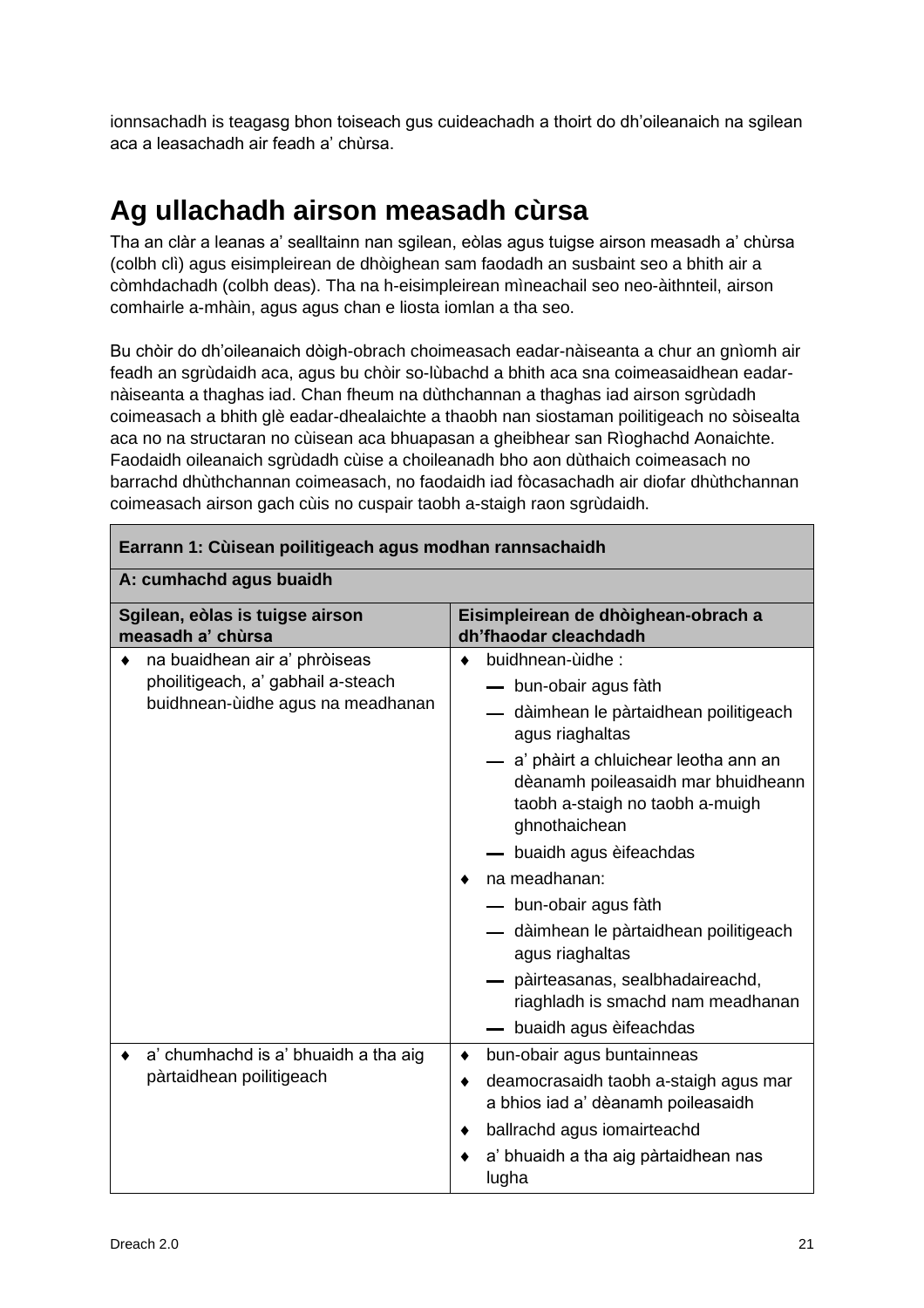| siostaman taghaidh agus teòiridhean<br>air modh-giùlain luchd-bhòtaidh                                   | siostaman taghaidh: iolrachd, siostaman<br>٠<br>a tha co-rèireach no stèidhichte air mòr-<br>chuid   |
|----------------------------------------------------------------------------------------------------------|------------------------------------------------------------------------------------------------------|
|                                                                                                          | taghaidhean agus riarachadh cumhachd                                                                 |
|                                                                                                          | modailean agus teòiridhean airson modh-<br>giùlain luchd-bhòtaidh                                    |
|                                                                                                          | a' bhuaidh a tha aig na meadhanan air<br>taghaidhean                                                 |
|                                                                                                          | toraidhean                                                                                           |
| B: ideòlas poilitigeach                                                                                  |                                                                                                      |
| Sgilean, eòlas is tuigse airson<br>measadh a' chùrsa                                                     | Eisimpleirean de dhòighean-obrach a<br>dh'fhaodar cleachdadh                                         |
| ideòlasan poilitigeach, a' gabhail a-<br>٠                                                               | prìomh fheartan gach ideòlais:<br>٠                                                                  |
| steach Libearalachd, Tòraidheachd,                                                                       | - a' phàirt a chluichear leis an stàit                                                               |
| Sòisealachd agus Nàiseantachd                                                                            | - beachdan air nàdar daonna                                                                          |
|                                                                                                          | - uachdranas                                                                                         |
|                                                                                                          | - saorsainnean no còraichean daonna                                                                  |
|                                                                                                          | — an eaconamaidh                                                                                     |
|                                                                                                          | teòirigichean buntainneach:                                                                          |
|                                                                                                          | - Libearalachd: Locke agus Mill                                                                      |
|                                                                                                          | - Tòraidheachd: Burke agus Disraeli                                                                  |
|                                                                                                          | - Sòisealachd: Marx agus Lenin                                                                       |
|                                                                                                          | Nàiseantachd: Mazzini agus Von<br>Herder                                                             |
|                                                                                                          | anailis choimeasach air co-choltasan is<br>diofaran eadar ideòlasan                                  |
| mar a tha ideòlas buntainneach ri<br>pàrtaidhean poilitigeach an latha an-<br>diugh, a' gabhail a-steach | poileasaidh làithreach nam pàrtaidhean<br>٠<br>poilitigeach agus mar a thathar ga<br>stiùireadh      |
| Libearalachd, Tòraidheachd,<br>Sòisealachd agus Nàiseantachd                                             | coimeas ri ideòlas traidiseanta nam<br>pàrtaidhean                                                   |
|                                                                                                          | co-choltasan agus diofaran eadar prìomh<br>luachan is poileasaidhean nam<br>pàrtaidhean poilitigeach |
| a' bhuaidh a tha aig ideòlas air<br>cùisean poiliitgeach an latha an-diugh                               | còraichean daonna agus saorsainnean<br>٠<br>catharra                                                 |
|                                                                                                          | tèarainteachd<br>٠                                                                                   |
|                                                                                                          | uachdranas nàiseanta                                                                                 |
|                                                                                                          | cisean                                                                                               |
|                                                                                                          | sochairean sòisealta                                                                                 |
|                                                                                                          | poileasaidh eaconamach                                                                               |
|                                                                                                          | ùghdarras agus cumhachd                                                                              |
|                                                                                                          | riochdachadh poilitigeach                                                                            |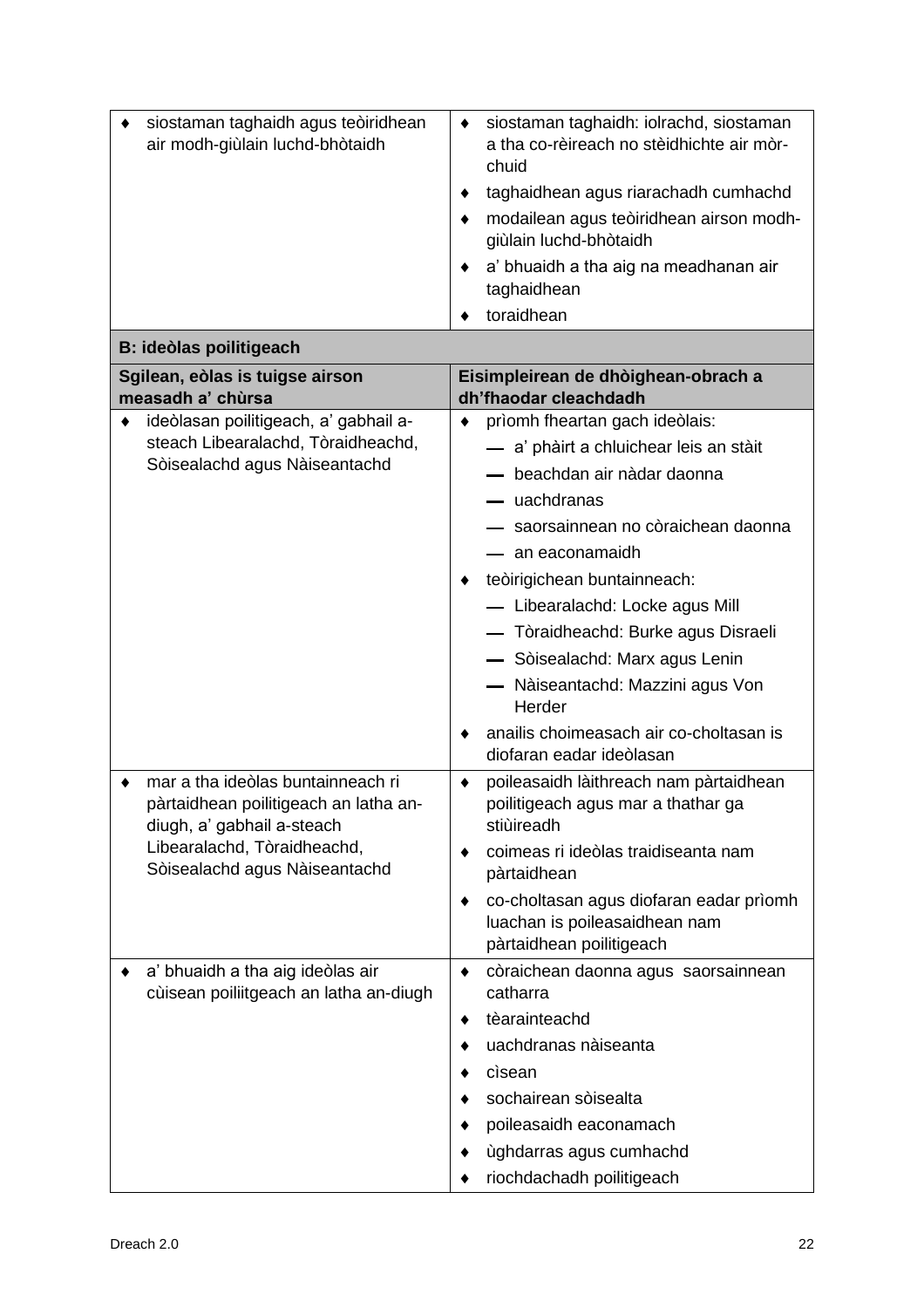| C: structaran poilitigeach                                                                                                                                                                                                                                                                                                                                                                                    |                                                                                                                                                                                                                                                                                                                                                                                                                                              |  |
|---------------------------------------------------------------------------------------------------------------------------------------------------------------------------------------------------------------------------------------------------------------------------------------------------------------------------------------------------------------------------------------------------------------|----------------------------------------------------------------------------------------------------------------------------------------------------------------------------------------------------------------------------------------------------------------------------------------------------------------------------------------------------------------------------------------------------------------------------------------------|--|
| Sgilean, eòlas is tuigse airson<br>measadh a' chùrsa                                                                                                                                                                                                                                                                                                                                                          | Eisimpleirean de dhòighean-obrach a<br>dh'fhaodar cleachdadh                                                                                                                                                                                                                                                                                                                                                                                 |  |
| bun-reachdan agus siostaman<br>poilitigeach<br>dàimhean eadar diofar mheuran de<br>riaghaltas<br>dàimhean eadar diofar ìrean de<br>riaghaltas                                                                                                                                                                                                                                                                 | bun-reachdan còdaichte is neo-<br>٠<br>chòdaichte<br>siostaman pàrlamaideach, cinn-suidhe<br>٠<br>agus aintighearnail<br>siostaman feadarail, aonadach agus<br>٠<br>tiomnaichte<br>reachdadaireachdan aon-seòmarach is<br>٠<br>dà-sheomarach<br>a' bhuidheann reachdail<br>$\bullet$<br>an roinn-ghnìomha<br>٠<br>an roinn-cheartais<br>riaghaltasan ionadail, baile, stàite agus<br>٠<br>nàiseanta<br>rianachdan tiomnaichte agus àrd-<br>٠ |  |
|                                                                                                                                                                                                                                                                                                                                                                                                               | riaghaltasan<br>riaghaltasan stàite agus àrd-riaghaltasan<br>٠<br>riaghaltasan nàiseanta agus buidhnean<br>٠<br>stèidhichte os-nàiseanta                                                                                                                                                                                                                                                                                                     |  |
| D: modhan rannsachaidh nan saidheansan sòisealta agus cùisean                                                                                                                                                                                                                                                                                                                                                 |                                                                                                                                                                                                                                                                                                                                                                                                                                              |  |
| Modh-obrach rannsachaidh<br>anailis, measadh agus coimeas air<br>modhan rannsachaidh, a' gabhail a-<br>steach:<br>- staitistigs oifigeil<br>- suirbhidhean - tron phost, air an<br>fòn agus air-loidhne<br>- agallamhan - structaraichte, leth-<br>structaraichte agus neo-<br>structaraichte<br>- buidhnean breithneachaidh<br>sgrùdadh-sùla — os ìseal agus<br>follaiseach<br>rannsachaidhean tar-aimsireil | measadh breithneachail air modhan<br>٠<br>rannsachaidh, a' gabhail a-steach<br>beachdachadh air:<br>- freagarrachd nam modhan<br>- cnàmh-sgeulan sònraichte<br>cùisean beusail<br>modhan agus/no dòighean-obrach<br>eile                                                                                                                                                                                                                     |  |
| Measadh stòran<br>measadh breithneachail air bunan<br>fiosrachaidh, a' gabhail a-steach:<br>- dàta luchd-rannsachaidh eile<br>staitistigs is aithisgean oifigeil                                                                                                                                                                                                                                              | measadh breithneachail air bunan<br>fiosrachaidh, le fòcas air:                                                                                                                                                                                                                                                                                                                                                                              |  |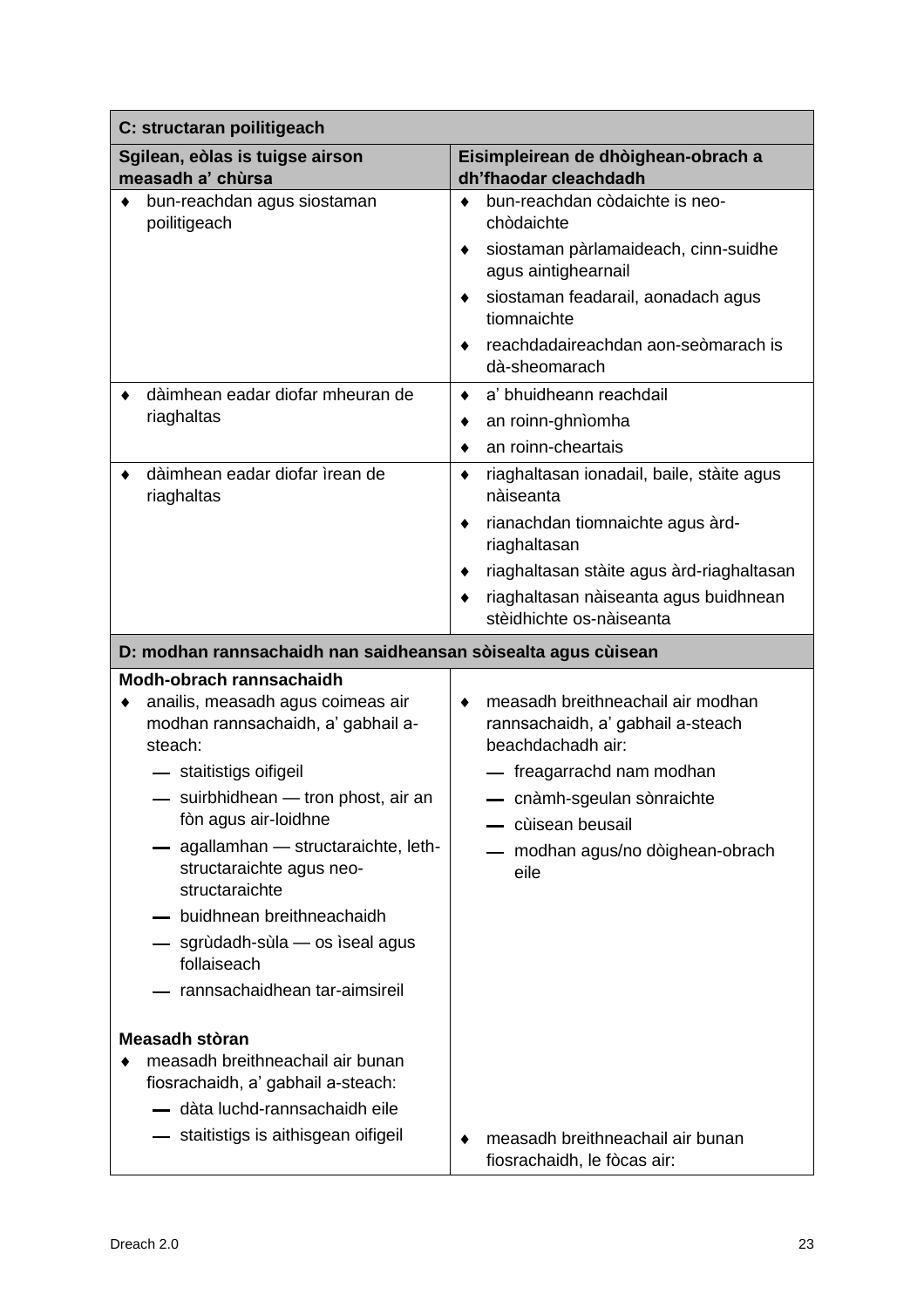| - sgrìobhainnean prìobhaideach is<br>pearsanta<br>— suirbhidhean<br>— agallamhan<br>- buidhnean breithneachaidh<br>- sgrùdadh-sùla orrasan a tha, agus<br>orrasan nach eil, a' gabhail pàirt<br>— na tha na meadhanan a' cur a-<br>mach<br>— na thathar a' cur a-mach air an<br>eadar-lìon<br>- sgrùdaidhean cùise | — earbsachd agus tàbhachd bun na<br>fianaise<br>— eòlas air mar a tha rannsachadh nan<br>saidheansan sòisealta ga stiùireadh<br>— jomradh air rannsachadh no stòran a<br>bharrachd a tha buntainneach<br>— dòighean-obrach eile a bhios a'<br>meudachadh earbsa |
|--------------------------------------------------------------------------------------------------------------------------------------------------------------------------------------------------------------------------------------------------------------------------------------------------------------------|-----------------------------------------------------------------------------------------------------------------------------------------------------------------------------------------------------------------------------------------------------------------|
|--------------------------------------------------------------------------------------------------------------------------------------------------------------------------------------------------------------------------------------------------------------------------------------------------------------------|-----------------------------------------------------------------------------------------------------------------------------------------------------------------------------------------------------------------------------------------------------------------|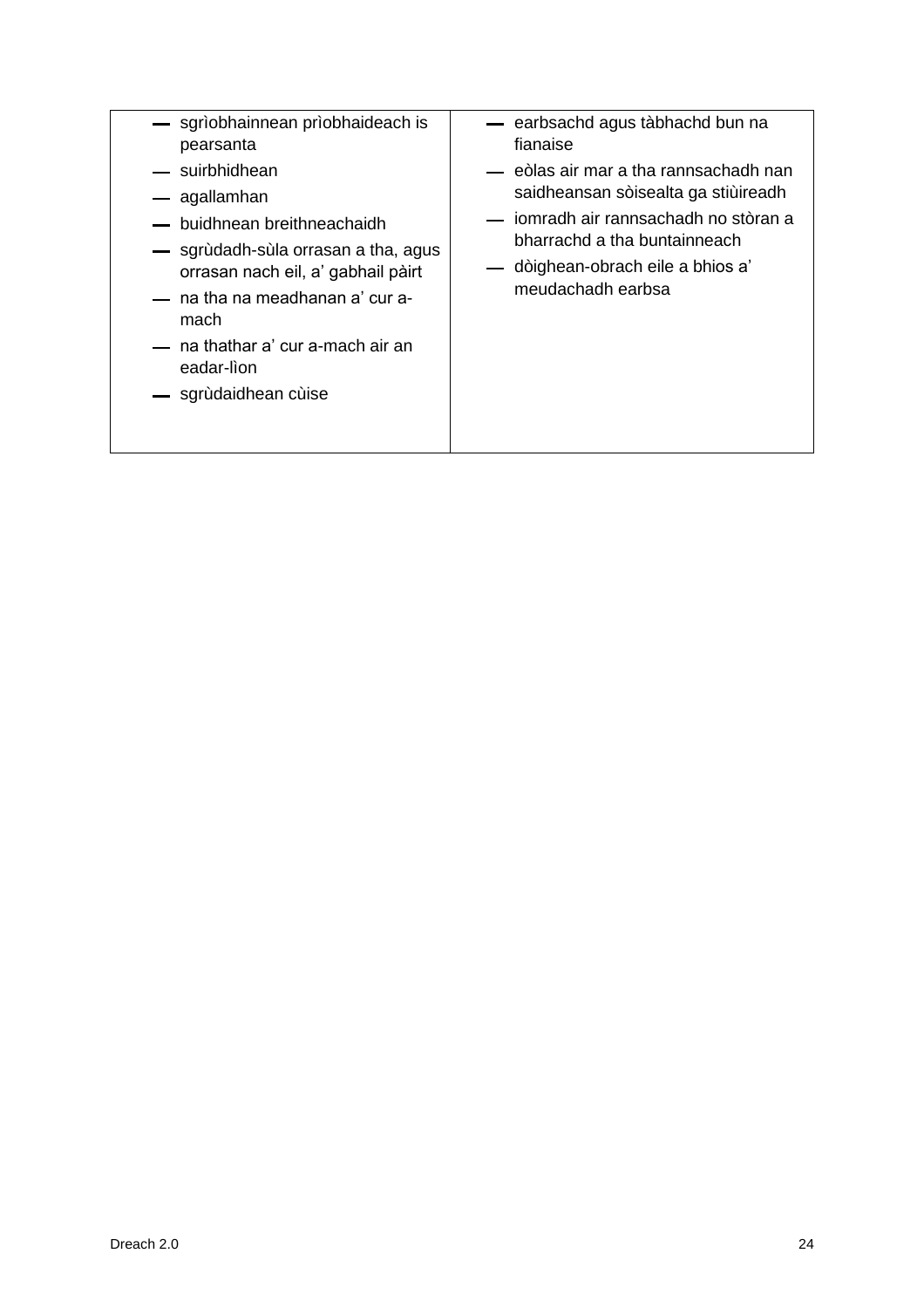| Earrann 2: Lagh is rian agus modhan rannsachaidh                    |                                                                                                                |  |
|---------------------------------------------------------------------|----------------------------------------------------------------------------------------------------------------|--|
| A: a' tuigsinn an t-siostaim ceartas eucoirean                      |                                                                                                                |  |
| Sgilean, eòlas is tuigse airson measadh<br>a' chùrsa                | Eisimpleirean de dhòighean-obrach a<br>dh'fhaodar cleachdadh                                                   |  |
| frèaman-obrach breitheach                                           | siostaman breitheach<br>٠                                                                                      |  |
|                                                                     | ceannas an lagha agus luachan a tha a'<br>laighe fon fhream-obrach bhreitheach                                 |  |
|                                                                     | dàimhean eadar an roinn-cheartais,<br>meuran eile de riaghaltas agus<br>buidhnean stèidhichte poilitigeach     |  |
|                                                                     | ath-bhreithneachadh laghail agus<br>٠<br>dùbhlain ri ceannas an lagha                                          |  |
|                                                                     | neo-eisimeileachd bhritheamhan agus<br>pròiseasan airson an cur an dreuchd                                     |  |
| còraichean daonna, saorsainnean<br>catharra agus an siostam ceartas | còraichean daonna agus saorsainnean<br>٠<br>catharra                                                           |  |
| eucoirean                                                           | còraichean daonna agus rianan bun-<br>٠<br>reachdail                                                           |  |
|                                                                     | a' bhuaidh a tha aig reachdas<br>chòraichean daonna                                                            |  |
|                                                                     | dùbhlain ri còraichean daonna agus ri<br>saorsainnean catharra                                                 |  |
|                                                                     | èifeachdas an t-siostaim ceartas<br>eucoirean a thaobh còraichean daonna<br>agus saorsainnean catharra a dhìon |  |
| cùisean ceartais eucoirean                                          | tèarainteachd nàiseanta                                                                                        |  |
|                                                                     | co-ionannachd taobh a-staigh an t-<br>siostaim ceartas eucoirean                                               |  |
|                                                                     | obair-phoileis                                                                                                 |  |
|                                                                     | aireachas                                                                                                      |  |
| B: a' tuigsinn modh-giùlain eucoireach                              |                                                                                                                |  |
| Sgilean, eòlas is tuigse airson measadh<br>a' chùrsa                | Eisimpleirean de dhòighean-obrach a<br>dh'fhaodar cleachdadh                                                   |  |
| mìneachaidhean, tomhasan agus                                       | a' mìneachadh eucoir agus earraid                                                                              |  |
| aithneanas eucoir                                                   | a' tomhas giùlain eucoireach                                                                                   |  |
|                                                                     | aithneanas eucoir                                                                                              |  |
|                                                                     | na meadhanan agus iomagainean<br>moralta                                                                       |  |
|                                                                     | eucoir thar ùine                                                                                               |  |
| mar a tha teòiridhean air modh-giùlain                              | gine neach-cogaidh                                                                                             |  |
| eucoireach buntainneach ris an latha                                | reat-cridhe ìosal nuair aig socair                                                                             |  |
| an-diugh, a' gabhail a-steach                                       | ìrean serotonin no testosteron                                                                                 |  |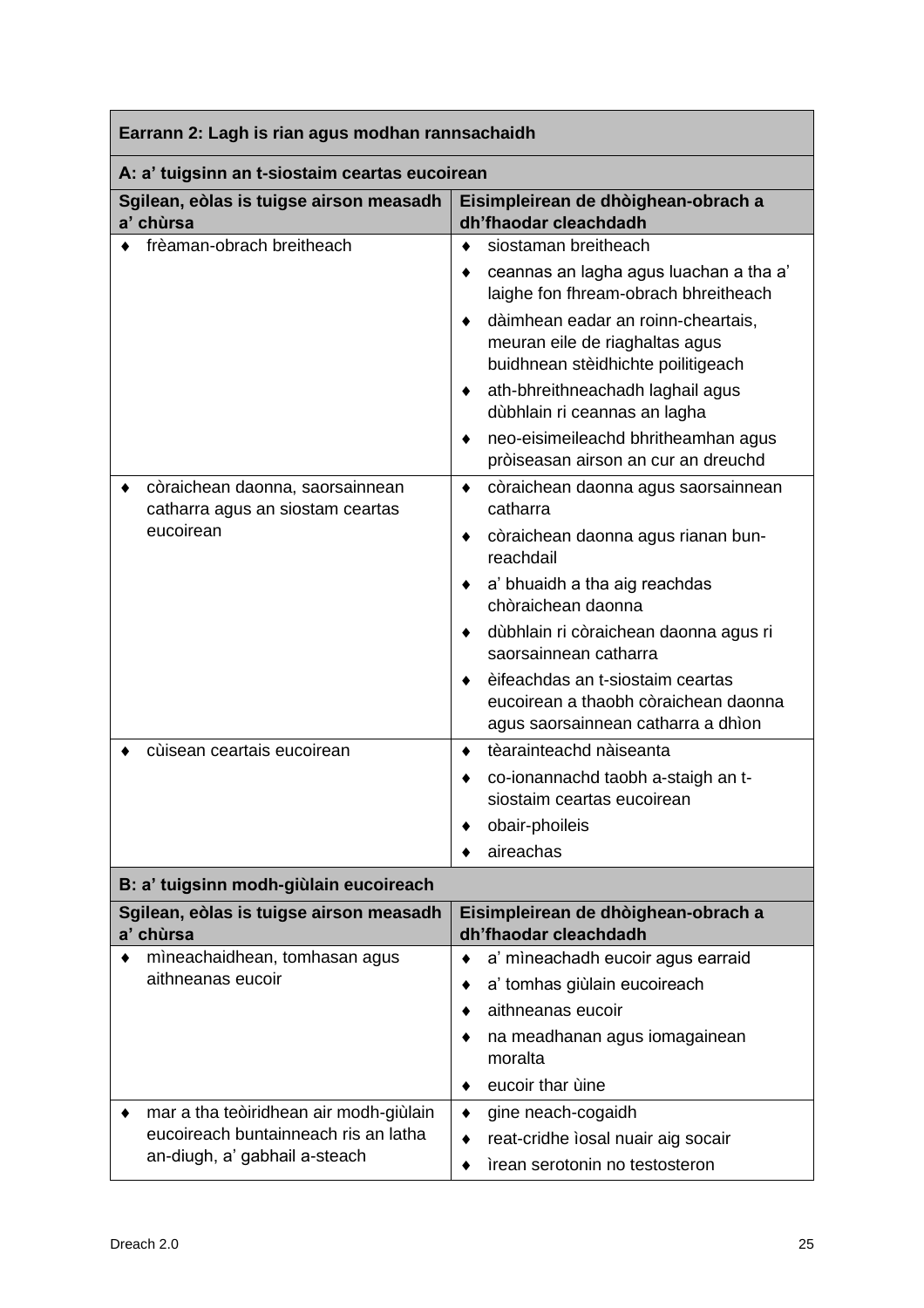| teòiridhean beò-eòlach, saidhceòlach  | tinneas-inntinn fòirneartach                                   |
|---------------------------------------|----------------------------------------------------------------|
| agus soiseòlach                       | sgrùdaidhean air leasachadh na h-<br>٠                         |
|                                       | eanchainne                                                     |
|                                       | dìth màthaireil                                                |
|                                       | fo-chultaran                                                   |
|                                       | ionnsachadh sòisealta                                          |
|                                       | leubaladh                                                      |
|                                       | teòiridh nua-Marxach                                           |
| a' bhuaidh shòisealta is eaconamach a | A' bhuaidh a tha aig eucoir air fulangaichean:                 |
| tha aig eucoir air fulangaichean,     |                                                                |
| ciontaichean, teaghlaichean agus co-  | a' bhuaidh fiosaigeach                                         |
| chomann nas fharsainge                | cosgaisean ionmhasail, faireachail agus<br>٠<br>sòisealta      |
|                                       | a' bhuaidh saidhceòlach agus/no air<br>slàinte inntinn         |
|                                       | stiogma                                                        |
|                                       | às-dùnadh sòisealta                                            |
|                                       | èifeachdan co-cheangailte ris an t-seòrsa                      |
|                                       | de dh'eucoir                                                   |
|                                       |                                                                |
|                                       | A' bhuaidh a tha aig eucoir air ciontaichean:                  |
|                                       | call saoirse                                                   |
|                                       | a' bhuaidh saidhceòlach agus/no air                            |
|                                       | slàinte inntinn                                                |
|                                       | cosgaisean ionmhasail, faireachail agus                        |
|                                       | sòisealta                                                      |
|                                       | stiogma                                                        |
|                                       | às-dùnadh sòisealta                                            |
|                                       | èifeachdan co-cheangailte ris an t-seòrsa<br>de dh'eucoir      |
|                                       | A' bhuaidh a tha aig eucoir air teaghlaichean:                 |
|                                       | cosgaisean ionmhasail, faireachail agus<br>sòisealta           |
|                                       | anacothrom ga dhoimhneachadh                                   |
|                                       | stiogma                                                        |
|                                       | a' bhuaidh saidhceòlach agus/no air                            |
|                                       | slàinte inntinn                                                |
|                                       | a' bhuaidh air clann                                           |
|                                       |                                                                |
|                                       | A' bhuaidh air co-chomann nas fharsainge:<br>tàthadh sòisealta |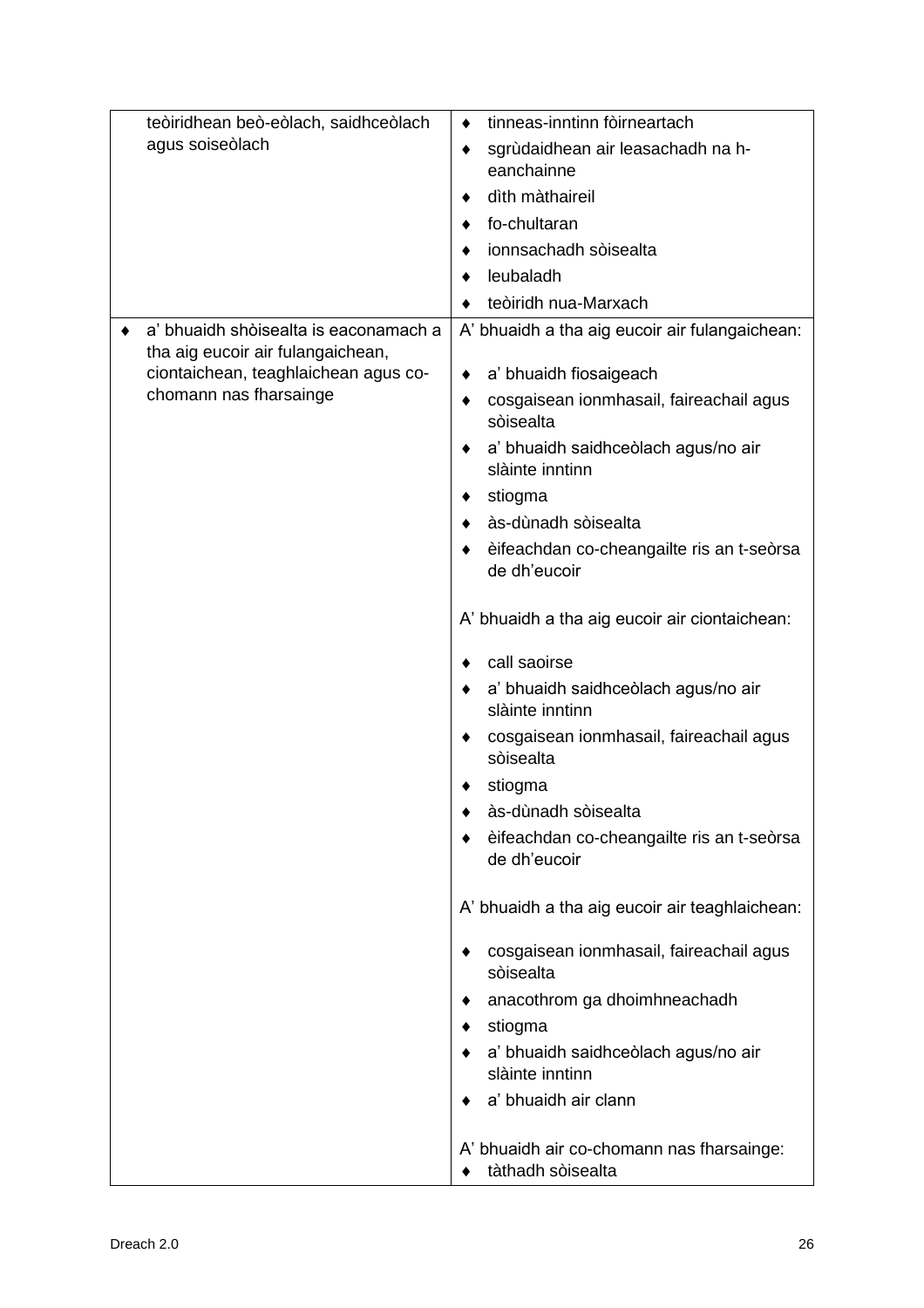|                                                                                                                                                                                                                                  | lughdachadh àireimh-sluaigh agus/no<br>٠<br>seachnadh giùlain far am faod daoine a<br>bhith nam fulangaichean<br>cumhachdachadh choimhearsnachdan<br>cosgaisean eucoir, a' gabhail a-steach:<br>- cosgaisean fulangaiche<br>- cosgaisean ceartas eucoirean<br>- cosgaisean airson milleadh<br>eucoireach a chàradh                                                                                                                |
|----------------------------------------------------------------------------------------------------------------------------------------------------------------------------------------------------------------------------------|-----------------------------------------------------------------------------------------------------------------------------------------------------------------------------------------------------------------------------------------------------------------------------------------------------------------------------------------------------------------------------------------------------------------------------------|
| C: freagairtean a' cho-chomainn ri eucoir                                                                                                                                                                                        |                                                                                                                                                                                                                                                                                                                                                                                                                                   |
| Sgilean, eòlas is tuigse airson measadh<br>a' chùrsa                                                                                                                                                                             | Eisimpleirean de dhòighean-obrach a<br>dh'fhaodar cleachdadh                                                                                                                                                                                                                                                                                                                                                                      |
| mar a tha teòiridhean air<br>peanasachadh buntainneach ris an<br>latha an-diugh, a' gabhail a-steach<br>peanas mar chulaidh-bhacaidh, ath-<br>ghnàthachaidh an eucoirich, neo-<br>chomasachadh, breitheanasachd agus<br>càineadh | mineachaidhean agus prìomh fheartan<br>٠<br>teòirigichean, a' gabhail a-steach:<br>- Beccaria<br>Bentham<br>- Durkheim<br>- Hobbes<br>— Marx<br>- Foucault<br>- Von Hirsch<br>- Garland<br>mar a tha dòighean peanasach<br>buntainneach ris an latha an-diugh agus<br>eisimpleirean dhiubh<br>geur-bhreithneachaidhean air teòiridhean<br>is dòighean peanasach                                                                   |
| freagairtean ro-chasgach ri eucoir, a'<br>gabhail a-steach ro-innleachdan<br>poileis, dòighean-obrach ioma-<br>bhuidheann agus eadar-theachdan<br>tràtha                                                                         | ro-innleachdan obair-phoileis:<br>٠<br>buannachdan à ro-innleachdan obair-<br>phoileis<br>slocan-tuislidh a dh'fhaodas teachd<br>gu buil<br>- eisimpleirean de ro-innleachdan -<br>obair-phoileis sa choimhearsnachd,<br>obair-phoileis ann an àiteachan a tha<br>buailteach do dh'eucoir, stad is sgrùd,<br>coimhearsnachdan nas sàbhailte,<br>faire coimhearsnachd, iomairtean<br>casg eucoir nàiseanta<br>eadar-theachd tràth: |
|                                                                                                                                                                                                                                  | buannachdan à eadar-theachd tràth                                                                                                                                                                                                                                                                                                                                                                                                 |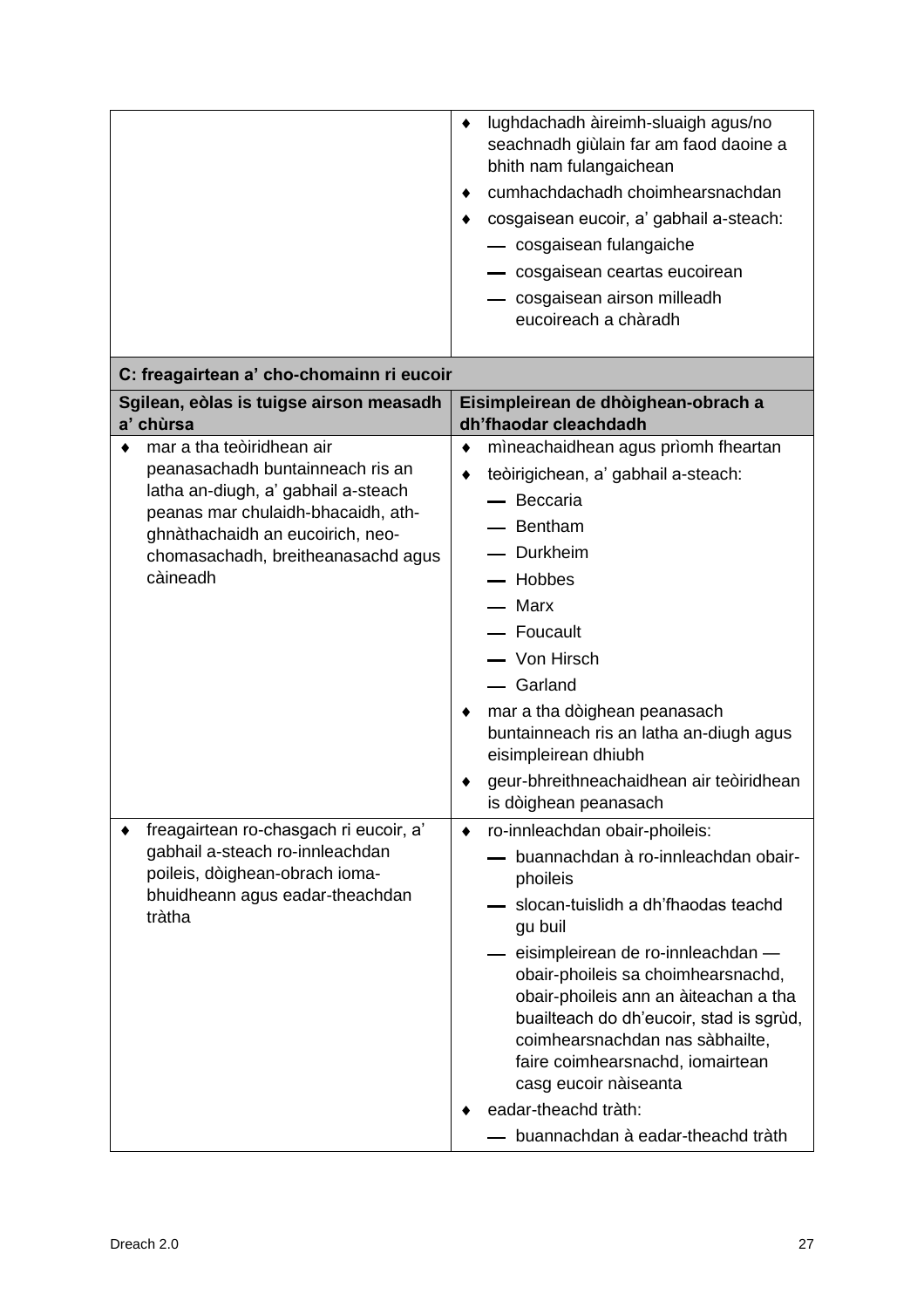|                                     | slocan-tuislidh a dh'fhaodas teachd<br>gu buil                                                                                                                         |
|-------------------------------------|------------------------------------------------------------------------------------------------------------------------------------------------------------------------|
|                                     | eisimpleirean de phrògraman eadar-<br>theachd tràth, mar eisimpleir an<br>lèirmheas aig Graham Allen, No<br>Knives Better Lives, eadar-theachd<br>tràth is èifeachdach |
|                                     | dòighean-obrach ioma-bhuidheann:                                                                                                                                       |
|                                     | buannachdan à obair chom-                                                                                                                                              |
|                                     | pàirteachaidh                                                                                                                                                          |
|                                     | slocan-tuislidh a dh'fhaodas teachd<br>gu buil                                                                                                                         |
|                                     | modhan-obrach ioma-bhuidheann,<br>mar eisimpleir:                                                                                                                      |
|                                     | aonad lùghdachadh fòirneirt<br>$\circ$                                                                                                                                 |
|                                     | Ceartas Coimhearsnachd Alba<br>$\circ$                                                                                                                                 |
|                                     | <b>SACRO</b> (Safeguarding<br>$\circ$                                                                                                                                  |
|                                     | Communities - Reducing<br>Offending)                                                                                                                                   |
|                                     | NACRO (National Association for<br>$\circ$<br>the Care and Resettlement of<br>Offenders)                                                                               |
| freagairtean ceartas eucoireach ri  | freagairtean a bhios a' cumail a'<br>٠                                                                                                                                 |
| eucoir, a' gabhail a-steach binnean | chiontaiche an grèim, a' gabhail a-steach:                                                                                                                             |
| prìosain agus neo-phrìosain         | — prìosanan                                                                                                                                                            |
|                                     | — Ionadan Chiontach Òga (YOIs)                                                                                                                                         |
|                                     | prìosanan boireann agus aonadan<br>cumail an grèim (CCUs):                                                                                                             |
|                                     | $\circ$ gnìomhachd purpasach                                                                                                                                           |
|                                     | prògraman foghlaim<br>$\circ$                                                                                                                                          |
|                                     | dùbhlain no duilgheadasan fan<br>comhair, a' gabhail a-steach:                                                                                                         |
|                                     | dòmhlachadh sluaigh<br>$\circ$                                                                                                                                         |
|                                     | drogaichean<br>$\circ$                                                                                                                                                 |
|                                     | fòirneart<br>$\circ$                                                                                                                                                   |
|                                     | reataichean de ath-chiontachadh<br>$\circ$                                                                                                                             |
|                                     | atharrachaidhean poileasaidh:                                                                                                                                          |
|                                     | seantansan goirid<br>O                                                                                                                                                 |
|                                     | boireannaich<br>$\circ$                                                                                                                                                |
|                                     | clann<br>$\circ$                                                                                                                                                       |
|                                     | freagairtean nach bi a' cumail a'<br>chiontaiche an greim, a' gabhail a-steach<br>Ordughan Ais-phàigheadh                                                              |
|                                     | Coimhearsnachd (CPOs), càinean,                                                                                                                                        |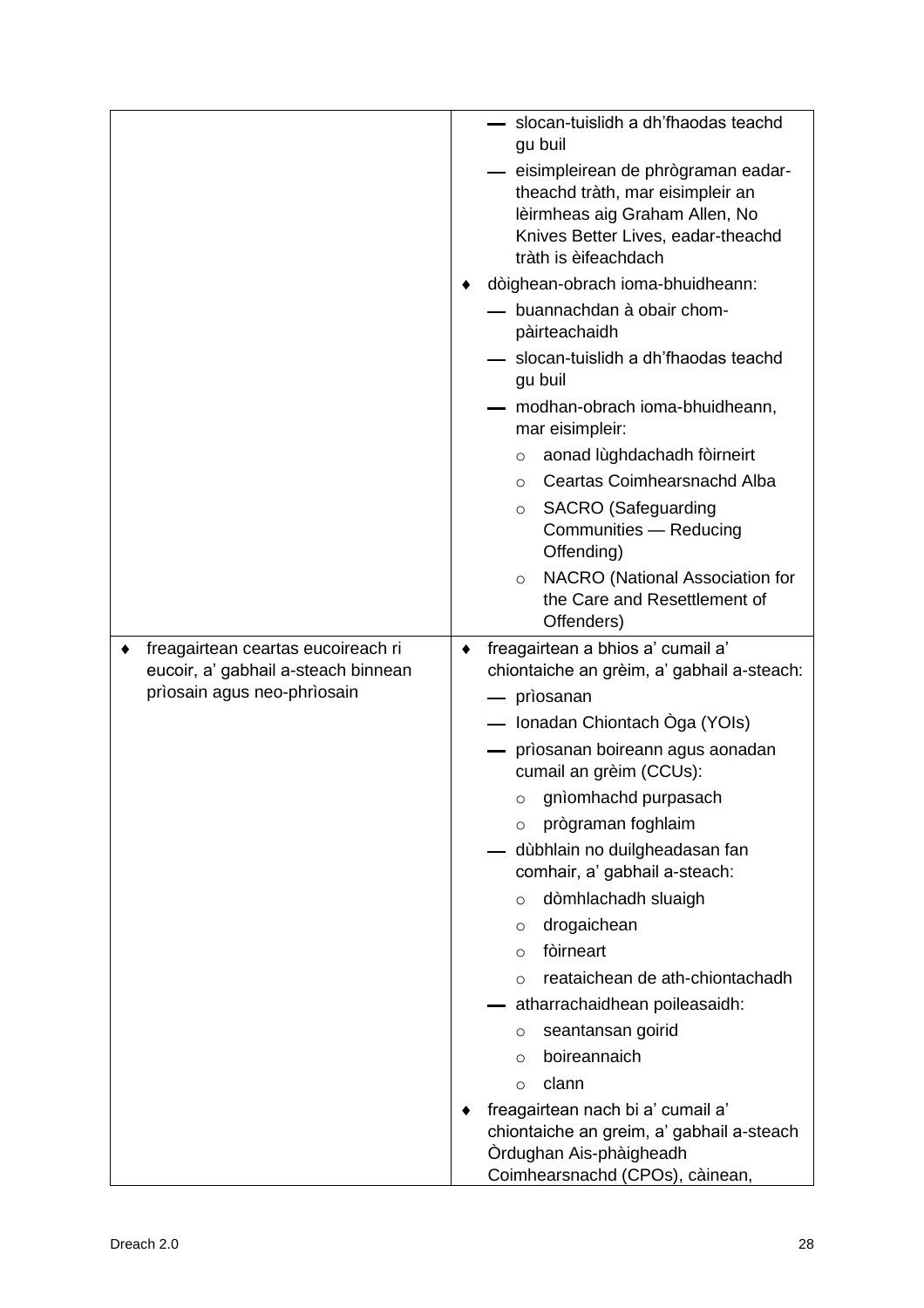|                                                                                                                                                                                                                                                                                                                                                                                                                                       | Ordughan Làimhseachadh is<br>Deuchainneachadh Dhrogaichean<br>(DTTOs), Òrdughan Cuibhreachadh<br>Saoirse (RLOs), ceartas eiridneach:<br>- soirbheas chleachdaidhean eile:<br>$\circ$ reataichean de ath-chiontachadh<br>$\circ$ dòighean leis a' phearsa aig a'<br>mheadhan<br>— dùbhlain no duilgheadasn fan<br>comhair:<br>$\circ$ maoineachadh<br>$\circ$ faotainneachd<br>aithneanas 'ceartas maoth' |
|---------------------------------------------------------------------------------------------------------------------------------------------------------------------------------------------------------------------------------------------------------------------------------------------------------------------------------------------------------------------------------------------------------------------------------------|----------------------------------------------------------------------------------------------------------------------------------------------------------------------------------------------------------------------------------------------------------------------------------------------------------------------------------------------------------------------------------------------------------|
| D: modhan rannsachaidh nan saidheansan sòisealta agus cùisean                                                                                                                                                                                                                                                                                                                                                                         |                                                                                                                                                                                                                                                                                                                                                                                                          |
| Modh-obrach rannsachaidh<br>anailis, measadh agus coimeas air<br>modhan rannsachaidh, a' gabhail a-<br>steach:<br>- staitistigs oifigeil<br>- suirbhidhean - tron phost, air an<br>fòn agus air-loidhne<br>- agallamhan - structaraichte, leth-<br>structaraichte agus neo-<br>structaraichte<br>- buidhnean breithneachaidh<br>— sgrùdadh-sùla — os ìseal agus<br>follaiseach<br>rannsachaidhean tar-aimsireil                       | measadh breithneachail air modhan<br>rannsachaidh, a' gabhail a-steach<br>beachdachadh air:<br>- freagarrachd nam modhan<br>- cnàmh-sgeulan sònraichte<br>— cùisean beusail<br>modhan agus/no dòighean-obrach<br>eile                                                                                                                                                                                    |
| Measadh stòran<br>measadh breithneachail air bunan<br>fiosrachaidh, a' gabhail a-steach:<br>- dàta luchd-rannsachaidh eile<br>- staitistigs is aithisgean oifigeil<br>sgrìobhainnean prìobhaideach is<br>$\overline{\phantom{0}}$<br>pearsanta<br>- suirbhidhean<br>— agallamhan<br>— buidhnean breithneachaidh<br>— sgrùdadh-sùla orrasan a tha, agus<br>orrasan nach eil, a' gabhail pàirt<br>na tha na meadhanan a' cur a-<br>mach | measadh breithneachail air bunan<br>fiosrachaidh, le fòcas air:<br>— earbsachd agus tàbhachd bun na<br>fianaise<br>— eòlas air mar a tha rannsachadh nan<br>saidheansan sòisealta ga stiùireadh<br>— iomradh air rannsachadh no stòran a<br>bharrachd a tha buntainneach<br>- dòighean-obrach eile a bhios a'<br>meudachadh earbsa                                                                       |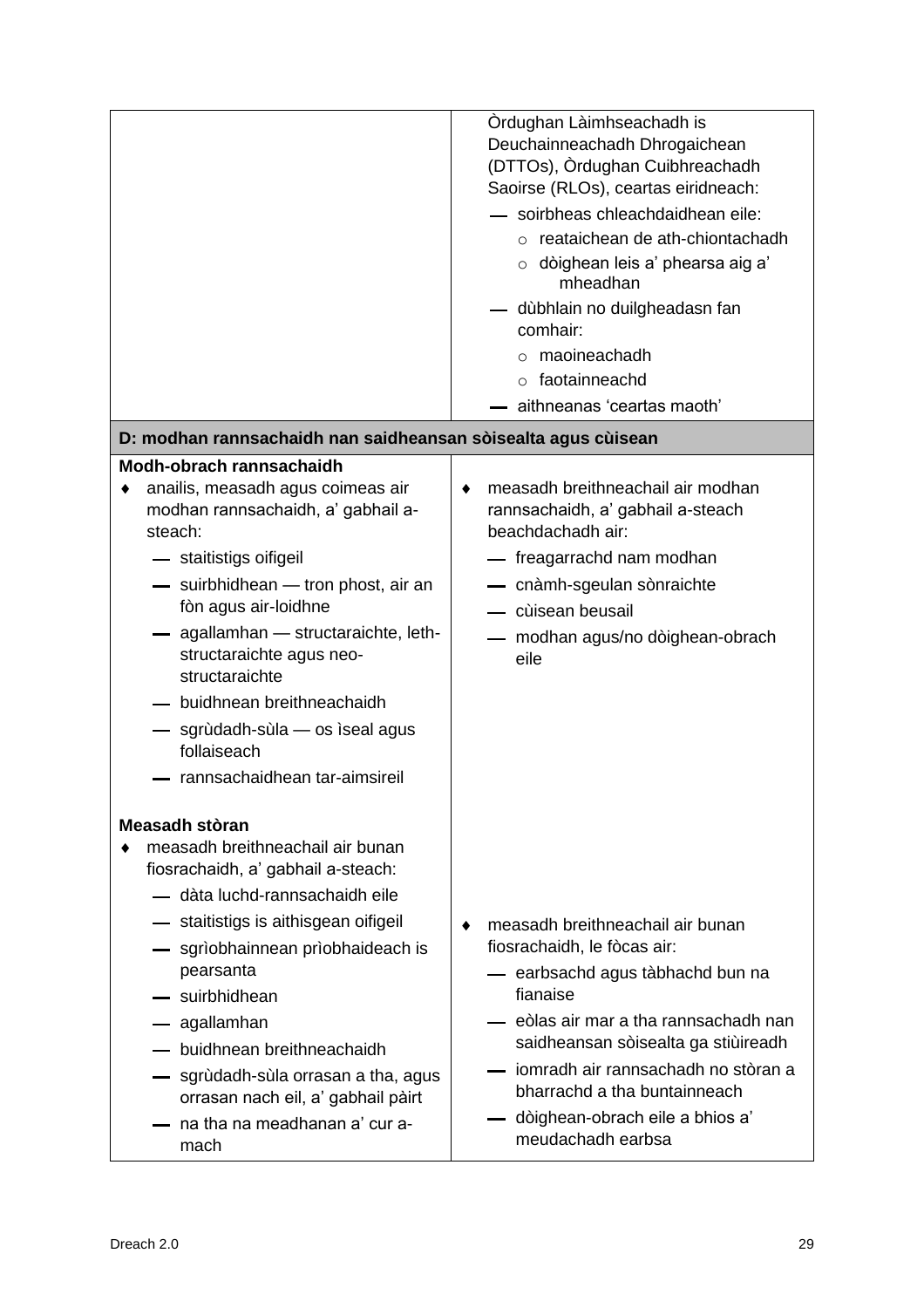| — na thathar a' cur a-mach air an<br>eadar-lìon |  |
|-------------------------------------------------|--|
| — sgrùdaidhean cùise                            |  |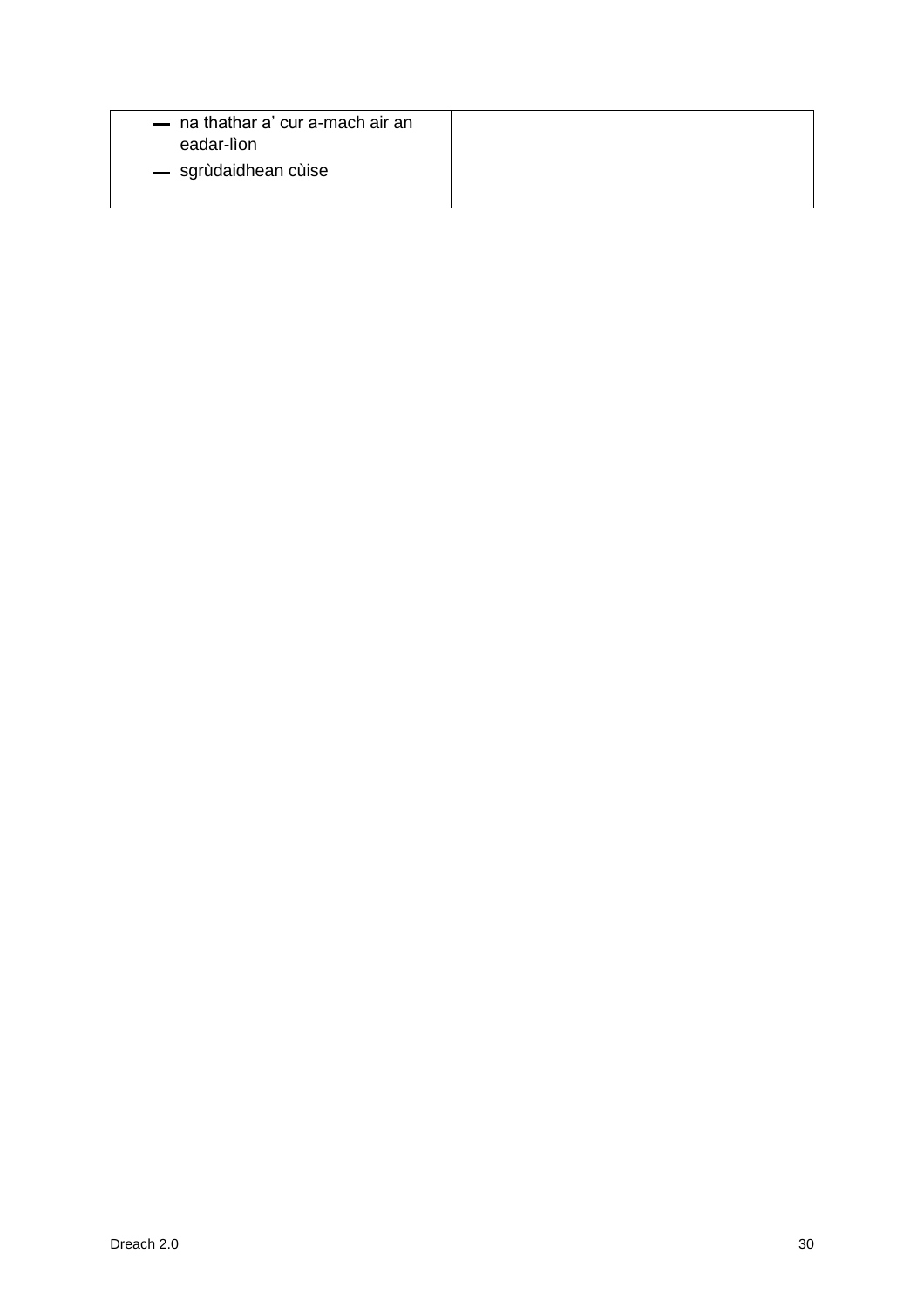| Earrann 3: Neo-ionannachd shòisealta agus modhan rannsachaidh                                                                                                                                                 |                                                                                                                                                                                                                                                                                                                                                                                                                                               |  |  |
|---------------------------------------------------------------------------------------------------------------------------------------------------------------------------------------------------------------|-----------------------------------------------------------------------------------------------------------------------------------------------------------------------------------------------------------------------------------------------------------------------------------------------------------------------------------------------------------------------------------------------------------------------------------------------|--|--|
| A: a' tuigsinn neo-ionannachd shòisealta                                                                                                                                                                      |                                                                                                                                                                                                                                                                                                                                                                                                                                               |  |  |
| Sgilean, eòlas is tuigse airson measadh<br>a' chùrsa                                                                                                                                                          | Eisimpleirean de dhòighean-obrach a<br>dh'fhaodar cleachdadh                                                                                                                                                                                                                                                                                                                                                                                  |  |  |
| mìneachaidhean, tomhasan agus<br>٠<br>aithneanas neo-ionannachd                                                                                                                                               | a' mìneachadh neo-ionannachd<br>$\bullet$<br>a' tomhas neo-ionannachd shòisealta<br>٠<br>so-ghluasadachd shòisealta<br>diofar bheachdan air neo-ionannachd<br>shòisealta thar ùine                                                                                                                                                                                                                                                            |  |  |
| filleadaireachd shòisealta                                                                                                                                                                                    | clas sòisealta<br>٠<br>deasbad air structar an aghaidh<br>٠<br>dèanadachd<br>meritocrasaidh<br>٠<br>so-ghluasadachd shòisealta<br>٠                                                                                                                                                                                                                                                                                                           |  |  |
| mar a tha teòiridhean an latha an-<br>diugh air neo-ionannachd<br>buntainneach, a' gabhail a-steach air-<br>letheachas, foincseanachd,<br>structaireachd agus teòiridh<br>còmhstrithe                         | mìneachaidhean is prìomh fheartan<br>$\bullet$<br>teòirigichean, a' gabhail a-steach:<br>٠<br>- Durkheim<br>– Marx<br>- Spencer<br>- Parsons<br>- Merton<br>mar a tha na teòiridhean buntainneach ris<br>an latha an-diugh agus eisimpleirean<br>dhiubh<br>geur-bhreithneachaidhean air teòiridhean                                                                                                                                           |  |  |
| B: a' bhuaidh a tha aig neo-ionannachd shòisealta                                                                                                                                                             |                                                                                                                                                                                                                                                                                                                                                                                                                                               |  |  |
| Sgilean, eòlas is tuigse airson measadh<br>a' chùrsa<br>a' bhuaidh a tha aig neo-ionannachd<br>aig ìre a' phearsa fa leth, a' gabhail a-<br>steach foghlam, cosnadh, slàinte<br>inntinn agus caitheamh beatha | Eisimpleirean de dhòighean-obrach a<br>dh'fhaodar cleachdadh<br>na tha a' tachairt ann an sgoil - às-<br>٠<br>dùnadh, coileanadh ann an<br>deuchainnean, fèin-fhiosrachaidhean mì-<br>fhàbharach cloinne<br>foghlam adhartach no àrd-ìre agus<br>trèanadh<br>cosnadh agus fo-fhastachadh<br>slàinte inntinn<br>caitheamh beatha, mar eisimpleir<br>٠<br>reataichean smocaidh, cleachdadh<br>stuthan toirmisgte, reataichean ro-<br>reamhrachd |  |  |
| a' bhuaidh a tha aig neo-ionannachd<br>aig ìre ionadail, a' gabhail a-steach                                                                                                                                  | bochdainn còd-phuist<br>٠                                                                                                                                                                                                                                                                                                                                                                                                                     |  |  |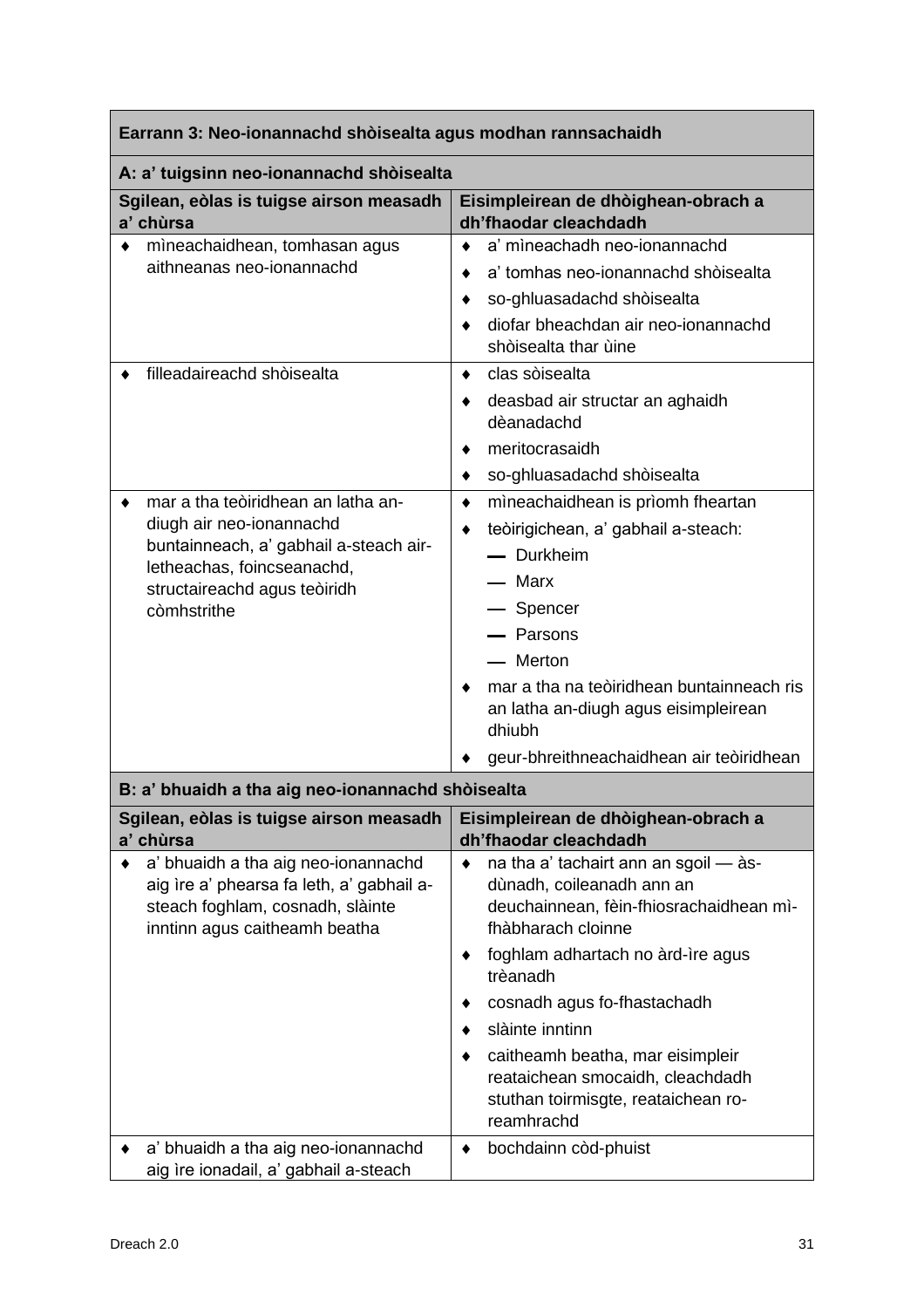| tàthadh sòisealta, cliù, seirbheisean                                                                                                                  | na buaidhean geàrr-ùine agus fad-ùine                                                       |  |  |
|--------------------------------------------------------------------------------------------------------------------------------------------------------|---------------------------------------------------------------------------------------------|--|--|
| agus gnothachais                                                                                                                                       | air coimhearsnachdan                                                                        |  |  |
|                                                                                                                                                        | cothrom air seirbheisean<br>٠                                                               |  |  |
|                                                                                                                                                        | leubaladh agus gnàth-sheòrsachadh                                                           |  |  |
|                                                                                                                                                        | gnothachais, caitheamh ionadail, iarrtas<br>ionadail agus cosnadh ionadail                  |  |  |
| a' bhuaidh a tha aig neo-ionannachd<br>aig ìre nàiseanta, a' gabhail a-steach<br>cùram slàinte, taigheadas, sochairean<br>sòisealta agus cion-cosnaidh | cùram slàinte:<br>٠                                                                         |  |  |
|                                                                                                                                                        | - solar                                                                                     |  |  |
|                                                                                                                                                        | — iarrtas                                                                                   |  |  |
|                                                                                                                                                        | - cothrom                                                                                   |  |  |
|                                                                                                                                                        | taigheadas:                                                                                 |  |  |
|                                                                                                                                                        | — solar                                                                                     |  |  |
|                                                                                                                                                        | - iarrtas                                                                                   |  |  |
|                                                                                                                                                        | cothrom                                                                                     |  |  |
|                                                                                                                                                        | sochairean sòisealta:                                                                       |  |  |
|                                                                                                                                                        | — solar                                                                                     |  |  |
|                                                                                                                                                        | iarrtas                                                                                     |  |  |
|                                                                                                                                                        | cothrom                                                                                     |  |  |
|                                                                                                                                                        | cion-cosnaidh:                                                                              |  |  |
|                                                                                                                                                        | — agus gnè                                                                                  |  |  |
|                                                                                                                                                        | - agus buidhnean aoise                                                                      |  |  |
|                                                                                                                                                        | — agus beag-chuidean cinneachail                                                            |  |  |
|                                                                                                                                                        |                                                                                             |  |  |
|                                                                                                                                                        | agus roinnean-dùthcha                                                                       |  |  |
| C: freagairtean ri neo-ionannachd shòisealta                                                                                                           |                                                                                             |  |  |
| Sgilean, eòlas is tuigse airson measadh<br>a' chùrsa                                                                                                   | Eisimpleirean de dhòighean-obrach a<br>dh'fhaodar cleachdadh                                |  |  |
| teòiridhean air freagairtean ri neo-                                                                                                                   | mineachaidhean agus prìomh fheartan<br>٠                                                    |  |  |
| ionannachd, a' gabhail a-steach air-<br>letheachas agus co-shealbhachd                                                                                 | deagh bhuilean is droch bhuilean bho air-<br>letheachas                                     |  |  |
|                                                                                                                                                        | deagh bhuilean is droch bhuilean bho<br>cho-shealbhachd                                     |  |  |
|                                                                                                                                                        | mar a tha na teòiridhean buntainneach ris<br>an latha an-diugh agus eisimpleirean<br>dhiubh |  |  |
| freagairtean riaghaltais ri neo-                                                                                                                       | èifeachadas aig:<br>٠                                                                       |  |  |
| ionannachd                                                                                                                                             | - solar shochairean sòisealta                                                               |  |  |
|                                                                                                                                                        | - solar cùraim slàinte                                                                      |  |  |
|                                                                                                                                                        | - solar foghlaim                                                                            |  |  |
|                                                                                                                                                        | solar taigheadas                                                                            |  |  |
|                                                                                                                                                        | — tèarainteachd shòisealta                                                                  |  |  |
|                                                                                                                                                        | ro-innleachdan cosnaidh                                                                     |  |  |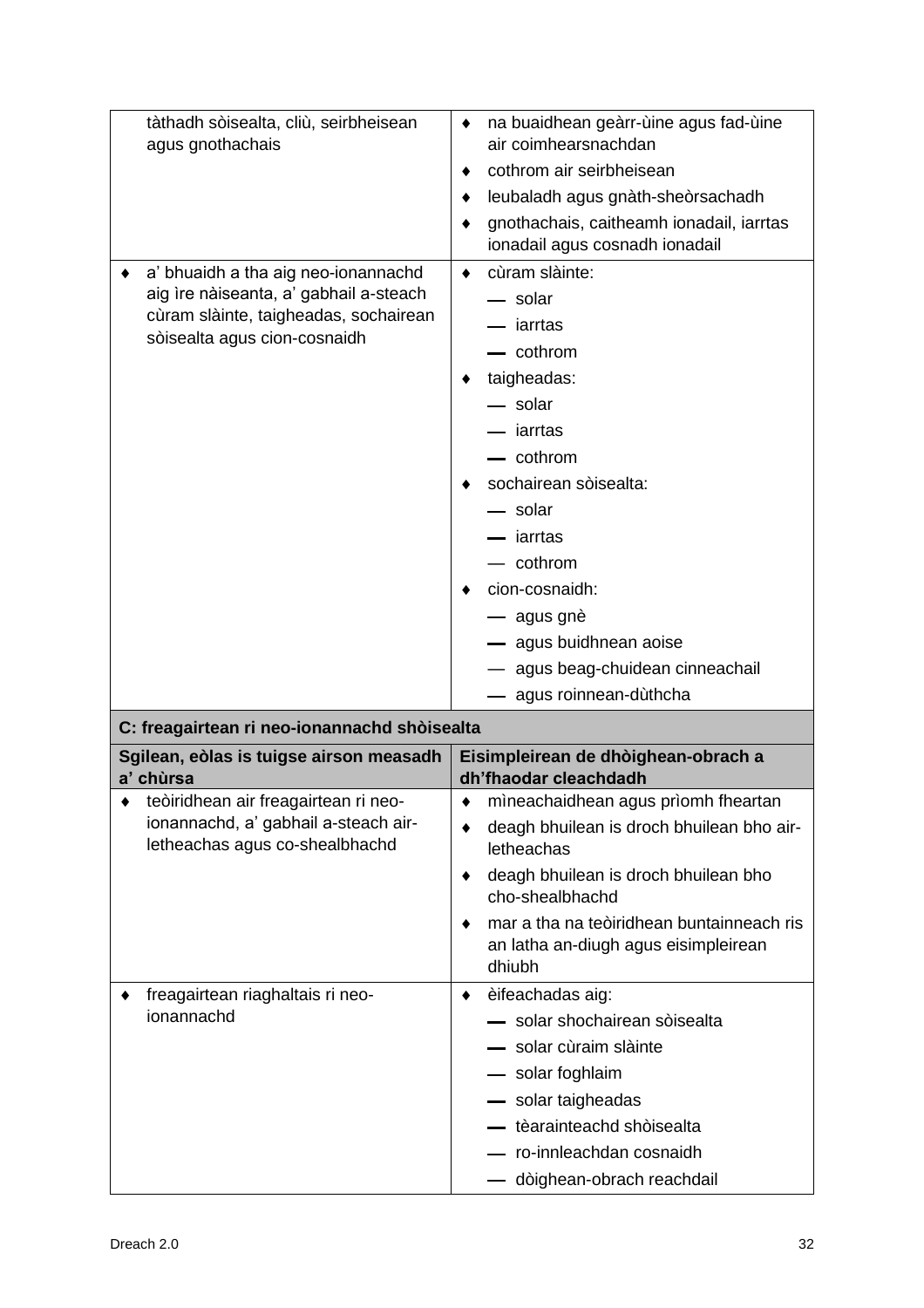|                                                                                                                                                                                                                                                                                                                                                                                                                                                                                      | - poileasaidh eaconamach                                                                                                                                                                                                                                                                                                              |  |  |
|--------------------------------------------------------------------------------------------------------------------------------------------------------------------------------------------------------------------------------------------------------------------------------------------------------------------------------------------------------------------------------------------------------------------------------------------------------------------------------------|---------------------------------------------------------------------------------------------------------------------------------------------------------------------------------------------------------------------------------------------------------------------------------------------------------------------------------------|--|--|
| freagairtean bhuidhnean neo-<br>riaghaltais (NGOs) ri neo-ionannachd                                                                                                                                                                                                                                                                                                                                                                                                                 | a' phàirt a chluicheas buidhnean neo-<br>٠<br>riaghaltais (NGOs) agus a' bhun-obair<br>aca                                                                                                                                                                                                                                            |  |  |
|                                                                                                                                                                                                                                                                                                                                                                                                                                                                                      | comas nan NGOs a bhith ag<br>ionadachadh na stàite                                                                                                                                                                                                                                                                                    |  |  |
|                                                                                                                                                                                                                                                                                                                                                                                                                                                                                      | NGOs agus leasachadh eadar-nàiseanta<br>٠<br>èifeachdas nan NGOs ann a bhith a'<br>dèiligeadh ri bochdainn is neo-<br>ionannachd                                                                                                                                                                                                      |  |  |
| D: modhan rannsachaidh nan saidheansan sòisealta agus cùisean                                                                                                                                                                                                                                                                                                                                                                                                                        |                                                                                                                                                                                                                                                                                                                                       |  |  |
| Modh-obrach rannsachaidh<br>anailis, measadh agus coimeas air<br>modhan rannsachaidh, a' gabhail a-<br>steach:<br>- staitistigs oifigeil<br>- suirbhidhean - tron phost, air an<br>fòn agus air-loidhne<br>- agallamhan - structaraichte, leth-<br>structaraichte agus neo-<br>structaraichte<br>- buidhnean breithneachaidh<br>- sgrùdadh-sùla - os ìseal agus<br>follaiseach<br>rannsachaidhean tar-aimsireil                                                                      | measadh breithneachail air modhan<br>٠<br>rannsachaidh, a' gabhail a-steach<br>beachdachadh air:<br>— freagarrachd nam modhan<br>- cnàmh-sgeulan sònraichte<br>cùisean beusail<br>modhan agus/no dòighean-obrach<br>eile                                                                                                              |  |  |
| Measadh stòran<br>measadh breithneachail air bunan<br>fiosrachaidh, a' gabhail a-steach:<br>— dàta luchd-rannsachaidh eile<br>- staitistigs is aithisgean oifigeil<br>- sgrìobhainnean prìobhaideach is<br>pearsanta<br>- suirbhidhean<br>- agallamhan<br>- buidhnean breithneachaidh<br>sgrùdadh-sùla orrasan a tha, agus<br>orrasan nach eil, a' gabhail pàirt<br>- na tha na meadhanan a' cur a-<br>mach<br>— na thathar a' cur a-mach air an<br>eadar-lìon<br>sgrùdaidhean cùise | measadh breithneachail air bunan<br>٠<br>fiosrachaidh, le fòcas air:<br>— earbsachd agus tàbhachd bun na<br>fianaise<br>— eòlas air mar a tha rannsachadh nan<br>saidheansan sòisealta ga stiùireadh<br>jomradh air rannsachadh no stòran a<br>bharrachd a tha buntainneach<br>— dòighean-obrach eile a bhios a'<br>meudachadh earbsa |  |  |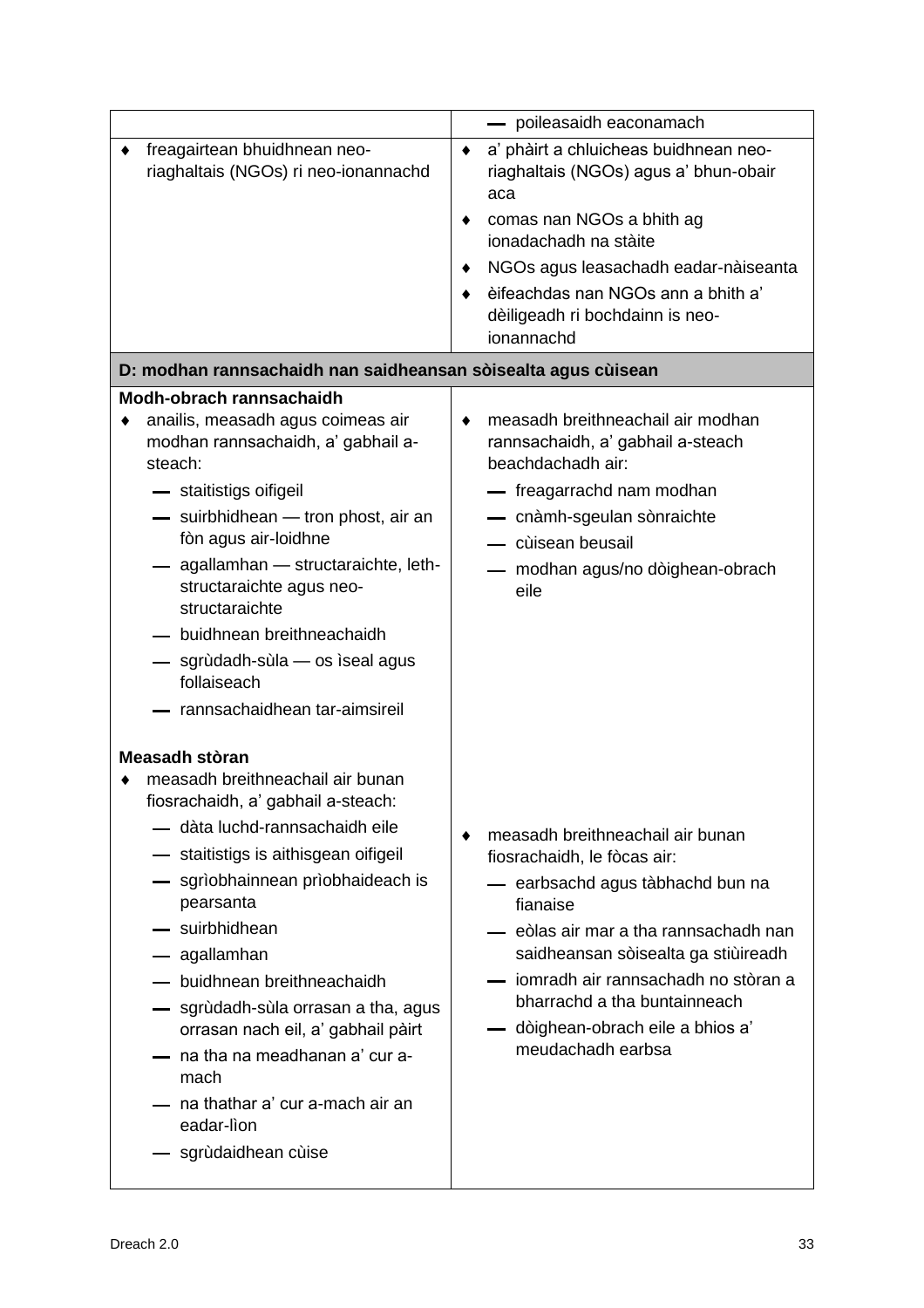## **Stiùireadh a bharrachd air measadh cùrsa**

## **Pàipear cheistean**

Bu chòir do dh'oileanaich eisimpleirean mionaideach, buntainneach, nua-aimsireil a thoirt sna freagairtean aca ri ceistean a tha a' sireadh fhreagairtean leudaichte, luach 30 comharra, oir bidh seo gan cuideachadh a bhith a' cosnadh comharran àrda. Far an gabhas a dhèanamh, bu chòir do dh'oileanaich bun no tùs nan eisimpleirean aca aithneachadh.

Bidh na ceistean ag iarraidh air oileanaich 'iomradh a dhèanamh air an Rìoghachd Aonaichte no Alba agus dùthaich no dùthchannan sam bith eile', agus bu chòir do thidsearan is òraidichean seo ath-neartachadh sa chùrsa. Ann am freagairtean làidir, bidh oileanaich a' dèanamh choimeasan le raon de dhùthchannan eile air feadh na freagairt aca. Anns na codhùnaidhean iomlan aca, bidh freagairtean làidir a' dèanamh measadh agus ag aithris air an ìre ris a bheil diofaran agus co-choltasan eadar an Rìoghachd Aonaichte no Alba agus dùthchannan eile.

Bu chòir do dh'oileanaich dèanamh cinnteach gu bheil na freagairtean aca a' freagairt iarrtasan na ceiste sònraichte a chaidh fhaighneachd. Tha buaireadh làidir ann do dh'oileanaich a bhith a' sgrìobhadh aistean 'deasaichte ro làimh' air a' chuspair choitcheann a bhios a' nochdadh sa cheist, ach is dòcha nach bi dòigh-obrach den leithid seo a' cosnadh chomharran àrda. Bu chòir do thidsearan is òraidichean oileanaich a bhrosnachadh, nuair a tha iad ag ullachadh, gu bhith a' toirt sùil air cuspairean ach a bhith so-lùbach agus deiseil a bhith a' freagarrachadh an eòlais aca chun na ceiste sònraichte.

Bu chòir do dh'oileanaich an aiste aca a phlanadh gus comharran sinteis a chosnadh. Sa chumantas, bidh freagairtean a tha a' leantainn loidhne argamaid a tha soilleir, stèidhichte air bun-bheachdan eagraichte agus ciallach, a' faighinn chomharran àrda. Bu chòir do dh'oileanaich co-dhùnadh leasaichte a ruigsinn a tha a' dèiligeadh gu h-iomlan ris a' chùis a chuireadh sa cheist, an àite a bhith a' dèanamh geàrr-chunntas air puingean a rinneadh cheana.

Anns na ceistean air modhan rannsachaidh (ceistean 4, 9 agus 14), bidh oileanaich a' coileanadh gu math nuair a tha iad eòlach air raon de mhodhan rannsachaidh agus comasach air coimeasan a dhèanamh, chan ann a-mhàin air na modhan a dh'ainmicheadh sa cheist. Bu chòir do dh'oileanaich a bhith comasach air tarraing air an eòlas aca, air an fhèin-fhiosrachadh air rannsachadh agus air sgrùdaidhean cùise, mar eisimpleir suirbhidean air-loidhne, cunntasan bheachd agus staitistigs riaghaltais. Bu chòir do dh'oileanaich a bhith comasach air measadh a dhèanamh air cho èifeachdach 's a bha na modhan a dh'ainmicheadh airson a' chnàmh-sgeul shònraichte.

Anns na ceistean stèidhichte air stòr (ceistean 5, 10 agus 15), feumaidh oileanaich a bhith mion-eòlach air nithean a tha a' toirt buaidh air urrasachd, leithid cò às a thàinig an stòr, fianais an stòir, am modh-obrach, an dòigh-obrach a chleachdadh airson clàradh no deit foillseachaidh. Bu chòir do dh'oileanaich a bhith comasach air fianais a chleachdadh gach cuid bhon stòr agus bhon eòlas aca fhèin air rannsachadh nan saidheansan sòisealta gus measadh a dhèanamh air cho urrasach 's a tha an stòr.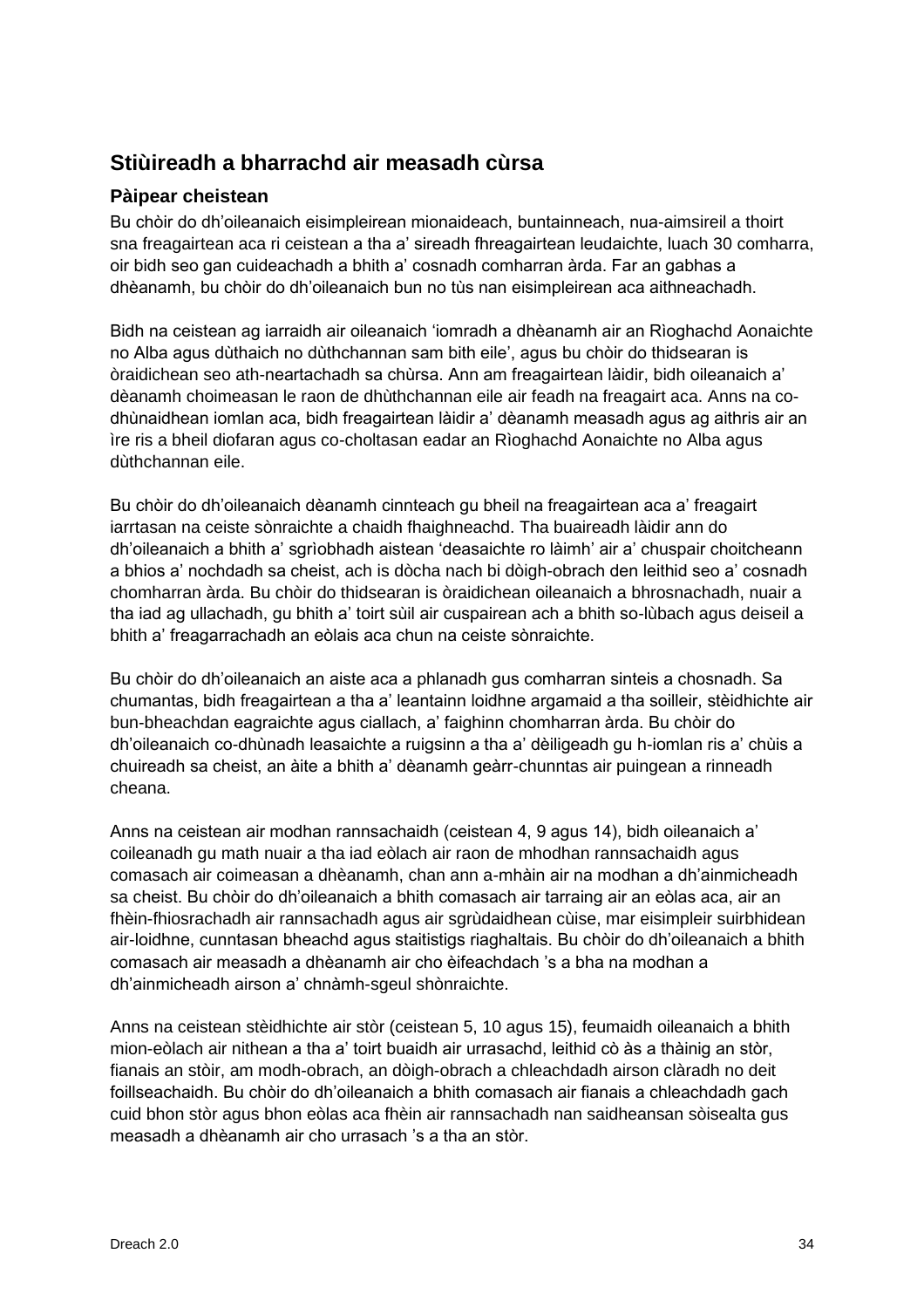## **Pròiseact–tràchdas**

Bu chòir do dh'oileanaich cuspair a thaghadh airson sgrùdadh a tha:

- ◆ gach cuid nua-aimsireil agus buntainneach
- na chuspair nuadh-eòlais, a thaobh 's gu bheil e a' leasachadh tuigse air cùis tro bhith a' cleachdadh na dòigh-obrach aig aon de na raointean ionnsachaidh a leanas:
	- poilitigs
	- sòiseòlas
	- dàimhean eadar-nàiseanta
	- $-$  eaconamas

Bu chòir do thidsearan is òraidichean oileanaich a chuideachadh san ìre phlanaidh le bhith a' dèanamh cinnteach gun cleachd iad beachd-bharail is amasan a tha freagarrach. Bidh mòran thidsearan is òraidichean a' cleachdadh na sgrìobhainn 'Liosta ùghdarraichte de thràchdasan', a tha ri faotainn air an duilleag cuspair Nuadh-eòlas Àrd-Ìre Adhartach gus taic a thoirt don phròiseas seo. Ach bithear a' gabhail ri freagarrachadh no atharrachadh nan tiotalan seo mar a tha iad ceangailte ris a' chùis sgrùdaidh aca. Bu chòir do thidsearan is òraidichean taic a thoirt do dh'oileanaich ma tha iad a' roghnachadh tiotal a rinn iad fhèin airson an tràchdais aca. Ma tha tidsearan is òraidichean mì-chinnteach mu dheidhinn na beachd-bharail, tiotal no amasan a chaidh a leasachadh leis na h-oileanaich fhèin, faodaidh iad am foirm 'Tiotalan eile airson tràchdas' airson Nuadh-eòlas Àrd-Ìre Adhartach, a tha ri fhaotainn air an duilleig chuspair cuideachd.

Bu chòir do thidsearan is òraidichean oileanaich a chomhairleachadh gun a bhith a' tòiseachadh 'Gus faighinn a-mach…'.

Bu chòir do dh'oileanaich ceistean a chleachdadh no a thòiseachadh mar:

- ◆ De an ìre…?
- ◆ Gus anailis a dhèanamh air...
- Gus sgrùdadh a dhèanamh air…
- ◆ Gus sgrùdadh a dhèanamh air an ìre...

Bu chòir do dh'oileanaich seachnadh a bhith gu sìmplidh a' mìneachadh mar a chleachd iad modhan rannsachaidh. Bu chòir do thidsearan is òraidichean oileanaich a stiùireadh air chor 's gum bi iad a' dèanamh measadh air raon taghta de mhodhan a chaidh a chleachdadh. Bu chòir do dh'oileanaich:

- luaidh a dhèanamh air na buannachdan is cuibhreachaidhean aig na modhan a chaidh a thaghadh
- luaidh a dhèanamh air na cùisean beusail an lùib co-dhiù aon mhodha
- beachdachadh air mar a ghabadh co-dhiù aon mhodh cleachdte a leasachadh

Bu chòir do dh'oileanaich raon farsaing is iolarach de bhunan fiosrachaidh a chleachdadh. Dh'fhaodadh iar-bhunan a bhith a' gabhail a-steach teacsaichean acadaimigeach, leabhraichean-aithris, pàipearan-naidheachd, làraichean-lìn, filmichean aithriseil agus stòran lèir-chlaistinneach eile. Chan eil prìomh rannsachadh deatamach airson an tràchdais, ach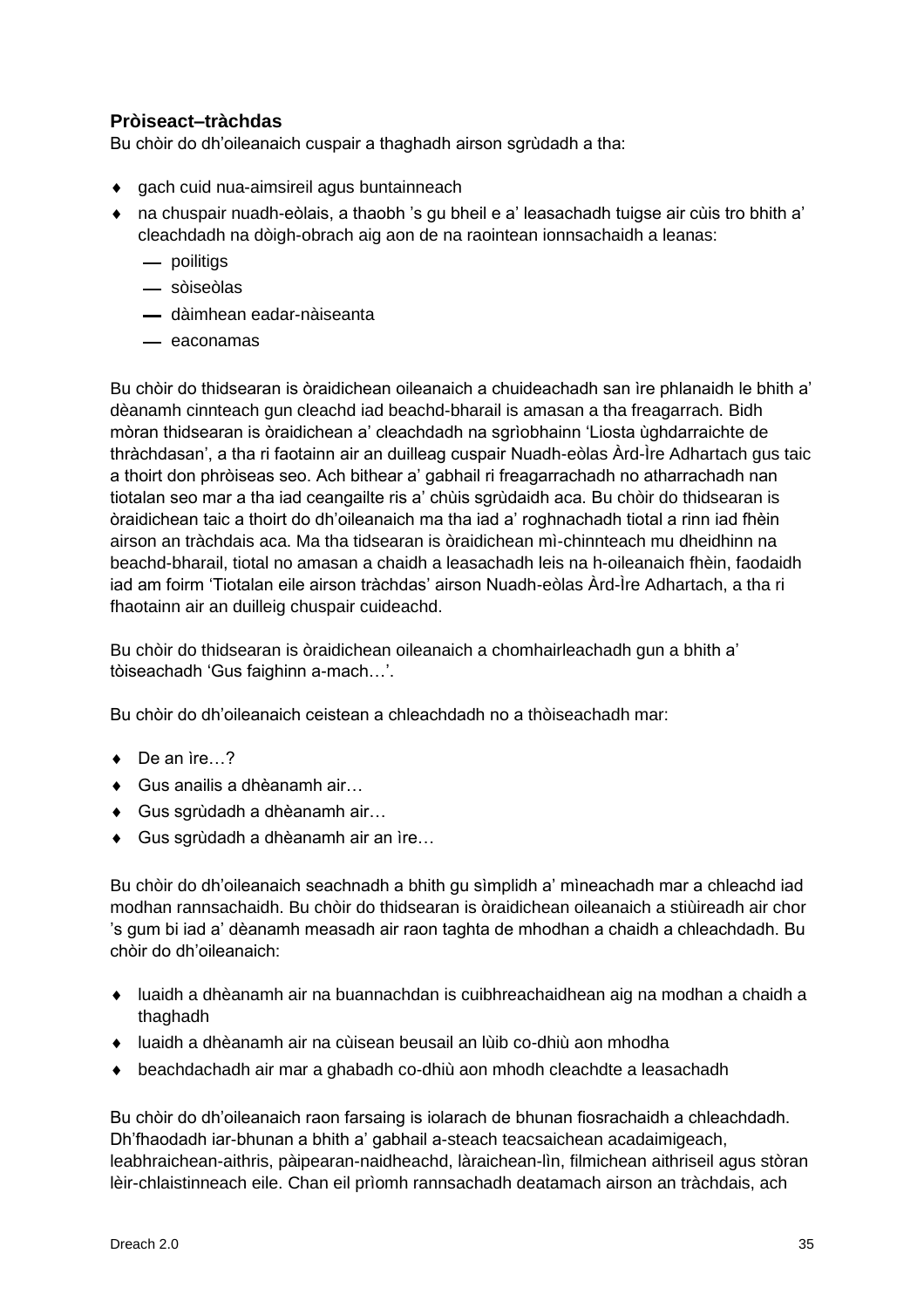faodaidh e an rannsachadh a mheudachadh agus geur-bheachdan no seallaidhean air cùisean a thairgsinn.

Bu chòir do thidsearan is òraidichean oileanaich a stiùireadh air chor 's gum bi iad a' beachdachadh air agus a' dèanamh measadh air barailean is teòiridhean eile mar phàirt den tràchdas aca. Bu chòir do thidsearan is òraidichean dèanamh cinnteach cuideachd gu bheil oileanaich a' comharrachadh cudromachd ionadail, nàiseanta agus/no eadar-nàiseanta na cùise.

Bu chòir do dh'oileanaich co-dhùnaidhean aithghearrach a sheachnadh agus, an àite sin, codhùnadh a chur air adhart san tràchdas aca a bhios a' dèanamh agus a' toirt taic ri breithneachadh cothromaichte is beachdaichte air a' chùis.

Bu chòir do dh'ionadan 'stoidhle in-thaigh' airson iomraidhean a mholadh a bhios a' cuideachadh oileanaich gus dòigh-obrach chunbhalach a ghabhail. Faodaidh tidsearan is òraidichean oileanaich a stiùireadh ris na h-eisimpleirean de thràchdasan, san roinn Nuadheòlas, air an làrarch-lin SQA A' tuigsinn Inbhean, far am faic iad raon de dhòighean-obrach airson iomraidhean.

Tha pàipearan-taic mar fhianais dheatamach air a' phròiseas rannsachaidh a ghabh an toileanach os làimh. Mar eisimpleir, faodaidh iad a bhith a' gabhail a-steach tarsgrìobhaidhean de agallamhan, litrichean agus/no puist-dealain, gach cuid air an cur agus air am faighinn, a bharrachd air toraidhean suirbhidh. Far a bheil oileanaich a' gabhail os làimh iar-rannsachadh a-mhàin, bu chòir dhaibh pàipearan-taic a chur ann, mar eisimpleir le fiosrachadh staitistigeach no grafaigeach a tha iad ag anailiseachadh, a' measadh agus ag amaladh a-steach do phrìomh bhodhaig an tràchdais. Bu chòir do thidsearan is òraidichean oileanaich a chomhairleachadh gun tèid na comharran a tha rim faotainn airson phàipearantaic a bhuileachadh a-mhàin ma tha oileanaich a' dèanamh iomradh orra agus a' cleachdadh fianais bhuapa ann am prìomh bhodhaig an tràchdais aca.

'S e an àireamh fhaclan airson a' phròiseict–tràchdas 5,000 facal. Ma tha an àireamh fhaclan a' dol thairis air an uas-mheud barrachd is 10 sa cheud, bithear a' cur peanas an gnìomh.

Bu chòir do thidsearan is òraidichean oileanaich a bhrosnachadh gu bhith a' dèanamh an tràchdais dheireannaich le bhith a' cleachdadh nan gnàthsan a leanas:

- ◆ meud a' chruth-clò 12 puing
- beàrnadh eadar loidhnichean aig 1.5
- clò-bhualadh aon-taobhach
- cuir an àireamh fhaclan ann airson gach duilleag agus gach caibideil
- cuir an àireamh fhaclan iomlan ann.

Bu chòir do dh'oileanaich am pròiseact–tràchdas aca a dhearbh-leughadh mus cuir iad an tionndadh mu dheireadh a-steach.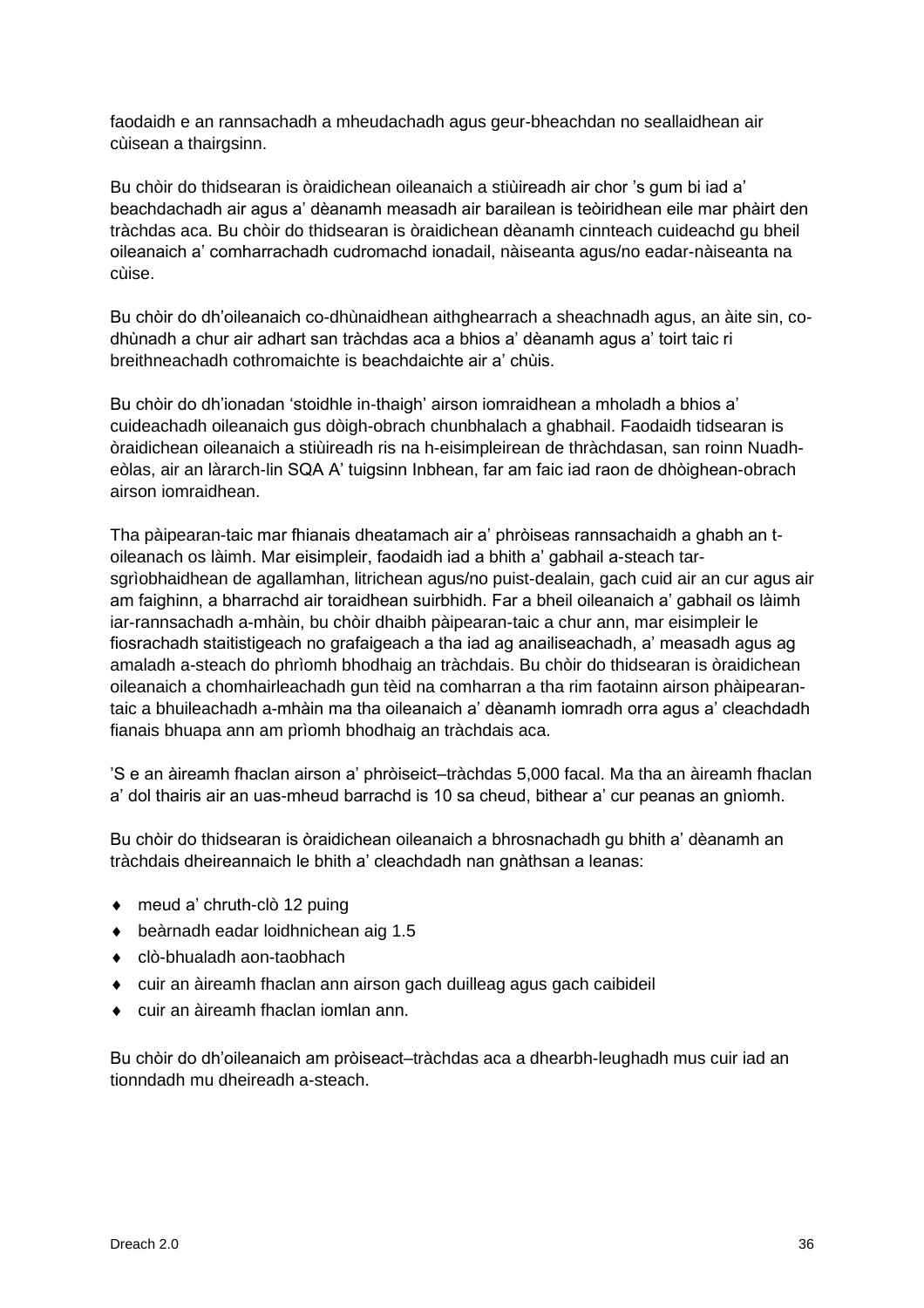## <span id="page-38-0"></span>**A' leasachadh sgilean ionnsachaidh, sgilean beatha agus sgilean cosnaidh**

Bu chòir do thidsearan is òraidichean cothroman air feadh a' chùrsa a chomharrachadh do dh'oileanaich sgilean ionnsachaidh, sgilean beatha agus sgilean cosnaidh a leasachadh.

Bu chòir do dh'oileanaich a bhith mothachail do na sgilean a tha iad a' leasachadh agus is urrainn do thidsearan is òraidichean comhairle a thoirt air cothroman airson an cleachdadh agus an leasachadh.

Cha bhi SQA a' dèanamh measadh foirmeil air sgilean ionnsachaidh, sgilean beatha agus sgilean cosnaidh.

Dh'fhaodadh gum bi cothroman ann cuideachd airson sgilean a bharrachd a leasachadh a rèir nam modhan-obrach a thathar a' cleachdadh airson an cùrsa a lìbhrigeadh anns gach ionad. Bidh seo an urra ri tidsearan is òraidichean a stiùireadh.

## **1 Litearrachd**

Bidh an cùrsa Nuadh-eòlas Àrd-Ìre Adhartach a' toirt chothroman do dh'oileanaich gus sgilean litearrachd a leasachadh, gu h-àraid leughadh agus sgrìobhadh. Bu chòir do thidsearan is òraidichean oileanaich a bhrosnachadh gu leughadh cho farsaing 's a ghabhas, agus dèanamh sgrìobhadh leudaichte far a bheil e freagarrach, gus adhartas fhurastachadh do theisteanasan eile, ann an nuadh-eòlas no ann an raointean ceangailte, agus do shaoghal na h-obrach.

Is dòcha gum bi oilenaich a' leasachadh sgilean èisteachd is labhairt rè chòmhraidhean is deasbadan sa chlas. Mar eisimpleir, ghabhadh na sgilean seo a leasachadh tro dheasbadan, tro bhuidhnean beachdachaidh no tadhailean bho riochdairean à pàrtaidhean poilitigeach, buidhnean-ùidhe no na meadhanan.

Faodaidh oileanaich caochladh theacsaichean a leughadh air a' chuspair no chùis a tha iad a' sgrùdadh, a' gabhail a-steach raon de phàipearan-naidheachd ann an clò no ann an cruth eileagtronaigeach. Faodaidh iad seo a sgrùdadh ri taobh rannsachadh acadaimigeach no aithisg riaghaltais aig ìre iomchaidh. Tha seo a' ciallachadh gum faod iad beachdachadh air iomadh diofar sheòrsa de theacsa agus beachdachadh air na buannachdan is cuibhreachaidhean aca a thaobh fiosrachadh a thoirt a chuidicheas iad gus aistean agus pròiseact—tràchdas a sgrìobhadh.

## **1.1 Leughadh**

Bidh oileanaich a' leasachadh nan sgilean litearrachd aca ann an dòighean cudromach tro leughadh:

- pàipearan-naidheachd (faodaidh seo sgilean a leasachadh airson taic agus dùbhlan a chur ri beachdan le bhith a' cleachdadh fhìrinnean)
- ◆ teacsaichean acadaimigeach
- blogaichean agus leabhraichean-latha
- làraichean-lìn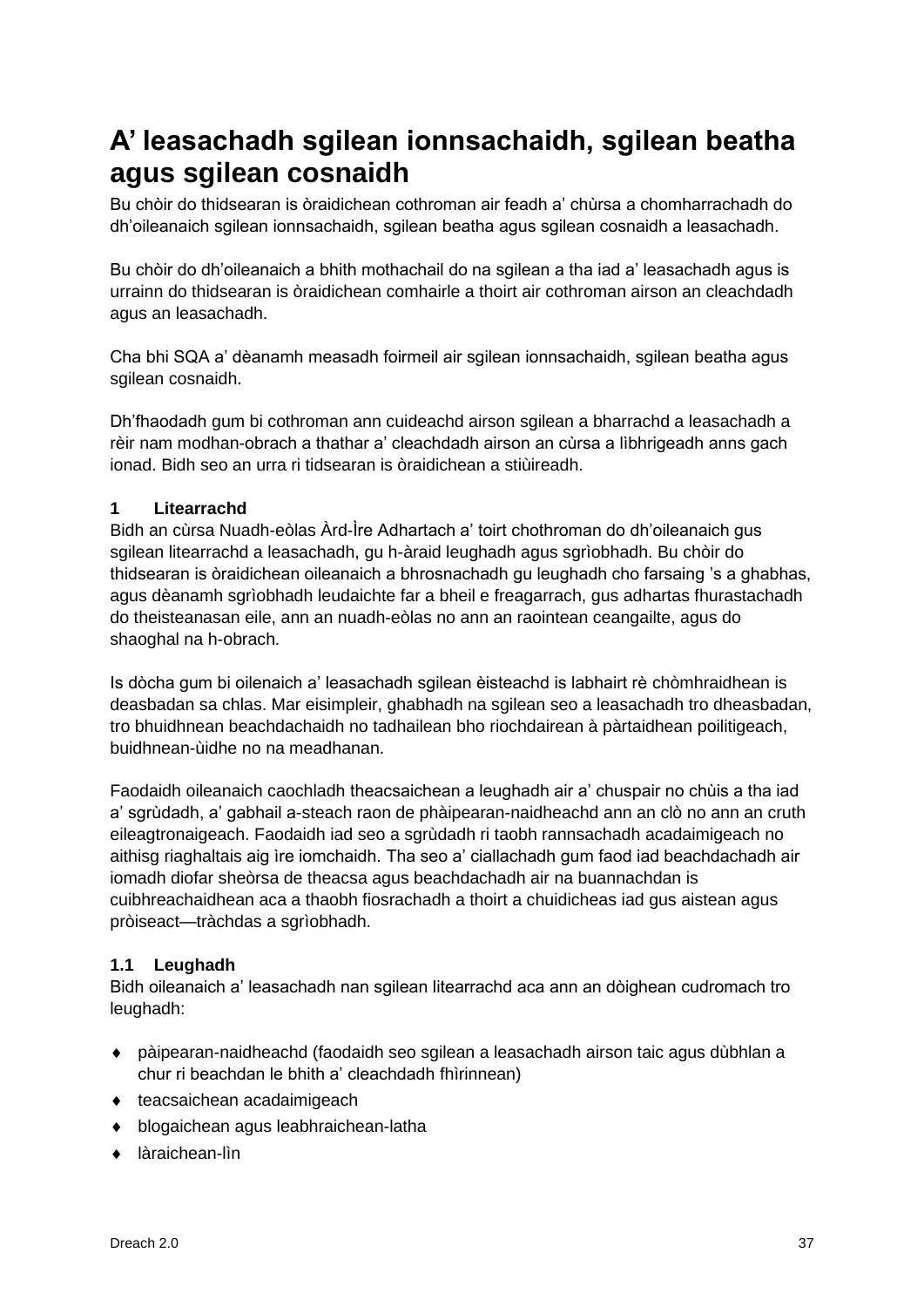## **1.2 Sgrìobhadh**

Bu chòir do thidsearan is òraidichean oileanaich a bhrosnachadh gus sgrìobhadh leudaichte a ghabhail os làimh ge be càit a bheil e freagarrach. Mar eisimpleir, feumaidh oileanaich eòlas agus tuigse a chur an gnìomh air raon de chùisean poilitigeach no sòisealta an latha an-diugh agus feumaidh iad a bhith comasach air dòigh choimeasach a chleachdadh, agus bidh na riatanasan sin a' toirt sàr chothrom do dh'oileanaich gus sgil sgrìobhaidh leudaichte a leasachadh.

Bidh oileanaich a' leasachadh nan sgilean sgrìobhaidh aca le bhith:

- a' cruthachadh cheisteachan agus suirbhidhean
- a' cruthachadh cheistean airson agallamh
- a' sgrìobhadh litrichean ri pearsachan buntainneach
- a' leasachadh sgilean airson nòtaichean a ghabhail
- a' dreachdadh agus ag ath-dhreachdadh gheàrr-chunntasan bho nòtaichean
- ag ullachadh nòtaichean airson pàirt a ghabhail ann an còmhradh is deasbad
- ag eagrachadh smuainean le bhith a' coileanadh mapa bhun-bheachdan le fiosrachadh mionaideach
- a' dreachdadh agus ag ath-dhreachdadh stuthan airson aiste no airson a' phròiseict– tràchdas
- a' fìneachadh smuainean le bhith a' sgrìobhadh lèirmheas air an obair aca fhèin agus a' toirt fa-near planaichean airson leasachaidh

## **2 Àireamhachd**

Bidh oilenaich a' leasachadh sgilean àireamhachd le bhith a' measadh raon de storan àireamhach, staitistigeach agus grafaigeach rè ghnìomhan stèidhichte air stòran, agus tro chothroman rannsachaidh.

Bidh eòlas air làimhseachadh stòran a' toirt chothroman do dh'oileanaich a bhith a' dèiligeadh ri raon de ghrafaichean, clàran agus cairtean, leithid:

- anailis air dàta thaghaidhean
- dàta à staitistigs oifigeil
- ◆ cunntasan bheachd

Faodaidh oileanaich cuideachd suirbhidhean no ceisteachain a dheilbh agus a ghabhail os làimh agus faodaidh iad na dàta tionailte a thaisbeanadh ann an grafaichean, clàran no cairtean.

Bu chòir do thidsearan is òraidichean stòran staitistigeach a chleachdadh gus gnìomhan freagarrach a chruthachadh air feadh a' chùrsa.

### **2.3 Làimhseachadh dàta**

Air feadh a' chùrsa, bidh oileanaich a' leasachadh sgilean làimhseachadh dàta, a' gabhail asteach cleachdadh agus tional dàta àireamhach, aithrisean sgrìobhte acadaimigeach, agus teacsaichean bho phàipearan-naidheachd is na meadhanan. Bidh oileanaich a' leasachadh nan sgilean ceangailte ri measadh a dhèanamh air tàbhachd fiosrachaidh airson an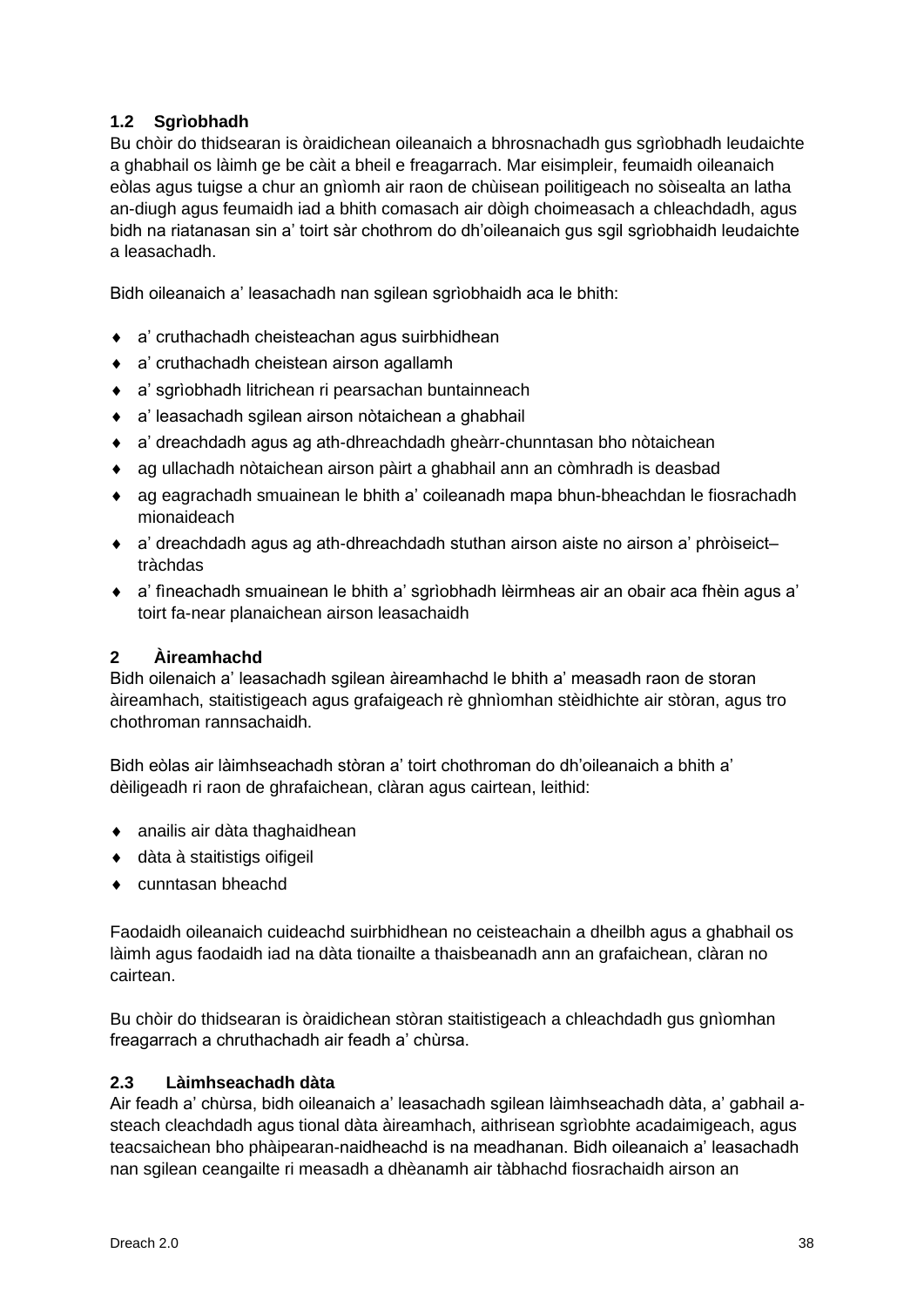rannsachaidh aca. Bidh iad ag ionnsachadh a leughadh stòran gu breithneachail, ag aithneachadh agus a' dèiligeadh ri claon-bhreith, agus a' comharrachadh diofar bheachdan air cùisean.

## **4 Comas-obrach, iomairt agus saoranachd**

## **4.6 Saoranachd**

Aig ìre Àrd-Ìre Adhartach, bidh oileanaich a' leasachadh saoranachd tro bhith a' doimhneachadh na tuigse aca air cùisean fa chomhair co-chomann an latha an-diugh. Feumaidh iad an t-eòlas is an tuigse aca air eileamaidean fìrinneach de chùisean sòisealta is poilitigeach a chur an gnìomh. Feumaidh iad sin a cheangal ri beachd-smuainean easchruthach agus teòiridheach far a bheil feum ann airson tuigse nas doimhne agus nas mionaidiche.

Faodaidh oileanaich an litearrachd phoilitigeach is na sgilean saoranachd aca a leasachadh ann an caochladh dhòighean mar phàirt den rannsachadh airson a' phròiseict–tràchdas aca, no mar thaic do ghnìomhachdan sa chlas, mar eisimpleir:

- a' sgrìobhadh litrichean no puist-dealain
- a' toirt fiathachadh do luchd-tadhail a thighinn don sgoil
- a' dol a-mach air cuairtean rannsachaidh

## **5 Sgilean smaoineachaidh**

## **5.3 A' cur an gnìomh**

## **5.4 Ag anailiseachadh agus a' measadh**

Aig ìre Àrd-Ìre Adhartach, is fheudar do dh'oileanaich an t-eòlas is an tuigse aca air eileamaidean fìrinneach de chùisean poilitigeach is sòisealta a chur an gnìomh. Feumaidh iad sin a cheangal ri beachd-smuainean eas-chruthach agus teòiridheach far a bheil feum ann airson tuigse nas doimhne agus nas mionaidiche. Bidh seo a' comasachadh oileanaich gus beachd-smuainean eas-chruthach dùbhlanach a rannsachadh tro bhith a' dol an sàs ann an raon farsaing de bhun-stuth, agus tro bhith a' dèanamh measadh agus sinteis air fiosrachadh. Bidh doimhneachd an sgrùdaidh seo gan comasachadh a dhol an sàs sa chuspair gu h-iomlan.

Bidh an cùrsa seo a' leigeil le oileanaich diofar bhunan fiosrachaidh a chleachdadh, a' gabhail a-steach litreachas acadaimigeach, stòran à pàrtaidhean poilitigeach no buidhneanùidhe, artagailean pàipeir-naidheachd no air-loidhne agus blogaichean. Bu chòir do thidsearan is òraidichean oileanaich nas comasaiche a stiùireadh ri bunan fiosrachaidh a tha nas iom-fhillte agus a dh'fhaodadh a bhith nas beartaiche.

## **Pròiseact–Tràchdas**

Tro bhith a' coileanadh a' phròiseict–tràchdas, bithear a' faighinn chothroman gus sgilean ionnsachaidh, sgilean beatha agus sgilean cosnaidh a leasachadh agus a dhoimhneachadh. Bidh cothroman aig oileanaich a bhith a' leasachadh an sgilean leughaidh is sgrìobhaidh fhad 's a tha iad a' rannsachadh a' chuspair aca agus a' sgrìobhadh an tràchdais aca. Bidh iad a' leasachadh ionnsachadh pearsanta fhad 's a tha iad ag obair gu neo-eisimeileach gus cuspair no cùis a chomharrachadh agus fhìneachadh, agus fhad 's a tha iad a' dèanamh rannsachadh. Bidh iad a' leasachadh saoranachd tro bhith a' doimhneachadh na tuigse aca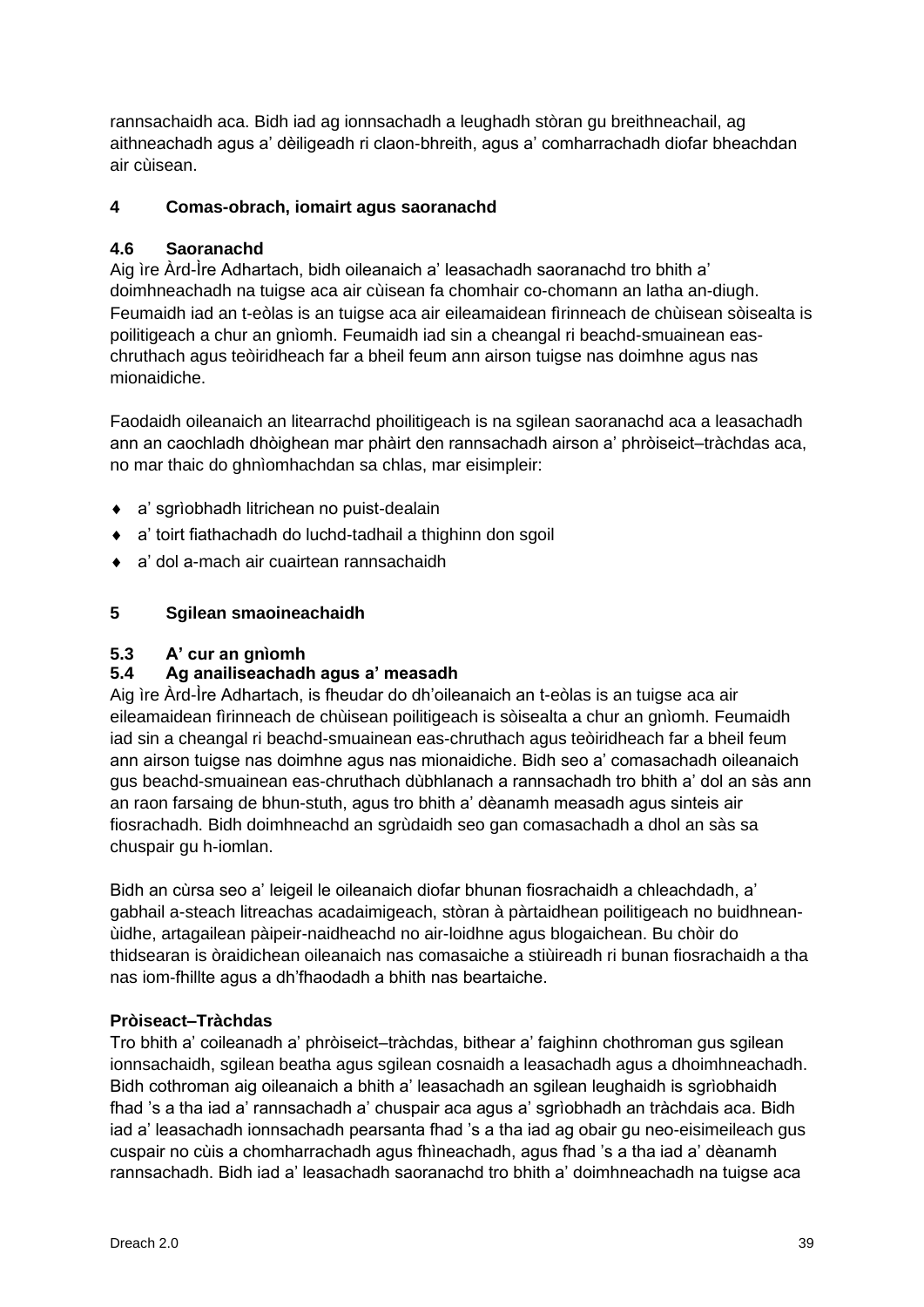air cùisean iom-fhillte ann an co-chomann an latha an-diugh. Bidh oileanaich a' dèanamh measadh air feumalachd nan diofar stòran, agus bidh iad a' cur an cèill beachdan reusanta aig a bheil taic bho fhianais. Bidh am pròiseact–tràchdas a' toirt chothroman a bhith a' leasachadh an sgil far am bi iad a' dèanamh sinteis air fiosrachadh gus taic a thoirt do chodhùnaidhean is argamaidean.